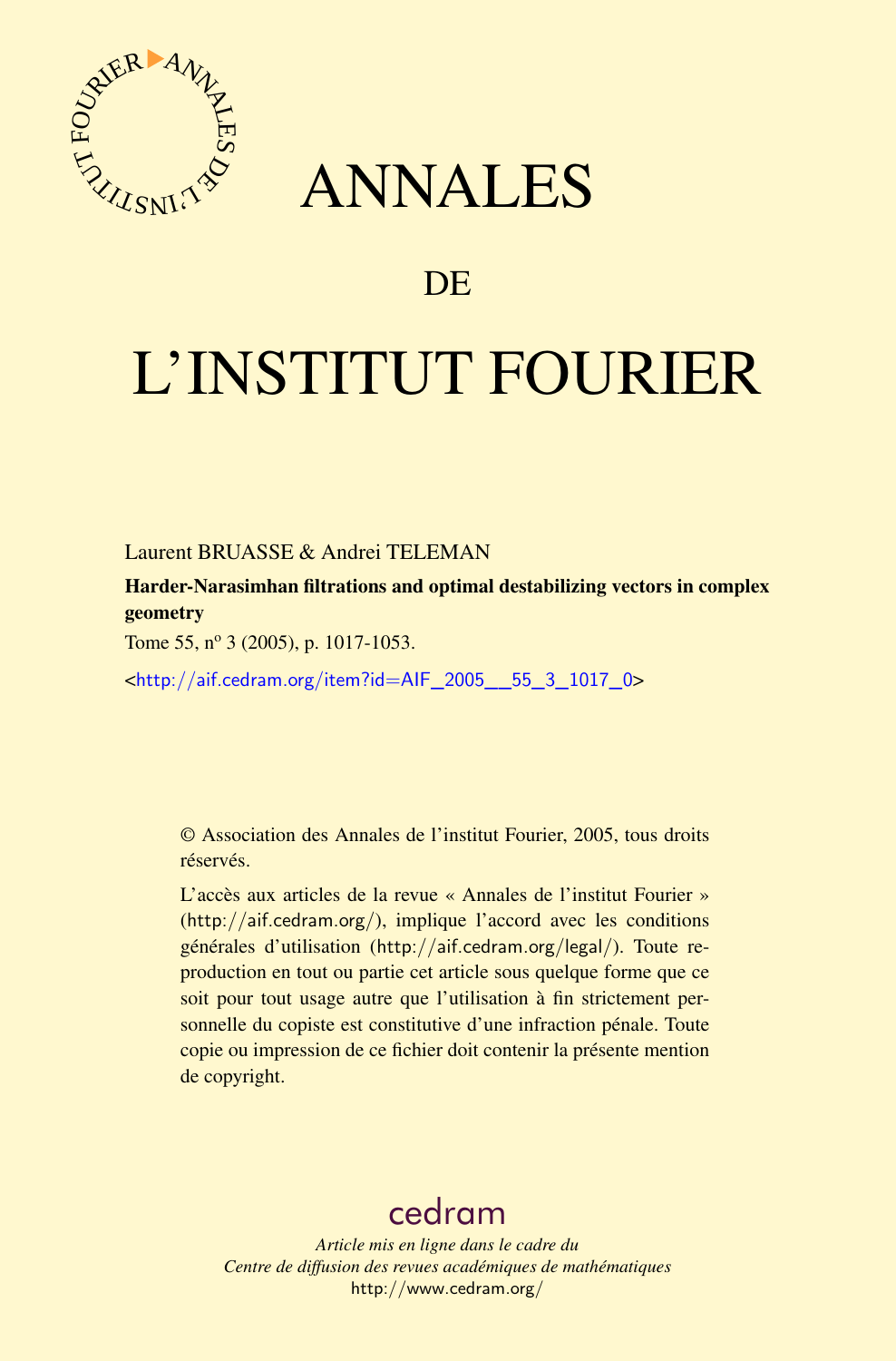Ann. Inst. Fourier, Grenoble **55**, 3 (2005), 1017–1053

### **HARDER-NARASIMHAN FILTRATIONS AND OPTIMAL DESTABILIZING VECTORS IN COMPLEX GEOMETRY**

#### **by Laurent BRUASSE & Andrei TELEMAN**

#### **1. Introduction.**

A classical result of Harder and Narasimhan states that any non-semistable bundle on a curve admits a canonical filtration of subsheaves with torsion free semistable quotients.

This result was generalized for reflexive sheaves on projective varieties [20], [13], and finally to reflexive sheaves on arbitrary compact Hermitian manifolds [2], [3].

The initial motivation for this paper was to find the analogous statement for other type of complex geometric objects, for instance holomorphic bundles coupled with sections or with endomorphisms (Higgs fields).

The system of semistable quotients associated with the Harder-Narasimhan filtration of a non-semistable bundle can be interpreted as a semistable object with respect to the moduli problem for *G*-bundles, where G is a product of reductive group of the form  $\prod_i GL(r_i)$ .

Therefore, the Harder-Narasimhan result can be understood as an assignment which associates to a non-semistable object a semistable object but for a different moduli problem.

*Keywords*: Symplectic actions, Hamiltonian actions, stability, Harder-Narasimhan filtration, Shatz stratification, gauge theory.

*Math. classification*: 32M05, 53D20, 14L24, 14L30, 32L05, 32Q15.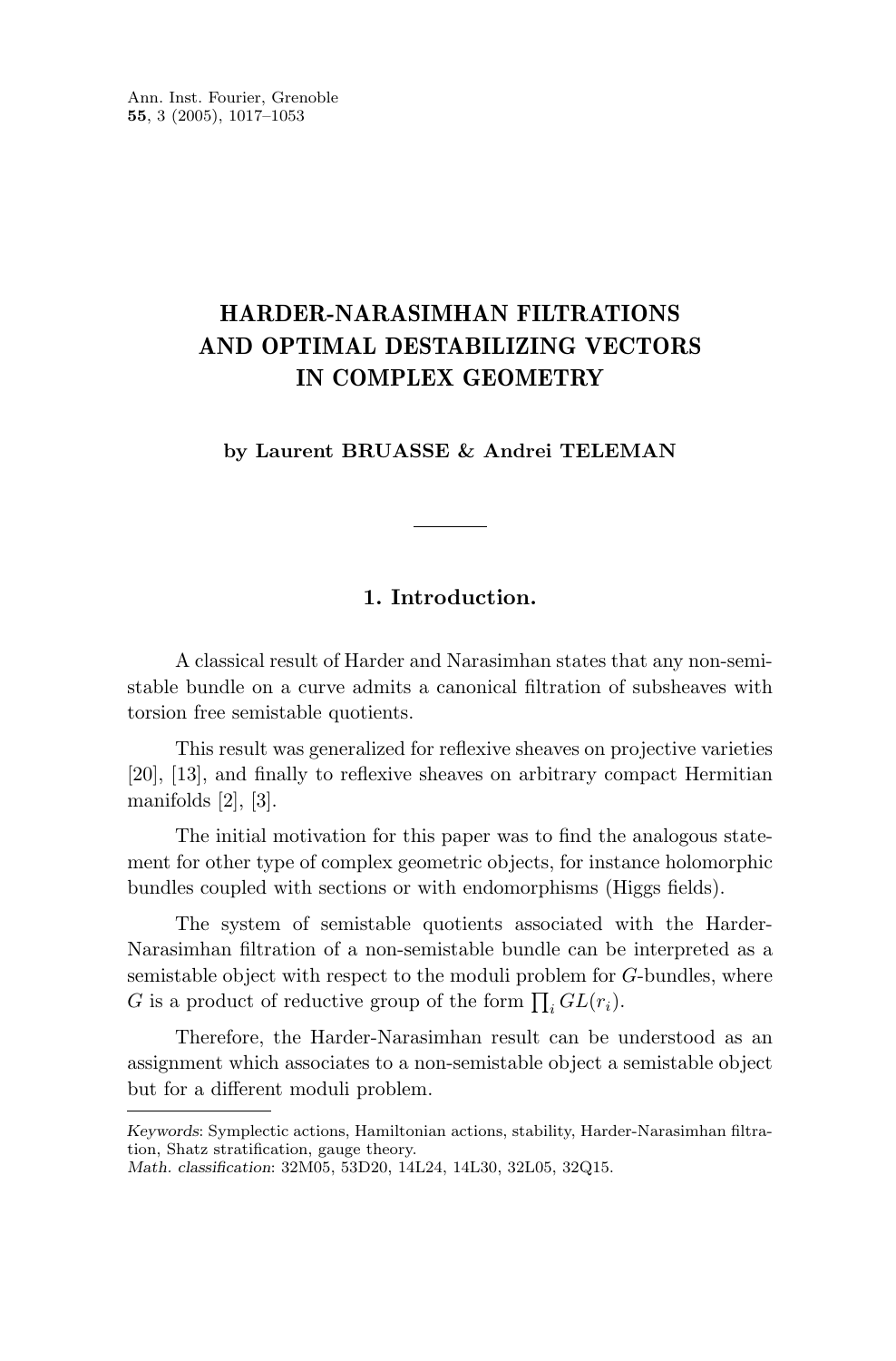We believe that it is a natural and important problem to find a general principle which generalizes this result for arbitrary moduli problems. More precisely, we seek a general rule which associates – in a canonical way – to a non-semistable object  $O$  with respect to any complex geometric moduli problem  $\mathcal A$  a new moduli problem  $\mathcal B(\mathcal A,\mathcal O)$  and a semistable object  $\mathcal{O}'(\mathcal{A}, \mathcal{O})$  for  $\mathcal{B}(\mathcal{A}, \mathcal{O})$ .

Our first attempt was to understand this principle in the finite dimensional framework, *i.e.* for moduli problems associated with actions of reductive groups on finite dimensional but in general *non-compact* varieties.

After consulting the available literature dedicated to the algebraic case, we realized that the main tool for understanding the analogue of the Harder-Narasimhan assignment in the finite dimensional framework is *the theory of optimal one-parameter subgroups*, for which we refer to Kirwan [11], Slodowy [21] and Ramanan & Ramanathan [19].

This theory can be sketched as follows: if  $[x] \in \mathbb{P}^n(V)$  is nonsemistable point with respect to a linear representation  $\rho: G \to GL(V)$  of a reductive group *G*, then there exists a one parameter subgroup  $\tau : \mathbb{C}^* \to G$ of "norm" 1 which "destabilizes" [*x*] in the strongest possible way, *i.e.*

$$
\lambda(x,\tau) \leqslant \lambda(x,\theta),
$$

for any one-parameter subgroup  $\theta : \mathbb{C}^* \to G$  of norm 1. Here we denoted by  $\lambda$  the maximal weight function which occurs in the Hilbert criterion for stability. A one parameter subgroup (an OPS) with this property is called an *optimal destabilizing* OPS for [*x*] and it is essentially unique, in the sense that any other optimal destabilizing OPS  $\tau'$  for [*x*] has the same associated parabolic subgroup as  $\tau$ , and is conjugated with  $\tau$  in this parabolic subgroup.

This result has certainly become part of classical GIT. What is (at least for the authors) less standard material is the following crucial remark, which was probably first pointed out by Ramanan & Ramanathan [19] (see also Kirwan [11]):

*If*  $\tau : \mathbb{C}^* \to G$  *is an optimal destabilizing OPS for* [*x*]*, then*  $\tau(t)$ *converges to a point* [*x*0] *which is semistable with respect to an induced action of the reductive centralizator*  $Z(\tau)$  *of*  $\tau$  *on a*  $Z(\tau)$ *-stable subvariety of*  $\mathbb{P}(V)$ *.* 

We claim that the assignment  $[x] \mapsto [x_0]$  is the GIT model which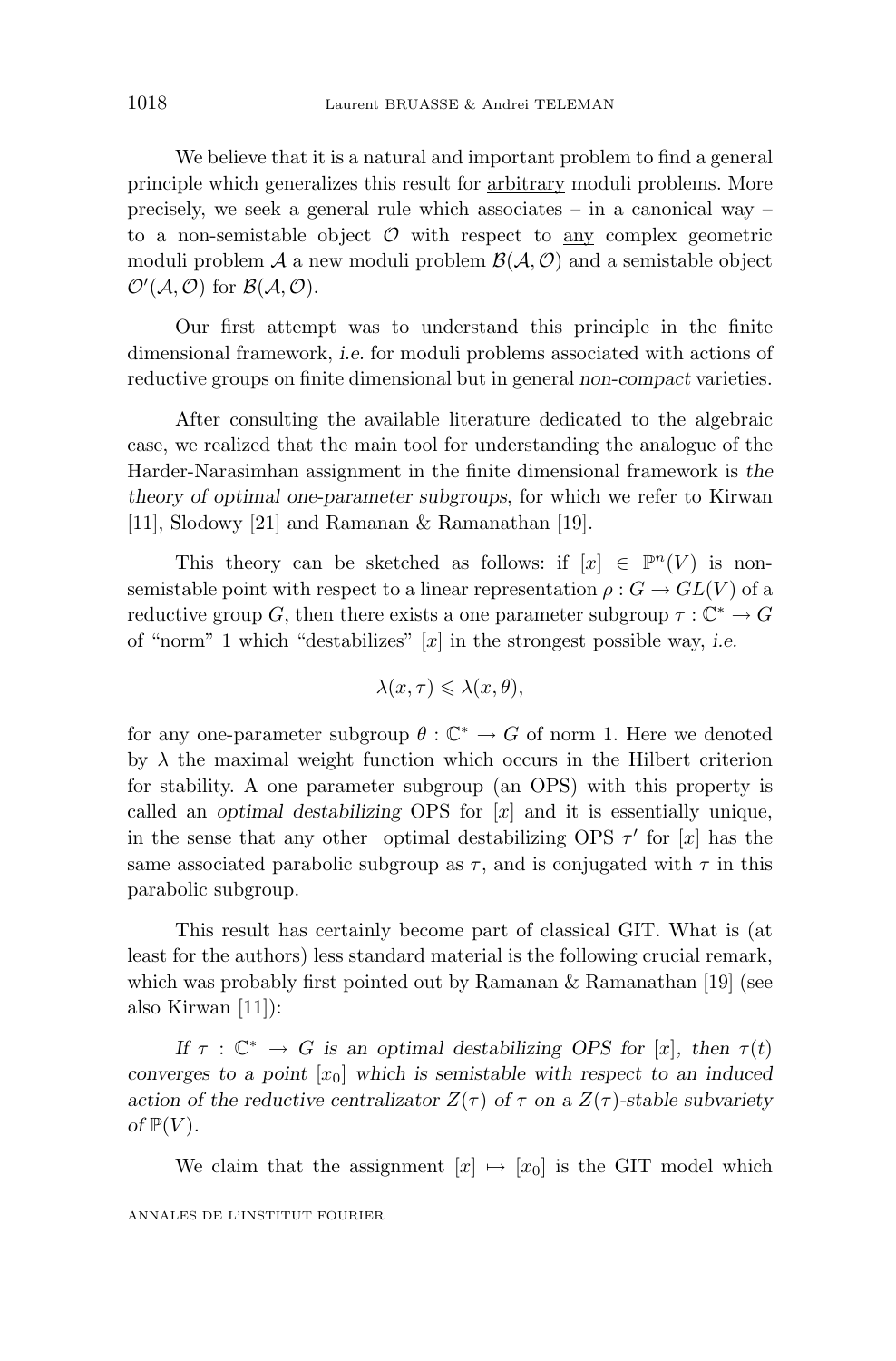should be followed in order to get the correct generalization of the Harder-Narasimhan theorem to the non-compact non-algebraic and gauge theoretical frameworks.

Therefore our final goal is to give a gauge theoretical version of this remark, which applies to all moduli problems obtained by coupling holomorphic bundles (with arbitrary reductive structure groups) with sections in associated bundles (see [15], [12], [17]).

The first step in achieving this goal is to give the *complex analytic* version of the assignment  $[x] \mapsto [x_0]$  explained above and to prove the analogous remark in this framework. Therefore, the main object of this article is a holomorphic action  $\alpha$  :  $G \times F \to F$  of a complex reductive group on a complex manifold  $F$ . Since we are especially interested in the linear case (and later in the infinite dimensional case), we will not assume that *F* is compact. We realized that extending the theory of optimal destabilizing OPS to this situation raises substantial technical difficulties.

First of all, in order to have a good stability condition for a holomorphic action  $\alpha$  :  $G \times F \to F$  one has to fix a Kähler metric *h* of *F* which is invariant under a maximal compact subgroup *K* of *G* and a moment map for the induced K-action. Such a data system  $(K, h, \mu)$  provides a generalized maximal weight function  $\lambda : i\mathfrak{k} \times F \to \mathbb{R} \cup {\infty}$ . It is well known (see for instance Mundet i Riera [15]) that the stability condition with respect to  $(K, h, \mu)$  can be expressed in terms of the maximal weight function as in the projective algebraic case. *But there is no way to extend this result for the semistability condition* in the general non-algebraic non-compact case. Moreover, in the algebraic theory of optimal destabilizing OPSs it is very important to have a *G*-equivariant maximal weight function, whereas the choice of a triple  $(K, h, \mu)$  only provides a *K*-equivariant one.

In order to solve these difficulties one has to impose a certain completeness condition on the triple (*K, h, µ*), namely *energy completeness* which was introduced in [22] and used in [12]. This condition is always satisfied in both compact and linear case [22] and also for certain moduli problems on curves [5].

Moreover, in order to get a *G*-equivariant maximal weight function  $\lambda$ , it is convenient to work with an equivalence class of triples  $(K, h, \mu)$  and to show that *λ* extends to the union of all subspaces of the form *i*k. The equivalence is defined by the natural *G*-action on the set of such triples. Such an equivalence class will be called a *symplectization* of the action  $\alpha$ , and it plays the same role as a linearization of an action in an ample line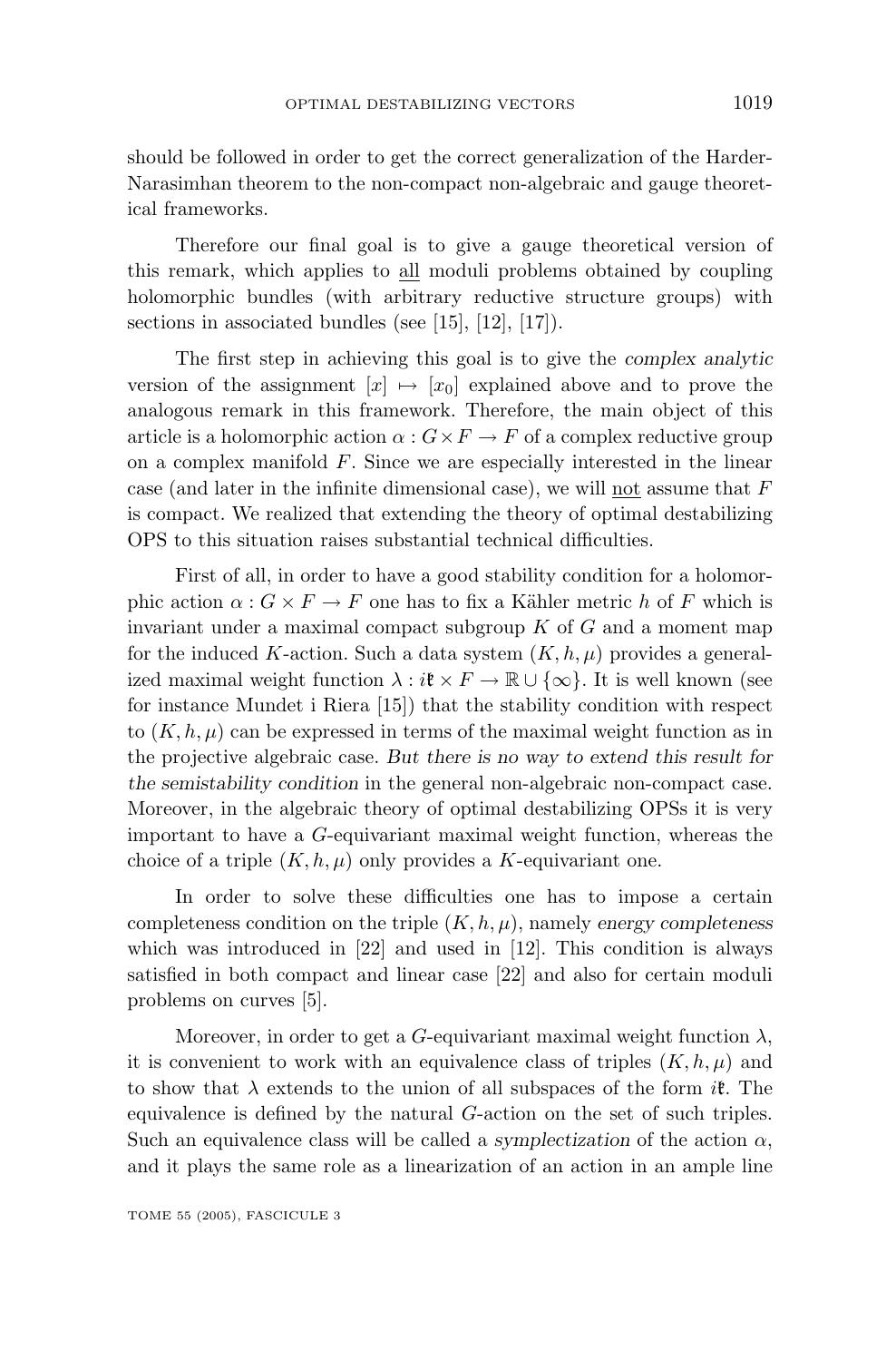bundle, in classical GIT.

An important tool in our proofs will be the linearization theorems of Heinzner-Huckleberry for Hamiltonian actions [8].

The contents of this article is the following: First we explain the properties of the maximal weight function associated with an energycomplete symplectization. Next we prove one of our main results: the existence and the unicity (up to equivalence) of an optimal destabilizing element  $\xi$  in the Lie algebra of *G* for any non-semistable point  $f \in F$ . Following the principle explained in the algebraic case, we next show that the path  $e^{t\xi}$ *f* converges to a point  $f_0$  which is semistable with respect to a natural action of the reductive centralizator  $Z(\xi)$  on a certain submanifold of *F*. Fixing the conjugacy class of *ξ* one gets a *G*-invariant subset of *F*. The subsets of this type give a *G*-invariant stratification of *F*, which, for a large class of actions, is locally finite with locally Zariski closed strata. This stratification is the analogue of the Shatz stratification in the theory of holomorphic vector bundles (see [11] for the projective case).

At the end, we study the optimal destabilizing vectors of the nonsemistable objects of two important gauge theoretical moduli problems: holomorphic bundles and holomorphic pairs (bundles coupled with morphisms with fixed source). Detailed proofs of these results can be found in [4]. In this way, we illustrate our general principle:

*In order to get the analogue of the Harder-Narasimhan theorem for a complex geometric moduli problem one has to give a gauge theoretical formulation of the problem and to study the optimal destabilizing vectors of the non-semistable objects.*

This suggests that this principle also holds in the infinite dimensional gauge theoretical framework. Details on the gauge theoretical examples and generalizations will appear in a future article.

#### **2. Background.**

#### **2.1. Symplectization of a holomorphic action and the maximal weight map** *λ***.**

Let us recall some definitions introduced in [22].

Let  $G$  be a complex reductive group. One can identify the set Hom( $\mathbb{C}^*$ , *G*) of one parameter subgroups of *G* with a subset  $H_{\text{alg}}(G)$  of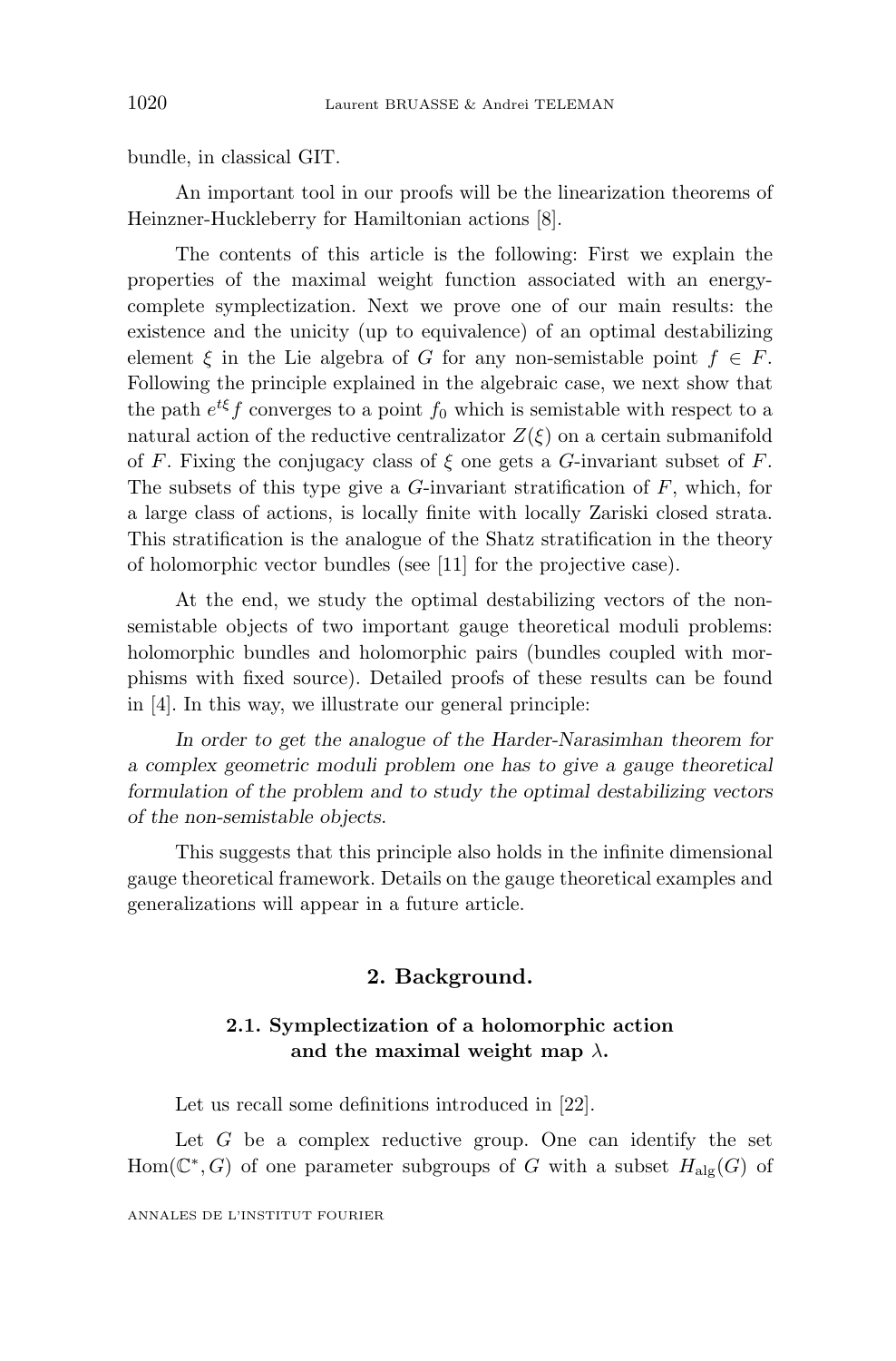the Lie algebra g using the map

$$
\lambda \mapsto d_1(\lambda)(1) = \frac{d}{dt}\big|_{t=0} (\lambda(e^t)),
$$

where  $\lambda$  was regarded here as a map between real manifolds and the Lie algebra of  $S^1 \subset \mathbb{C}$  was identified with *i*R. In complex non-algebraic geometry one has to consider a larger subset of g, and to define a "generalized maximal weight function" on this larger set. In the non-algebraic non-compact case the optimal destabilizing vectors do *not* belong in general to  $H_{\text{alg}}(G)$ , and this phenomenon occurs even in the simple case of linear actions (see section 6).

DEFINITION 2.1. — Let *G* be a complex reductive group and  $\mathfrak g$  its Lie algebra. We denote by  $H(G)$  the subset of g consisting of elements *s* ∈ g *of Hermitian type*, *i.e.* of elements which satisfy one of the following equivalent properties:

(1) There exists a compact subgroup  $K \subset G$  such that  $s \in i\mathfrak{k}$ .

(2) For every embedding  $\rho : G \mapsto GL(r, \mathbb{C})$  the matrix  $\rho_{\star}(s)$  is diagonalizable and has real eigenvalues.

(3) The closure of the real one parameter subgroup of *G* defined by  $is \in \mathfrak{a}$  is compact.

This subset is invariant under the adjoint action of *G* on g; in general it is not closed. Although  $H(G)$  is a subset of  $\mathfrak{g}$ , it *cannot* be defined intrinsically in terms of the Lie algebra g.

One can associate to every  $s \in H(G)$  a parabolic subgroup  $G(s) \subset G$ in the following way:

$$
G(s) := \Big\{ g \in G \mid \lim_{t \to +\infty} e^{st} g e^{-st} \text{ exists in } G \Big\}.
$$

Then  $G(s)$  decomposes as a semi-direct product  $G(s) = Z(s) \ltimes U(s)$ , where  $Z(s)$  is the centralizer of *s* in *G* and  $U(s)$  is the unipotent subgroup defined by:

$$
U(s) := \Big\{ g \in G \mid \lim_{t \to +\infty} e^{st} g e^{-st} = e \Big\}.
$$

We will denote by  $g(s)$ ,  $g(s)$  and  $u(s)$  the corresponding Lie algebras, and by  $p_{\mathfrak{z}(s)}$ ,  $p_{\mathfrak{u}(s)}$  the corresponding projections.

Recall the following facts from [22]:

PROPOSITION 2.2.

(1) Let  $\sigma, s \in H(G)$ . The following properties are equivalent: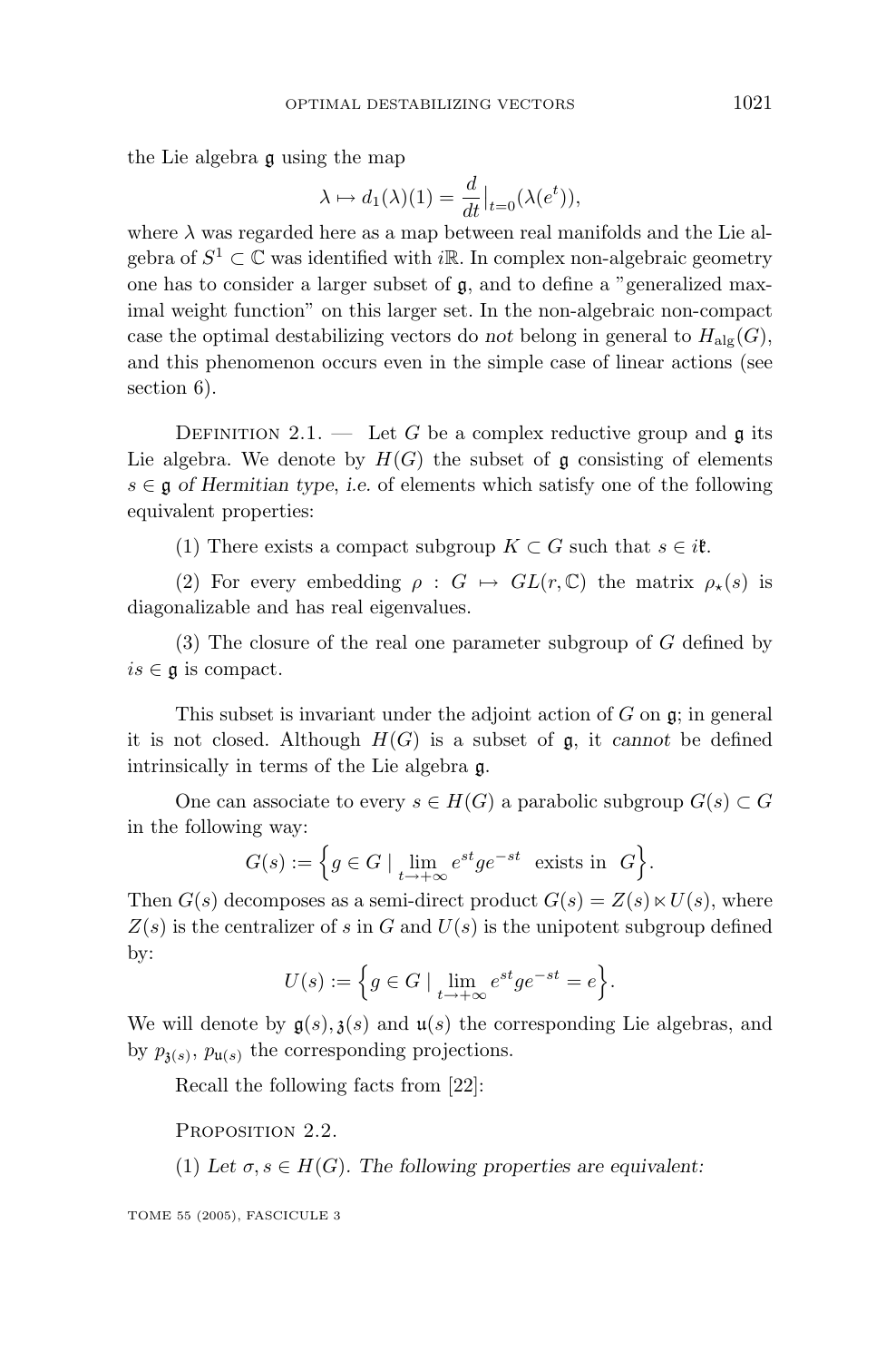- (a) *s* and  $\sigma$  are conjugated under the adjoint action of  $U(s)$ ;
- (b) *s* and  $\sigma$  are conjugated under the adjoint action of  $G(s)$ ;
- (c)  $\sigma \in \mathfrak{g}(s)$  and  $p_{\mathfrak{z}(s)}(\sigma) = s$ .
- (2) If one of these conditions is satisfied then  $G(s) = G(\sigma)$ .
- (3) *The condition in (1) defines an equivalence relation*  $\sim$  *on H(G)*.

(4) Let *K* be a maximal compact subgroup of *G*. Then  $i\mathfrak{k} \subset H(G)$  is a *complete system of representatives for* ∼*. Mapping s to the representative in i***t** *of its equivalence class gives a continuous retraction*  $\sigma_K : H(G) \to i\mathfrak{k}$ .

*Example 2.3.* — Assume that  $G = GL(r, \mathbb{C})$ . The data of an equivalence class of  $H(G)$  is the data of a pair  $(\mathcal{F}, \lambda)$  where  $\mathcal F$  is a filtration  $\mathcal{F}: \{0\} \subset V_1 \subset \cdots \subset V_k = \mathbb{C}^r$ 

and  $\lambda$  is an increasing sequence  $\lambda_1 < \cdots < \lambda_k$  of real numbers. An element  $s \in \mathfrak{gl}(r, \mathbb{C})$  belongs to the equivalence class corresponding to  $(\mathcal{F}, \lambda)$  if it is diagonalisable with spectrum  $(\lambda_1, \dots, \lambda_k)$  and

$$
V_i = \bigoplus_{j=1}^i V_{\lambda_i},
$$

where  $V_{\lambda_i}$  is the  $\lambda_i$  eigenspace of *s*. Here, the parabolic subgroup  $G(s)$  is the subgroup of matrices stabilizing the filtration  $\mathcal{F}$ .

Following [22], we introduce the notion of *symplectization* of an holomorphic action. A symplectization of a holomorphic action *α* plays the same role as a linearization of an algebraic action in an ample line bundle in the classical GIT. This notion will allow us to define a *G*-equivariant maximal weight function on the set  $H(G)$ .

DEFINITION 2.4 ([12]). — A *symplectization* of the action  $\alpha$  is an equivalence class of triples  $(K, h, \mu)$ , where K is a maximal compact subgroup of *G*, *h* is a *K*-invariant Kähler metric on *F* and  $\mu : F \to \mathfrak{k}$  is a moment map for the *K*-action with respect to the symplectic structure  $\omega_h$ defined by *h*.

Two 3-tuples  $(K, h, \mu)$  and  $(K', h', \mu')$  will be considered equivalent if there exists  $\gamma \in G$  such that:

$$
K' = \mathrm{Ad}_{\gamma}(K), h' = (\gamma^{-1})^{\star}h, \mu' = \mathrm{ad}_{\gamma^{-1}}^{t} \circ \mu \circ \gamma^{-1}.
$$

A symplectization of a holomorphic action  $\alpha$  should be regarded as a *complex geometric* datum, which allows one to define a stability condition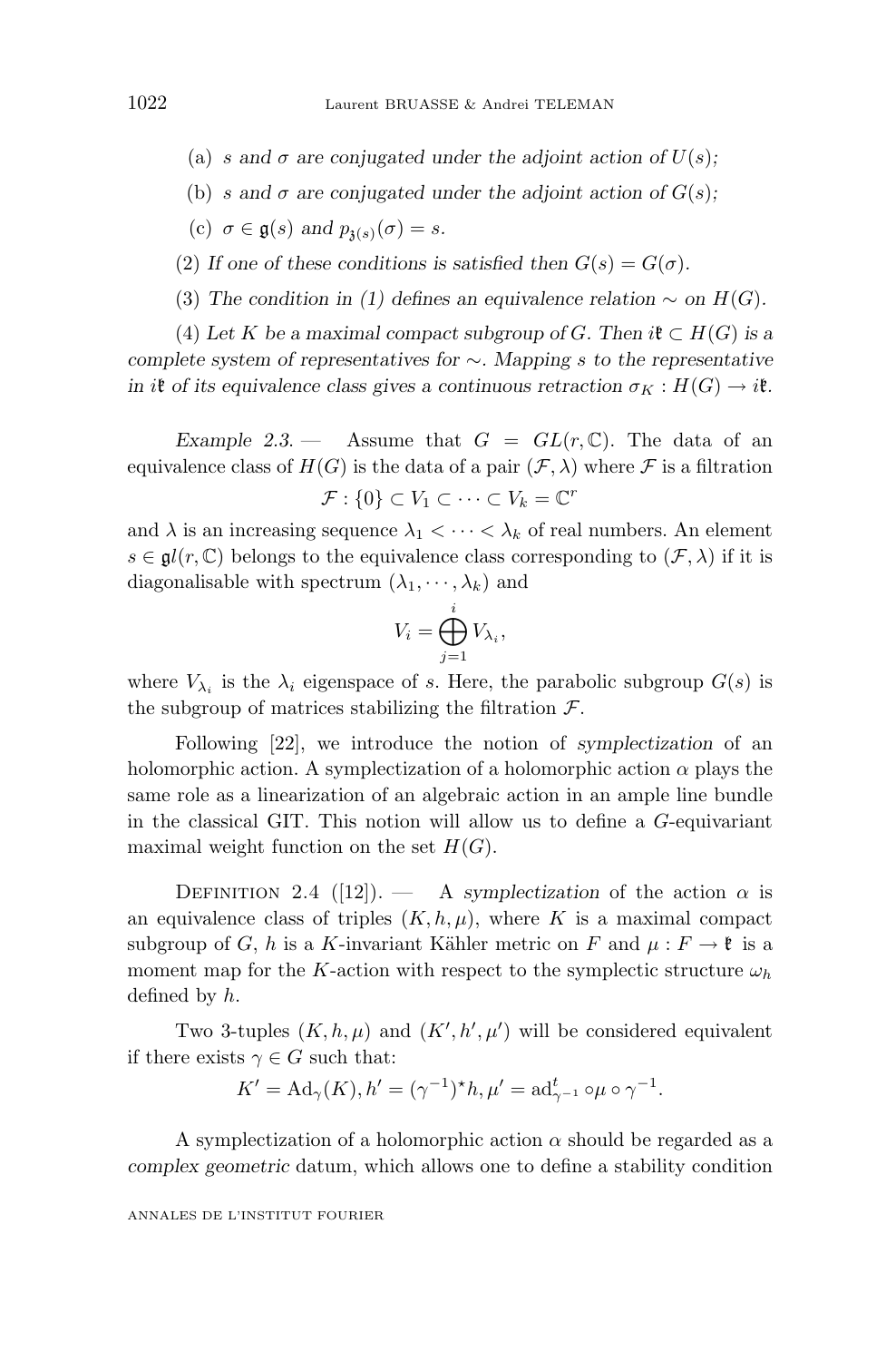independently of the choice of a maximal compact subgroup of *G*. A triple  $(K, h, \mu) \in \sigma$  should be regarded as a *symplectic geometric* parameter compatible with the complex geometric data  $\sigma$ .

Let  $f \in F$  and  $u \in \mathfrak{g}$ . We denote by  $c_f^u$  the path in  $F$  defined by

$$
c_f^u : [0, \infty) \to F, c_f^u(t) := e^{tu} f.
$$

In order to define the "maximal weight" map *λ* associated with a symplectization, let us introduce the following definition:

DEFINITION 2.5 ([12]). — A symplectization  $\sigma$  of the action  $\alpha$  will be called *energy-complete* if, for a representative  $(K, h, \mu) \in \sigma$  (and hence for any representative) the following implication holds: if  $s \in i\mathfrak{k}$ ,  $f \in F$  and the energy  $E_h(c_f^s)$  with respect to the Riemannian metric *h* is finite, then  $c_f^s$  has a limit as  $t \to +\infty$ .

Let  $\alpha$  :  $G \times V \to V$  be a linear action. A symplectization of  $\alpha$  given by a triple  $(K, h, \mu)$ , where h is a Hermitian structure on the vector space *V*, will be called a *linear symplectization* of  $\alpha$ .

*Remark 2.6*. — Any linear symplectization and any symplectization of an action on a compact complexmanifold is energy-complete [22]. The natural symplectization of the action of the complexgauge group on the configuration space associated to certain moduli problems on curves is also energy complete [5].

If we choose a representative  $(K, h, \mu) \in \sigma$ , we can associate to every pair  $(s, t) \in i\mathfrak{k} \times \mathbb{R}$  the map

$$
\lambda_t^s : F \to \mathbb{R}
$$

$$
f \mapsto \mu^{-is}(e^{ts}f)
$$

where we use the notation  $\mu^s := \langle \mu, s \rangle : F \to \mathbb{R}$  for any  $s \in \mathfrak{k}$ .

It is easy to see that the map  $t \mapsto \lambda_t^s(f)$  is increasing so that one can put

$$
\lambda^{s}(f) := \lim_{t \to +\infty} \lambda_{t}^{s}(f) \in \mathbb{R} \cup \{\infty\}.
$$

The energy-completeness condition allows one to prove the following technical result.

PROPOSITION 2.7 ([22]). — Assume that  $\sigma$  is energy-complete and *let*  $s \in H(G)$ . The map  $\lambda^s : F \to \mathbb{R} \cup \{\infty\}$  does not depend on the choice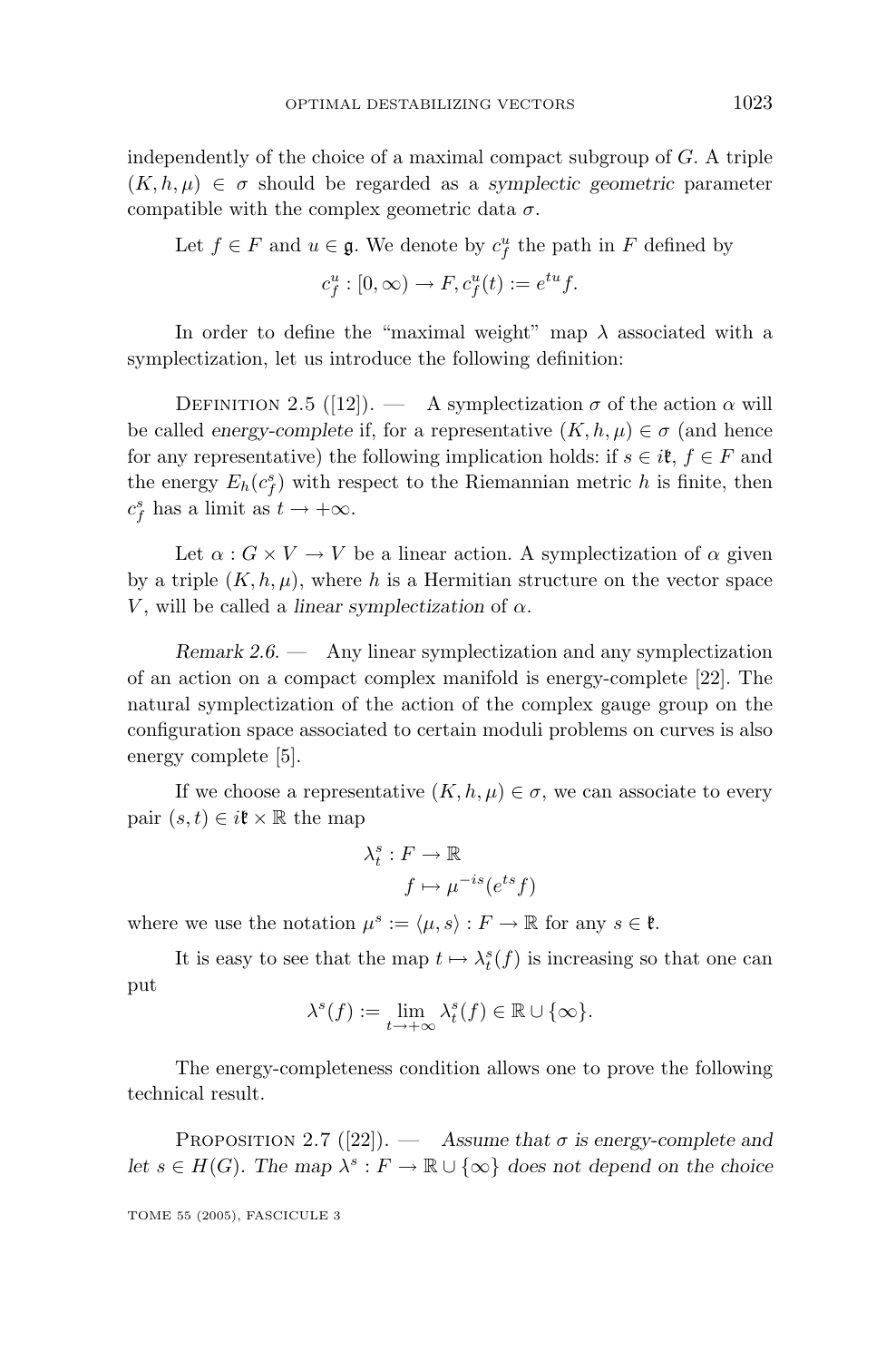*of a representative*  $(K, h, \mu) \in \sigma$  *with*  $s \in \mathcal{R}$  *and gives rise to a well defined map*

$$
\lambda: H(G) \times F \to \mathbb{R} \cup \{\infty\}
$$

$$
(s, f) \mapsto \lambda(s, f) = \lambda^s(f)
$$

The following properties of the map  $\lambda$  will be useful in our study:

PROPOSITION 2.8  $([22])$ . — *Assume that*  $\sigma$  *is energy-complete. The map λ introduced above has the following properties:*

- (1) *homogeneity:*  $\lambda(ts, f) = t\lambda(s, f)$  *for any*  $t \in \mathbb{R}^+$ ;
- (2)  $\lambda$  *is G*-equivariant:  $\lambda(s, f) = \lambda(\text{ad}_{\gamma^{-1}}(s), \gamma^{-1}, f);$
- (3)  $\lambda$  *is* ∼ *invariant:*  $\lambda^{s}(f) = \lambda^{\sigma}(f)$  *if*  $s \sim \sigma$ ;
- (4) *semi-continuity :*  $if (f_n, s_n)_n \to (f, s), \text{ then } \lambda^s(f) \leqslant \liminf_{n \to \infty} \lambda^{s_n}(f_n).$

*Remark 2.9.* — One can work with a similar equivalence relation  $\simeq$ on  $H(G)$ , using the parabolic subgroups

$$
G^{-}(s) := \Big\{ g \in G \mid \lim_{t \to -\infty} e^{ts} g e^{-ts} \text{ exists in } G \Big\}.
$$

It holds

$$
\sigma \sim s \Leftrightarrow -\sigma \simeq -s.
$$

In general, our map  $\lambda$  will *not* be  $\simeq$  invariant (see Property 2.8 above). On the other hand, the "opposite" maximal weight map given by  $\lambda^s_- = \lambda^{-s}$ will be invariant with respect to this relation. Using  $\simeq$  and  $\lambda$ <sub>−</sub>, one will get a completely parallel theory.

#### **2.2. Analytic and symplectic stability.**

Let also  $\alpha$  be an action of a reductive group *G* on a complex Kähler manifold F, let us choose an energy-complete symplectization  $\sigma$ , and let  $\lambda: H(G) \times F \to \mathbb{R} \cup {\infty}$  be the associated maximal weight map.

We will denote by  $s^{\sharp}$  the vector field on  $F$  defined by  $s$ . We will denote by  $\mathfrak{g}_f$  the Lie algebra of the stabilizer of a point  $f \in F$ , hence the Lie subalgebra of  $\mathfrak g$  consisting of those elements *s* such that  $s_f^{\#} = 0$ .

DEFINITION 2.10. — A point  $f \in F$  will be called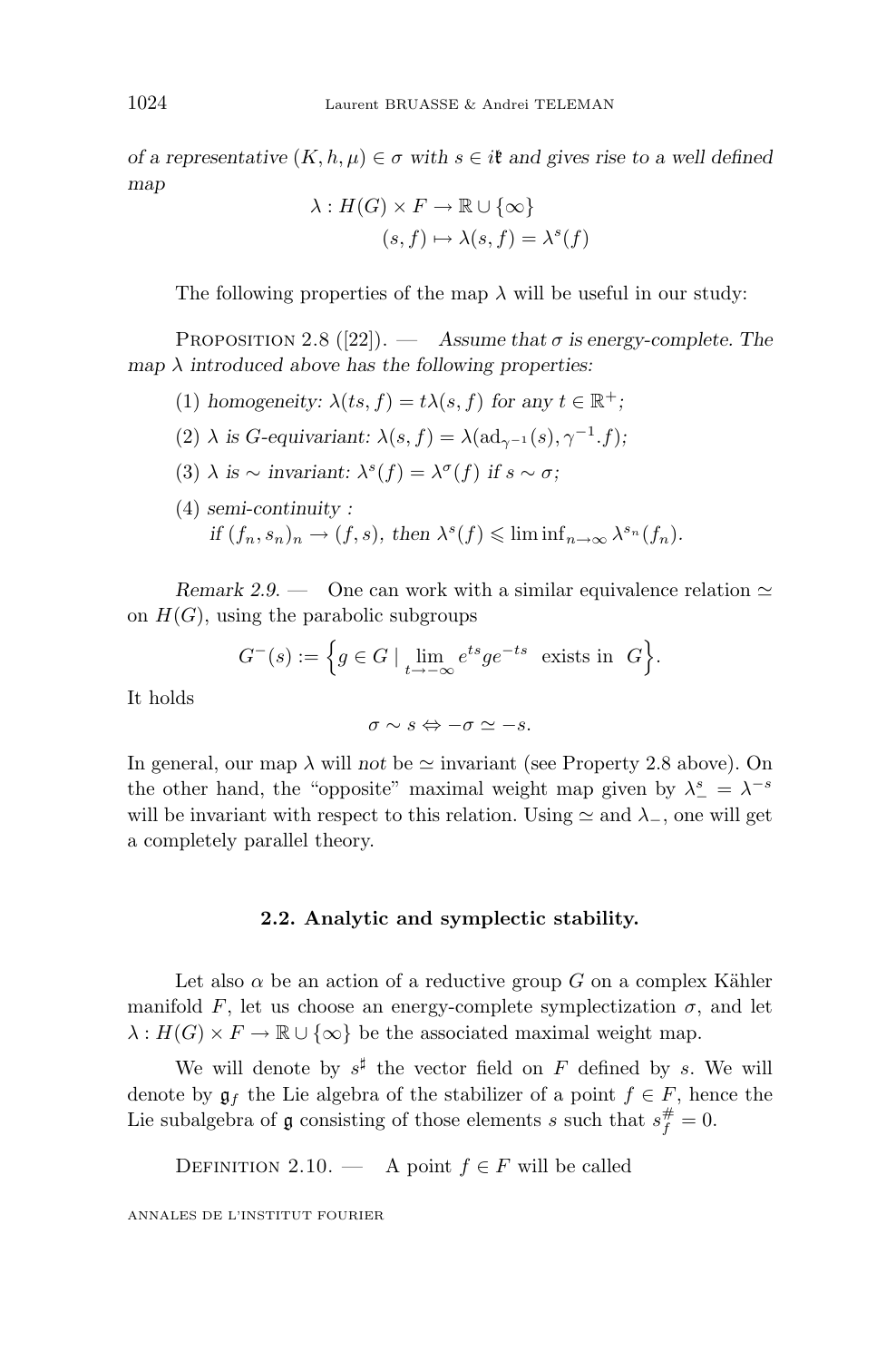(1) analytically  $\sigma$ -semistable if  $\lambda^{s}(f) \geq 0$  for all  $s \in H(G)$ .

(2) analytically  $\sigma$ -stable if it is semistable and  $\lambda^{s}(f) > 0$  for any  $s \in H(G) \backslash \{0\}.$ 

(3) analytically  $\sigma$ -polystable if it is semistable,  $\mathfrak{g}_f$  is a reductive subalgebra and  $\lambda^{s}(f) > 0$  for every *s* which is not equivalent to an element of  $\mathfrak{g}_f$ .

In this definition we used the following convention: A subalgebra  $\mathfrak{g}' \subset \mathfrak{g}$  is called a reductive subalgebra if it has the form  $\mathfrak{g}' = \mathfrak{k}'^{\mathbb{C}}$ , where  $\mathfrak{k}'$  is the Lie algebra of a compact subgroup of *G*. This is more restrictive than the condition that  $\mathfrak{g}'$  is isomorphic to the Lie algebra of a reductive group.

*Remark 2.11.* — The property of stability (semistability and polystability) for  $f \in F$  depends only on the complex orbit  $Gf$  of  $f$ .

Note that the proof of this fact for semistable points requires energycompleteness.

Let us remind the classical definition of (semi)stability for symplectic actions (see [10], [11], [9], [8]). The polystability condition was first introduced in [16] in the algebraic framework, as a natural generalization of the polystability condition for bundles.

DEFINITION 2.12. — Let  $\sigma$  be a symplectization of the action  $\alpha$  :  $G \times F \to F$ . A point  $f \in F$  is called

(1) symplectically  $\sigma$ -semistable if, choosing any representative  $(K, h, \mu) \in \sigma$ , one has  $\overline{G \cdot f} \cap \mu^{-1}(0) \neq \emptyset$ .

(2) symplectically  $\sigma$ -stable if  $G \cdot f \cap \mu^{-1}(0) \neq \emptyset$  and  $\mathfrak{g}_f = \{0\}.$ 

(3) symplectically  $\sigma$ -polystable if  $G \cdot f \cap \mu^{-1}(0) \neq \emptyset$ .

These conditions do not depend on the chosen representative  $(K, h, \mu) \in \sigma$  and they are obviously *G*-invariant conditions with respect to *f*. Note also that the polystability condition is not open in general.

The following result of Heinzner and Loose (see [9], [8]) show that one can always construct a good quotient of the semistable locus. No condition on the symplectization is needed.

THEOREM 2.13. — *The set*  $F^{ss}(\sigma)$  *of symplectically*  $\sigma$ -semistable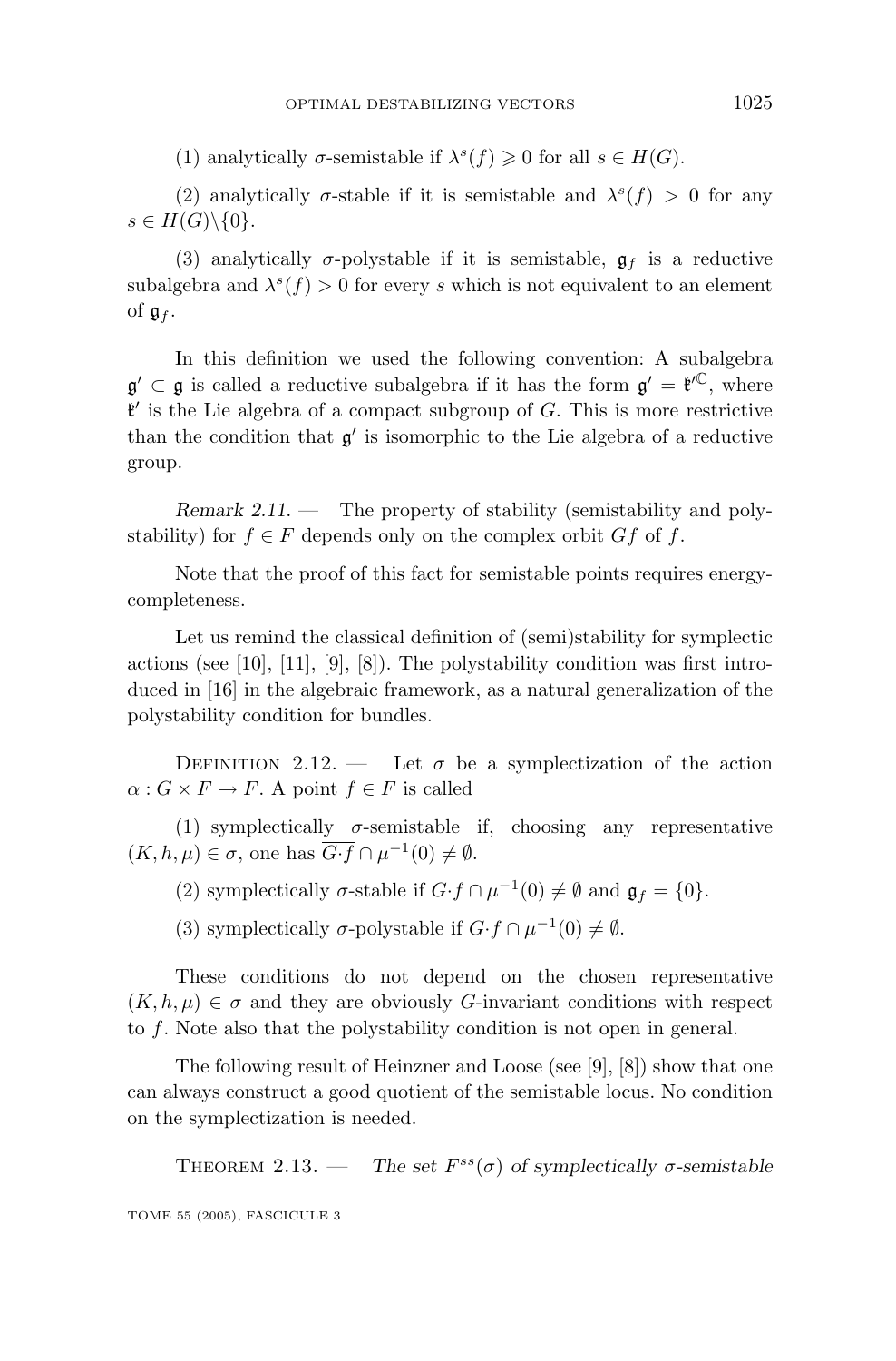*points is open. Moreover, there is a categorical quotient*

$$
F^{ss}(\sigma) \to Q_{\sigma}
$$

where  $Q_{\sigma}$  is a Hausdorff space with the property that two *G*-orbits have *the same image in*  $Q_{\sigma}$  *if and only if their closure contains a common symplectically σ-polystable orbit.*

*Choose a representative*  $(K, h, \mu) \in \sigma$ , then every *σ*-polystable orbit *intersects*  $\mu^{-1}(0)$  *along a K*-*orbit and the induced map* 

$$
\mu^{-1}(0)/K \to Q_{\sigma}
$$

*is a homeomorphism.*

The following fundamental result links these two notions of stability:

THEOREM 2.14 ([15], [22]).  $\qquad$  *Assume that*  $\sigma$  *is energy-complete.* A *point*  $f$  *is symplectically*  $\sigma$ -stable (polystable) if and only if it is analytically *σ-stable (polystable).*

Our goal here is merely to study the behavior of non semistable points. So from our point of view, the most important fact is that the concepts of analytic semistability and symplectic semistability coincide. This is a rather difficult technical result ([22] for details). The main tool is the so-called integral of the moment map, whose existence is assured by the following

LEMMA 2.15. — Let  $(K, h, \mu)$  be a representative of the symplec*tization*  $\sigma$ , then there exists a unique smooth function  $\Psi$  :  $F \times G \to \mathbb{R}$  with *the following properties:*

- $\frac{d}{dt}\Psi(f, e^{ts}) = \lambda_t^s(f);$
- $\Psi(f, k) = 0$  for all  $k \in K$ ;
- $\Psi(f, gh) = \Psi(f, h) + \Psi(hf, q)$ , for all  $h, q \in G, f \in F$ .

*Proof.* — This is a well-known result (see for instance [15]).  $\Box$ 

*Remark 2.16.*

- (1) The map  $t \mapsto \Psi(f, e^{ts})$  is convex for all  $s \in i\mathfrak{k}, f \in F$ .
- (2) The two following properties are equivalent:
	- $g \in G$  is a critical point of the map  $g \mapsto \Psi(f, g)$ ;
	- $\mu(qf) = 0.$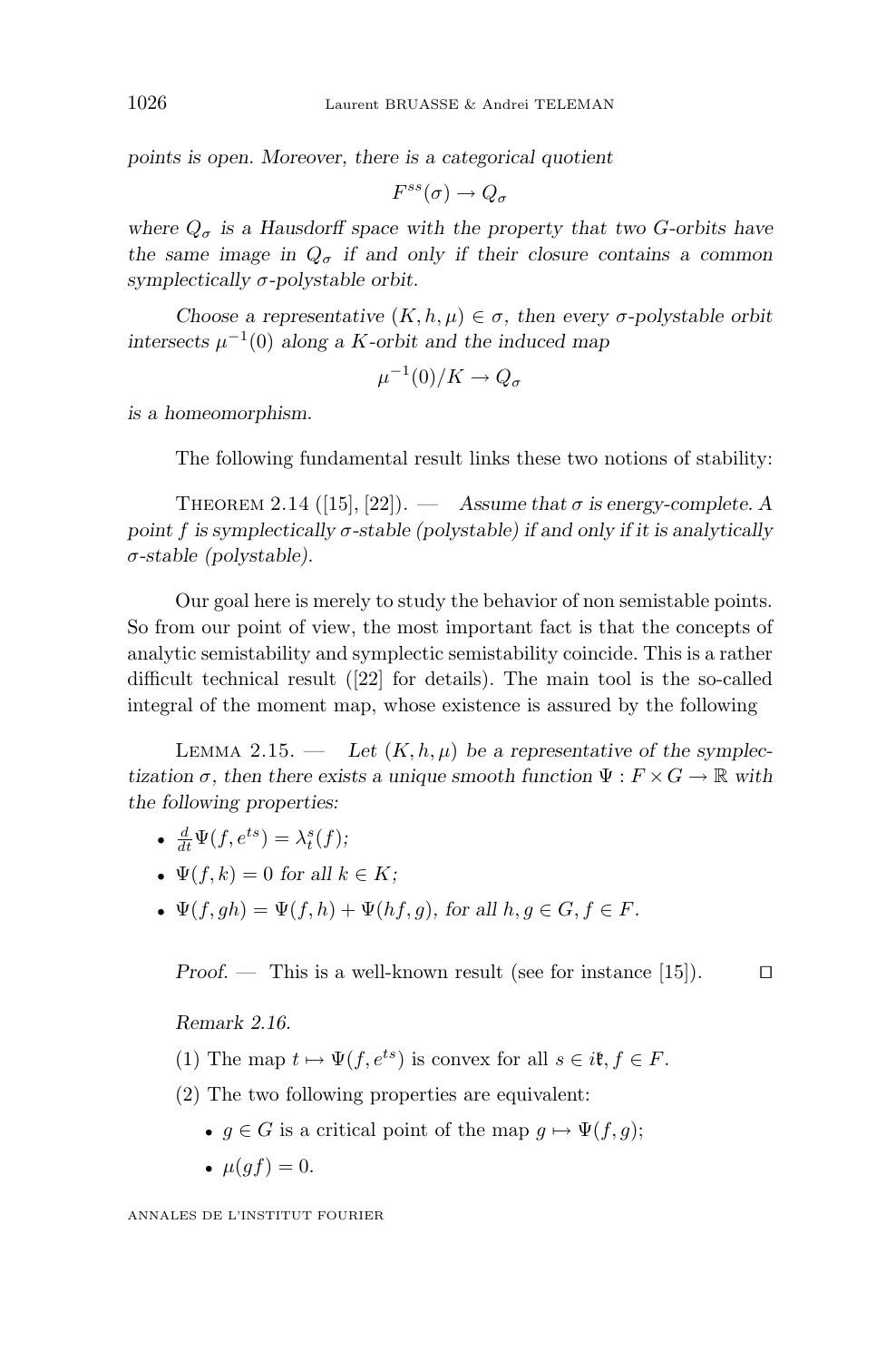THEOREM 2.17 (see  $[22]$ ). — *Let*  $(F,h)$  *be a Kähler manifold,*  $\alpha$  :  $G \times F \to F$  *a* complex reductive Lie group action and let  $\sigma$  be an *energy complete symplectization for this action. Then, for any point*  $f \in F$ *the following properties are equivalent :*

(1) the point f is analytically  $\sigma$ -semistable;

(2) the map  $g \to \Psi(f, g)$  associated to any representative  $(K, h, \mu)$  of *σ is bounded from below over G;*

(3) the point f is symplectically  $\sigma$ -semistable.

Note that energy completeness plays an essential role in the proof. In the sequel we will speak of  $\sigma$ -semistability (stability, polystability) without precising if the analytical or symplectical condition is meant.

#### **3. The reductive quotient associated to a class of Hermitian type elements and its canonical action.**

We have seen that any equivalence class of elements of Hermitian type defines a parabolic subgroup  $G(S)$  of *G*. In this section, our purpose is to associate to any non trivial equivalence class  $\mathcal S$  of Hermitian type elements a new factorization problem with symmetry group  $G(S)/U(S)$ , where  $U(S)$ is the unipotent subgroup associated with  $S$ . This quotient is a reductive group. The new manifold, that we introduce is isomorphic to a submanifold of *F*, but the identification is not canonical. Then we will show that for any choice of a symplectization  $\sigma$  for the factorization problem  $(F, G, \alpha)$ , we may define a natural symplectization for our new problem associated to the class  $S$ .

#### **3.1. Natural action of the canonical reductive quotient.**

First of all, let us remind that for any  $s, s' \in H(G)$  such that  $s \sim s'$ , we have  $G(s) = G(s')$  and  $U(s) = U(s')$  (because  $U(s)$  is a normal subgroup in  $G(s)$ , so that we may associate to any equivalence class  $S \in H(G)/\sim$ of Hermitian type elements a unique parabolic subgroup  $G(\mathcal{S})$  of  $G$  and a unique unipotent subgroup  $U(S) \subset G(S)$ .

For every  $s \in H(G)$ , let us denote by

$$
V_s := \left\{ f \in F \mid (s^\sharp)_f = 0 \right\}
$$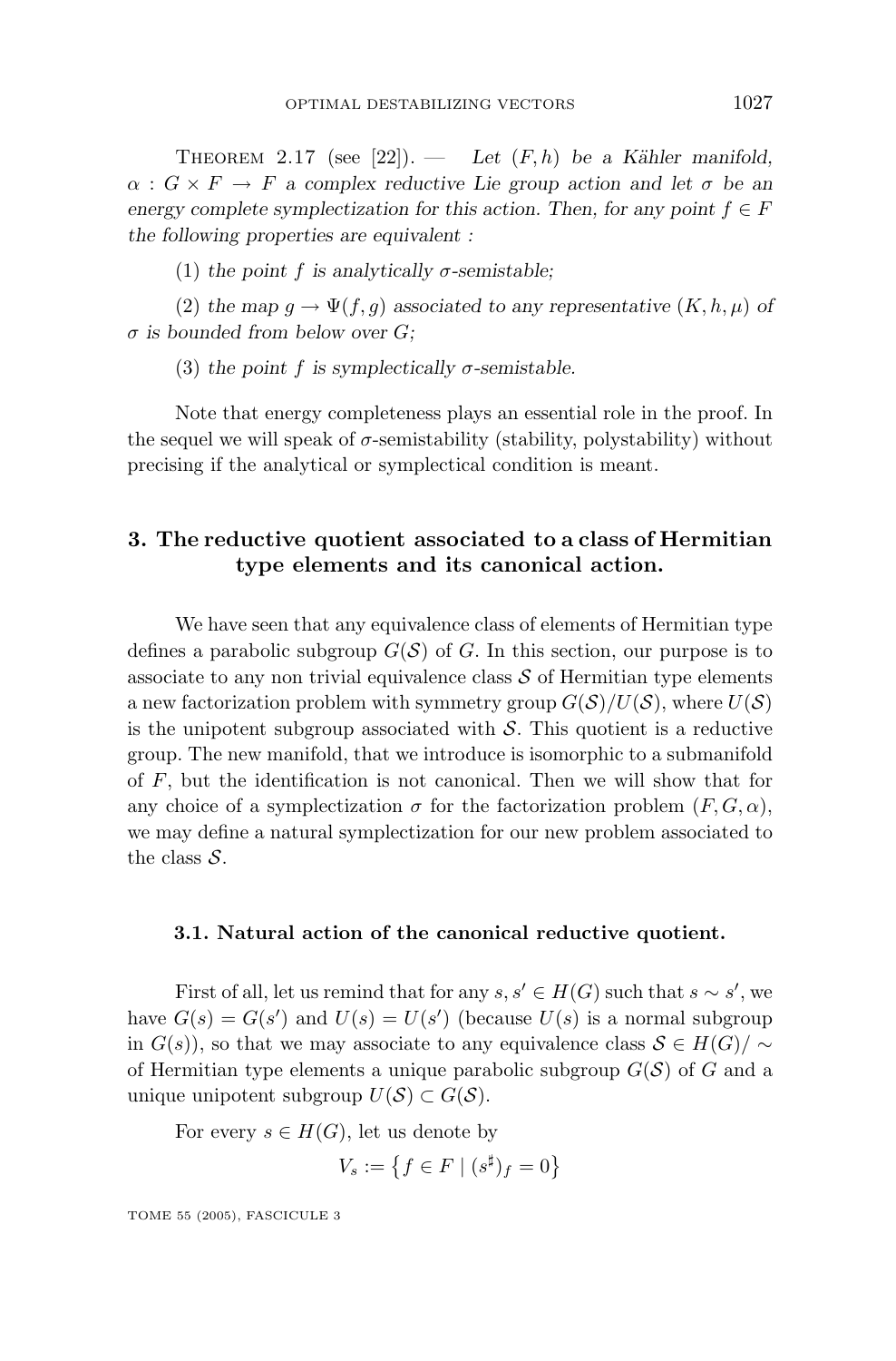the zero locus of the vector field  $s^{\sharp}$ . Locally this set consists of fixed points under the action of the compact torus  $T = \{e^{its} | t \in \mathbb{R}\}\$  and therefore, using the slice theorem [18], we see that  $V_s$  is a smooth submanifold of  $F$ , in general *not* of pure dimension. Being the vanishing locus of the holomorphic tangent field associated with  $s^{\sharp}$ , it inherits a structure of complex manifold (of possibly non-pure dimension).

Let us now remark that for any *s* and *s'* in  $H(G)$ , if  $s \sim s'$  then there exists  $u \in U(s) = U(s')$  such that  $s' = ad_u(s)$  and we have an associated isomorphism  $\alpha(u) : V_s \xrightarrow{\simeq} V_{s'} = V_{\text{ad}_u(s)}$ .

One can easily prove that the element  $u \in U(s) = U(s')$  such that  $s' = ad_u(s)$  is unique, so that one gets a canonical identification  $V_s \simeq V_{s'}$ . Indeed, if there exists two elements  $u, v \in U(s)$  such that  $ad_u(s) = ad_v(s) = s'$ , we get  $w = v^{-1}u \in U(s)$  and  $ad_w(s) = s$ . Then we have,  $w \in Z(s) \cap U(s) = \{e\}$  so that the induced isomorphism is the identity.

Therefore we can associate to any non trivial equivalence class  $S$  of  $H(G)$  a canonically defined complex manifold

$$
\mathcal{V}(\mathcal{S}):=\Bigl\{\coprod_{s\in\mathcal{S}}V_s\Bigr\}/\sim
$$

where  $\sim$  is induced by the previous identifications. One has, for every  $s \in \mathcal{S}$ , a natural identification  $V(S) \simeq V_s$ .

*Remark 3.1*. — One can wonder why is it important to consider the copy  $V(S)$  of  $V_s$ . The reason is the following: we will associate to any non-semistable point  $f \in F$  a well defined *class*  $S_f \in H(G)/\sim$  of so-called optimal destabilizing vectors, but there is *no way* to associate a well defined such destabilizing vector. Therefore, we get a well defined assignment  $f \mapsto \mathcal{V}(\mathcal{S}_f)$ . In the next step we will see that f also defines canonically a point  $f_0 \in V(S_f)$  which is semistable with respect to a certain (again canonically associated) symplectization.

The action  $\alpha$  induces an action of the parabolic group  $G(\mathcal{S})$  over the complex manifold  $V(S)$  defined by:

$$
G(S) \times V(S) \to V(S)
$$

$$
(g, [x]) \mapsto [g(x)]
$$

where  $x \in V_s$  and  $g(x) \in V_{\text{ad}_g(s)}$  for any  $s \in \mathcal{S}$ .

Of course  $G(\mathcal{S})$  is not reductive but it is easy to see, using the definition of  $V(S)$ , that the unipotent subgroup  $U(S)$  acts trivially on  $V(S)$ .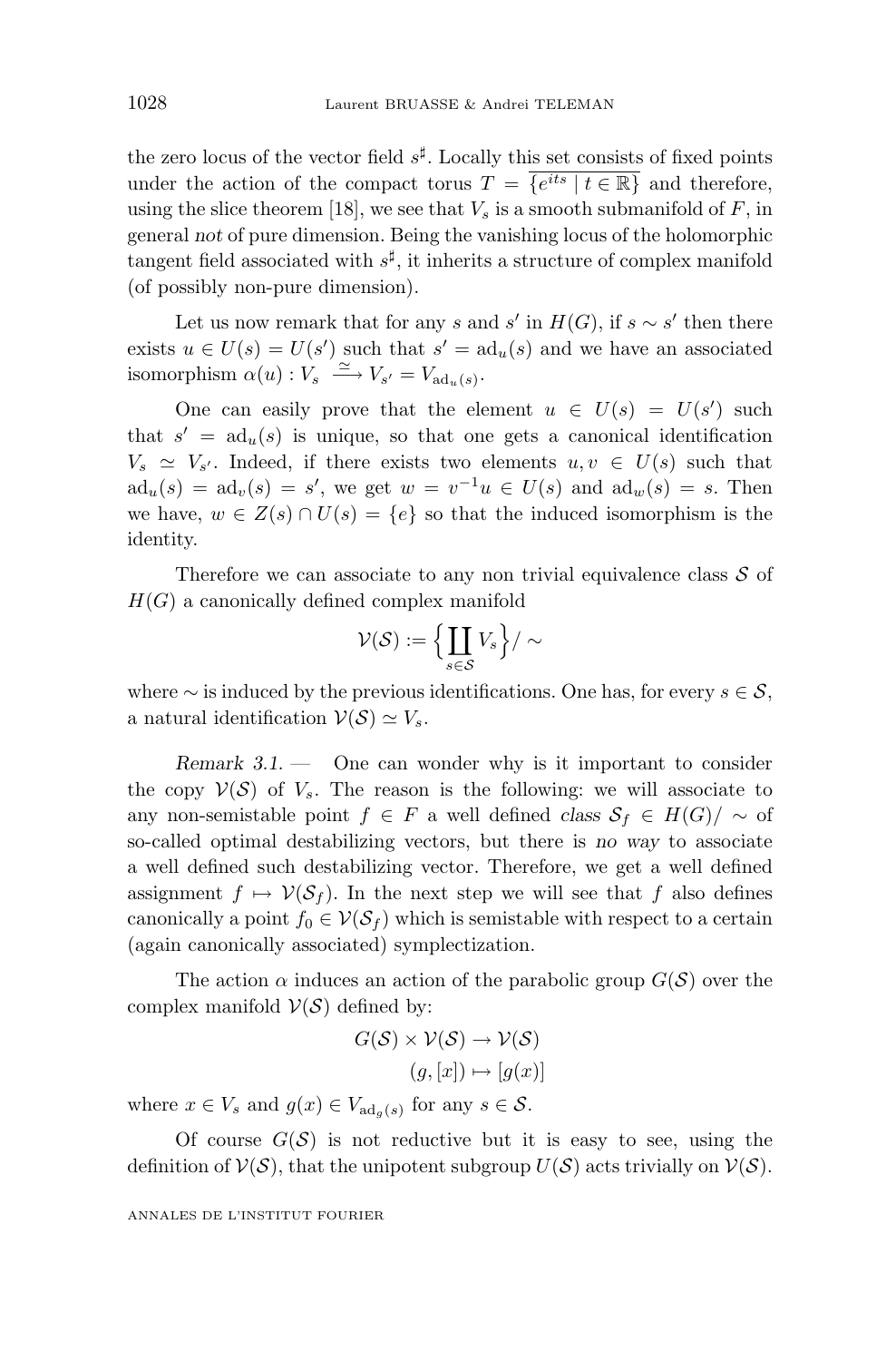So that we get a well-defined action

$$
\alpha_{\mathcal{S}}: G(\mathcal{S})/ U(\mathcal{S}) \times V(\mathcal{S}) \to V(\mathcal{S})
$$

of the canonical reductive quotient  $G(S)/U(S)$ .

Let us remark that if we choose any representative  $s \in \mathcal{S}$ , the action of  $G(S)/U(S)$  over the representative  $V_s$  of  $V(S)$  is just the induced action of the reductive Lie group  $Z(s)$  over the complex submanifold  $V_s \subset F$ .

#### **3.2.** A natural symplectization for the action  $\alpha_{\mathcal{S}}$ .

An ad*-invariant inner product of Euclidian type* on the Lie algebra g is an  $ad_G$ -invariant non-degenerate complex symmetric bilinear form *h* on  $\mathfrak{g}$ which restricts to an inner product on a subspace of the form  $i\mathfrak{k}$  (and hence on any subspace of this form as any two such subspaces are conjugated).

The data of such an inner product is equivalent to the data of:

– a multiple of the Killing form  $k<sub>5</sub>$  of each simple summand  $\sharp$  of the semisimple part g*<sup>s</sup>* of g and

– an inner product on  $i t_0$ , where  $t_0$  is the Lie algebra of the maximal compact subgroup of the complex torus  $\mathfrak{z}(\mathfrak{g})$ .

We fix such an inner product  $\langle \cdot, \cdot \rangle$  on our Lie algebra g.

For any choice of a symplectization  $\sigma$  of the factorization problem  $(F, G, \alpha)$ , we may define a canonical symplectization for the action  $\alpha_S$ in the following way: let  $\rho = (K, h, \mu) \in \sigma$ , and let us take the unique representative  $s \in i\mathfrak{k} \cap \mathcal{S}$  and the corresponding copy  $V_s$  of  $\mathcal{V}(\mathcal{S})$ , then we can define an associated symplectization of  $V_s \simeq \mathcal{V}(\mathcal{S})$  using the triple

$$
\rho_{\mathcal{S}} := (K \cap Z(s), h|_{V_s}, i^{\star}(\mu|_{V_s}) + \tau)
$$

where  $i : \mathfrak{k} \cap \mathfrak{z}(s) \hookrightarrow \mathfrak{k}$  is the inclusion and  $\tau$  is the locally constant  $\mathfrak{z}(s)^\vee$ valued function over  $V_s$  defined by

$$
\tau(x) = -(\mu^{-is}(x))\langle is, \cdot \rangle.
$$

To see that the map *τ* above is indeed locally constant, note that the map  $x \to \mu^{-is}(x)$  is locally constant over  $V_s$  since

$$
d\mu^{-is}(\cdot) = \omega_h((-is)^{\sharp}, \cdot) = h(s^{\sharp}, \cdot) = 0.
$$

The reason for this particular choice of the moment map will appear later in section 5.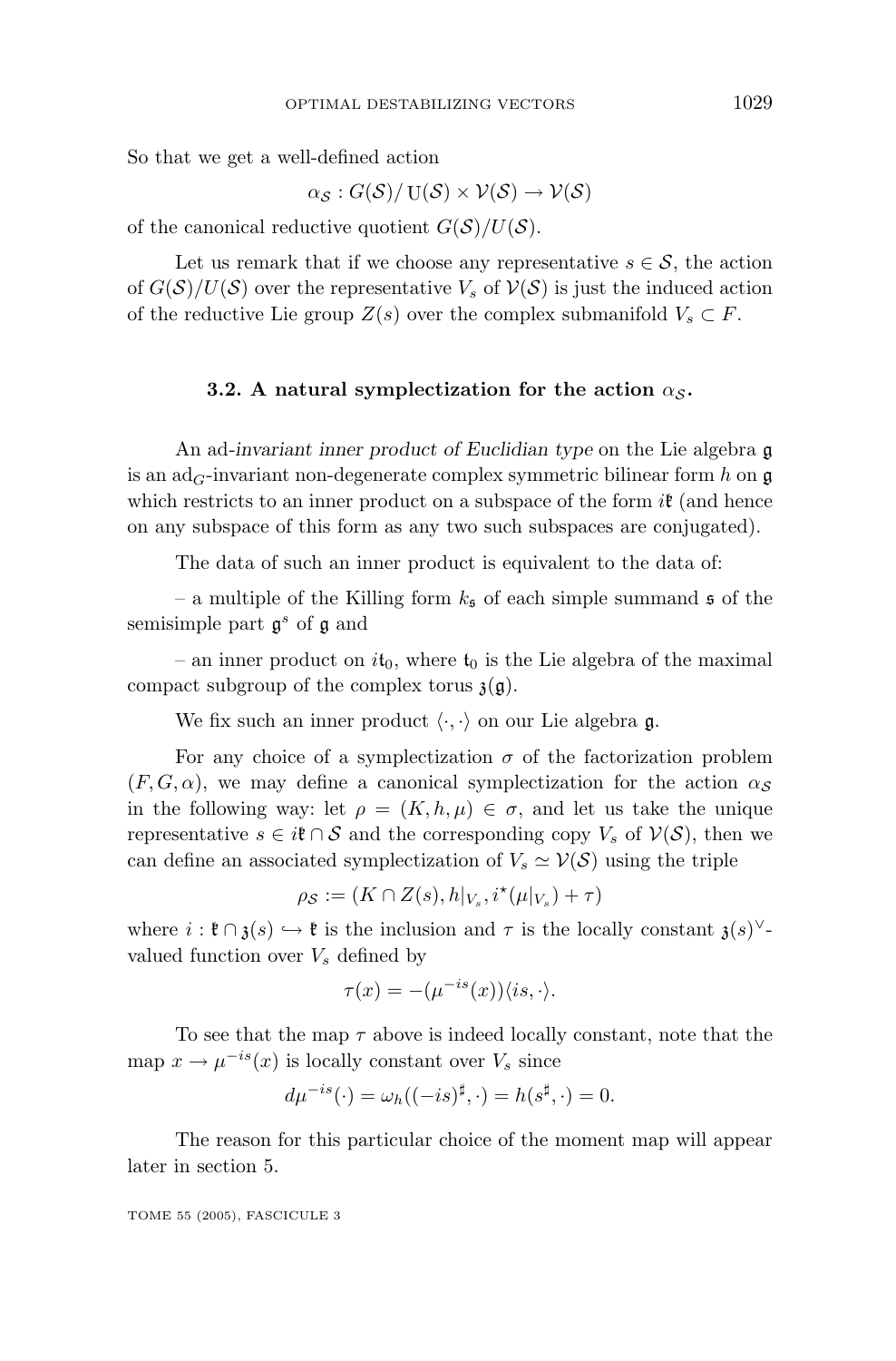This definition is coherent with the identifications defined above : let  $\rho' = (K', h', \mu') \in \sigma$  be another representative of  $\sigma$  and let  $s' \in i\mathfrak{k}' \cap S$ . Then, there exists  $u \in U(\mathcal{S})$  such that  $\mathrm{ad}_u(s') = s$ . The application  $\alpha(u)$ defines an isomorphism from  $V_{s'}$  onto  $V_s = V_{ad_u(s)}$  and conjugates  $\rho'$  to another representative  $\rho'' = u_{\star}(\rho') \in \sigma$  defined by

$$
\rho'' = (K'', h'', \mu'') = (Ad_u(K'), (u^{-1})^*(h'), ad_{u^{-1}}^t \circ \mu' \circ u^{-1}).
$$

It is sufficient to show that  $\rho_S$  and  $\rho''_S$  define the same symplectization for the action *α*<sub>S</sub>. Let us remark that, by the definition of  $\tau$ ,  $\rho''_{\delta} = u_{\star}(\rho'_{\delta})$ . Moreover, we have  $s \in i\mathfrak{k} \cap i\mathfrak{k}''$  and there exists  $\gamma \in G$  which conjugates  $\rho$ and  $\rho''$ , *i.e.* 

$$
Ad_{\gamma}(K'') = K, h = (\gamma^{-1})^*(h''), \mu = ad_{\gamma^{-1}}^t \circ \mu'' \circ \gamma^{-1}.
$$

We now use the following lemma:

Lemma 3.2. — *Let K be a maximal compact subgroup of G and let*  $g \in G$ ,  $s \in \mathfrak{k}$  *such that*  $\text{ad}_g(s) \in \mathfrak{k}$ *. Then the decomposition*  $g = kl$ *, where*  $l \in exp(i\mathfrak{k})$ *,*  $k \in K$  *satisfies*  $ad_l(s) = s$ *, i.e.*  $l \in Z(s)$ *.* 

*Proof.* — Let us decompose *g* as  $g = kl$  with  $l \in exp(i\mathfrak{k})$  and  $k \in K$ . Then

$$
\gamma := \mathrm{ad}_l(s) = \mathrm{ad}_{k^{-1}}(\mathrm{ad}_g(s)) \in \mathfrak{k}.
$$

If we choose an embedding  $G \hookrightarrow GL(r, \mathbb{C})$  mapping K to  $U(r)$ , then the image of *l* is Hermitian with positive eigenvalues, whereas the images of *s* and  $\gamma$  are anti-Hermitian. We have:

$$
ad_l(s)^* = -ad_{l^{-1}}(s) = \gamma^* = -\gamma = -ad_l(s),
$$

hence  $ad_{l^2}(s) = s$ . This implies that the eigenspaces of  $l^2$  and hence of *l* are invariant under *s*, so that one also has  $ad_l(s) = s$ .

Therefore, since  $s \in i\mathfrak{k}$  and  $ad_{\gamma}(s) \in i\mathfrak{k}$ , we have the decomposition  $\gamma = kl, k \in K$  and  $l \in Z(s)$  so that

$$
K'' = \mathrm{Ad}_{l^{-1}k^{-1}}(K) = \mathrm{Ad}_{l^{-1}}(K),
$$
  

$$
h'' = \gamma^*(h) = l^*(h)
$$

because *h* is by definition *K*-invariant and

$$
\mu'' = \mathrm{ad}_l^t \circ \mathrm{ad}_k^t \circ \mu \circ k \circ l = \mathrm{ad}_l^t \circ \mu \circ l
$$

because a moment map is always *K*-equivariant. We conclude that  $\rho$  and  $\rho''$  are conjugated by an element of  $l \in Z(s)$ . One has  $s'' = s$  because they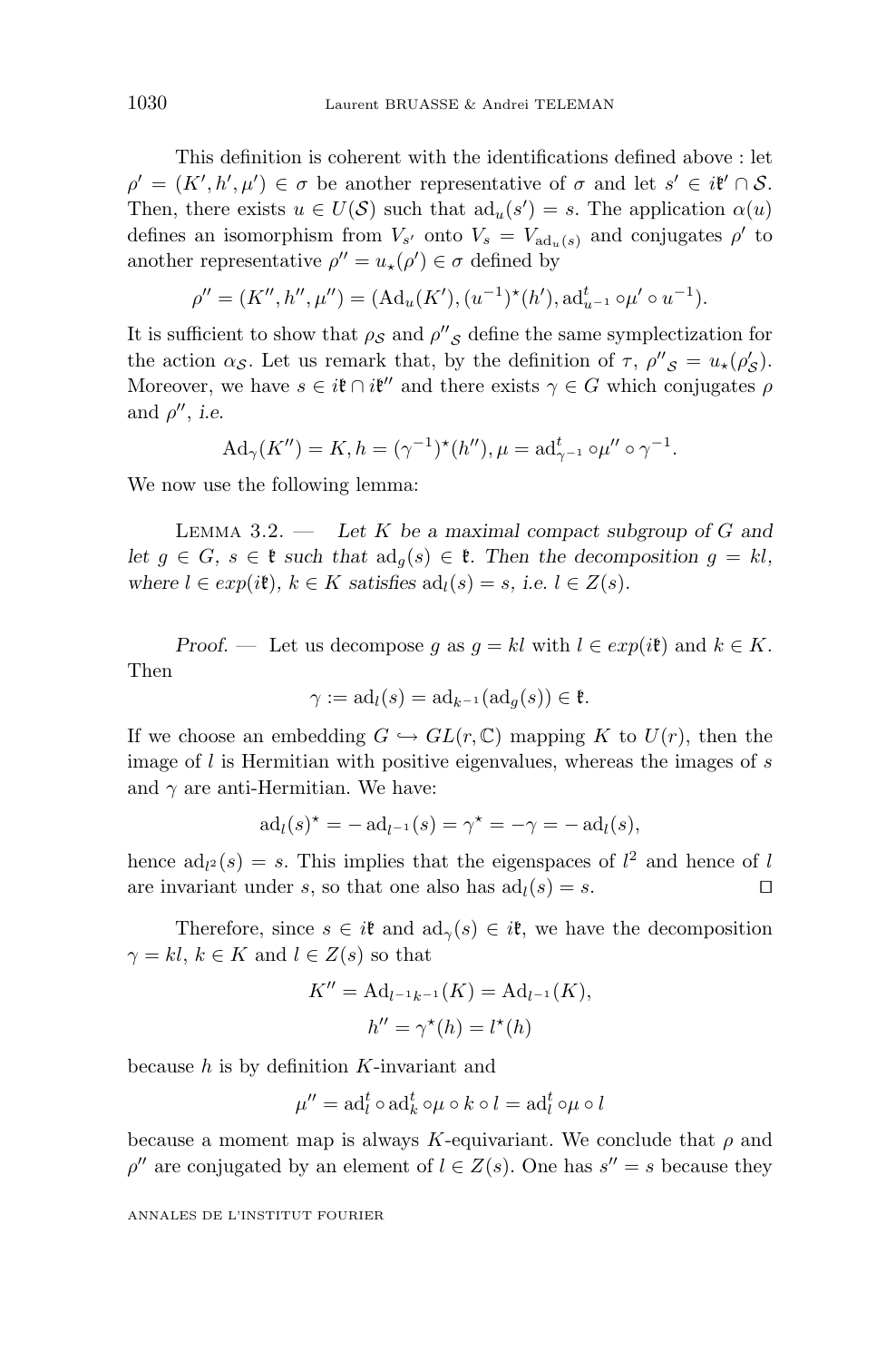are both representatives in *i*t<sup>"</sup> of S, therefore  $\tau$  and  $\tau$ " are conjugated, so that the two induced triple  $\rho_S$  and  $\rho''_S$  are equivalent for the action  $\alpha_S$ .

In the sequel, we will denote by  $\sigma_S$  this natural symplectization for the factorization problem  $(V(S), G(S)/U(S), \alpha_S)$ .

#### **4. Optimal destabilizing vector for a non semistable point.**

In this section we will associate to every non  $\sigma$ -semistable point  $f \in F$ , an optimal destabilizing element  $s \in H(G)$  which minimize the weight function  $\lambda(\cdot, f)$ . We will also see that this element is unique up to equivalence.

So, let us consider a holomorphic action  $\alpha$  :  $G \times F \to F$  of a reductive group *G* on the Kähler manifold *F*. We choose a symplectization  $\sigma$  for this action and we assume in the sequel that  $\sigma$  is energy-complete (see def. 2.5) so that the map  $\lambda : H(G) \times F \to \mathbb{R} \cup {\infty}$  is well defined.

Fix again an ad-invariant inner product of Euclidian type  $\langle \cdot, \cdot \rangle$  on  $\mathfrak{g}$ . Such a structure gives a well defined real application  $\|\cdot\| : H(G) \to \mathbb{R}$ defined by  $||s|| = \sqrt{\langle s, s \rangle}$  (in fact all the elements of  $H(G)$  lie in a Lie algebra of the form  $i\mathfrak{k}$  for a certain maximal compact subgroup  $K$ , on which  $\langle \cdot, \cdot \rangle$  is a scalar product). Let us remark that  $\langle \cdot, \cdot \rangle$  is constant on the equivalence classes of  $H(G)$ , so that we may speak of a "normalized" class" S.

We consider in this section a given  $\sigma$ -non semistable point  $f \in F$  and we set

$$
\lambda_{\inf} := \inf_{\substack{s \in H(G) \\ \|s\| = 1}} \lambda(s, f).
$$

Let us remark that this lower bound is not  $-\infty$  as

$$
\lambda(s,f) \geq \lambda_0(s,f) + E_h(c_f^s) \geq \lambda_0(s,f) = \langle \mu(f), -is \rangle.
$$

Let us define the set of normalized destabilizing elements of *f* :

$$
\Lambda_f := \{ \xi \in H(G) \mid ||\xi|| = 1 \text{ and } \lambda(\xi, f) = \lambda_{\inf} \}.
$$

THEOREM 4.1. — Let  $f \in F$  be a non  $\sigma$ -semistable point. Then Λ*<sup>f</sup> is non empty and consists of exactly a normalized equivalence class*  $S_f \subset H(G)$ .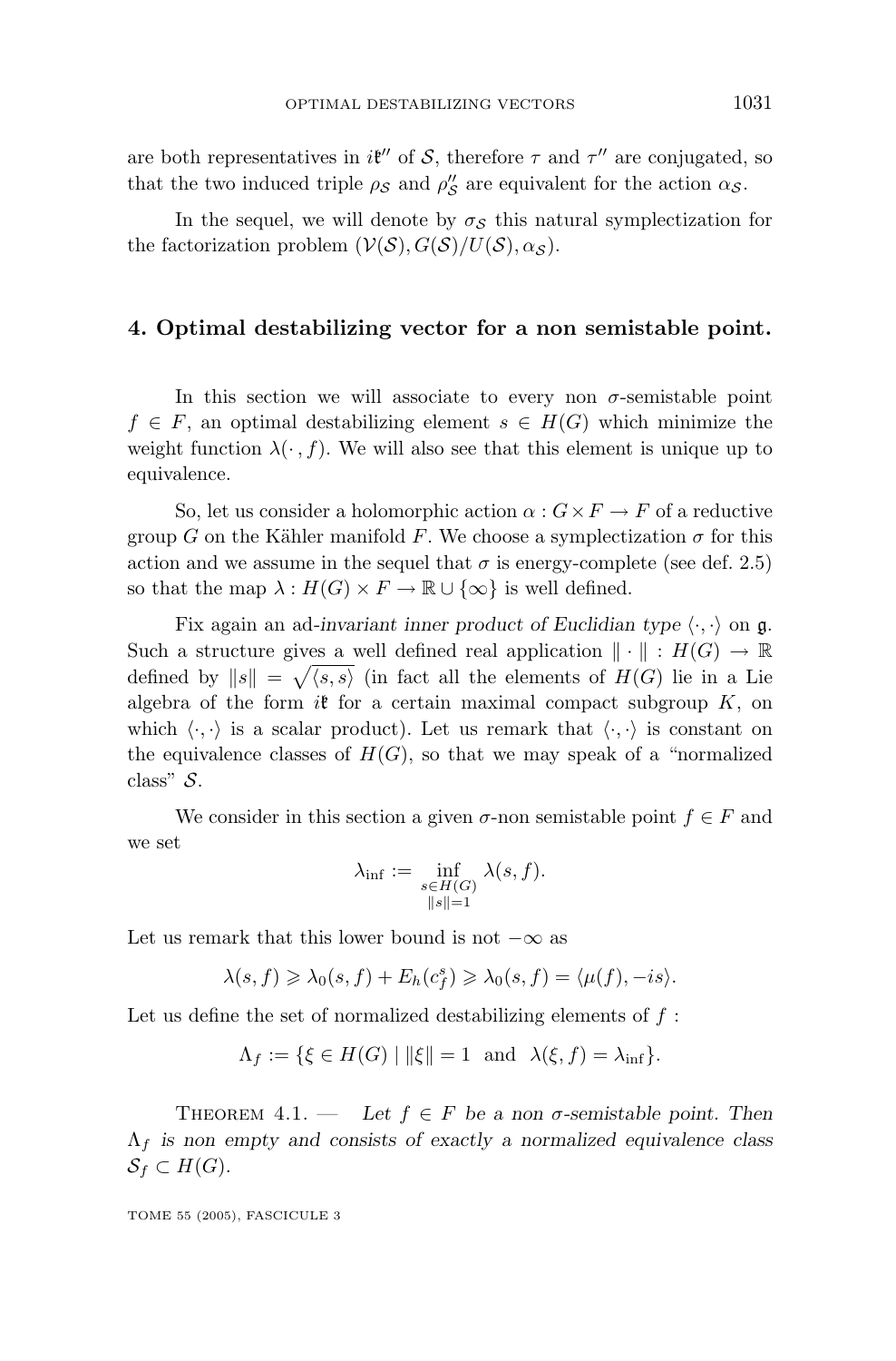*Proof of the theorem.*

Lemma 4.2 (Existence). (1) If  $s \in \Lambda_f$  and  $s' \in H(G)$  with  $s' \sim s$  then  $s' \in \Lambda_f$ .  $(2)$   $\Lambda_f \neq \emptyset$ *.* 

*Proof.* — The first point follows directly from the equivariance properties of  $\lambda$  (see prop. 2.8) and the ad-invariance of  $\langle \cdot, \cdot \rangle$ .

For the second point, let us fix a maximal compact subgroup  $K$  of *G*. Then we know that  $i\mathfrak{k} \subset \mathfrak{g}$  is a complete system of representatives for ∼. By invariance, the application *λ* restricts to a map *λ*˜ : *i*k → R ∪ {∞}. Take now a sequence  $(s_n)_n \in H(G)$  such that  $\lambda(s_n, f)$  converges to  $\lambda_{\text{inf}}$ and  $||s_n|| = 1$  for all *n*. We take  $\tilde{s}_n$  to be the representative in *i*t which is in the same equivalence class as  $s_n$ . We still have  $\|\tilde{s}_n\| = 1$  and  $\tilde{\lambda}(\tilde{s}_n) \to \lambda_{\text{inf}}$ . Now  $i\mathfrak{k}$  is a closed finite dimensional vector space in  $\mathfrak{g}$  so that its unit sphere is compact. Thus, we can extract a converging subsequence  $\tilde{s}_m \to \tilde{s}$ . Now, the semi-continuity property of  $\lambda$  (prop. 2.8) implies

$$
\tilde{\lambda}(\tilde{s}, f) \leq \liminf_{n \to \infty} \lambda(s_m, f) = \lambda_{\inf},
$$

*i.e.* all the elements of the class  $\tilde{s}$  are elements of  $\Lambda_f$ .

Lemma 4.3 (Unicity). — *The optimal destabilizing element is unique up to equivalence:*

$$
\exists \xi \in H(G) \quad s.t. \quad \Lambda_f = \{ s \in H(G) \mid \xi \sim s \} = \mathcal{S}(\xi).
$$

*Proof.* — Let us choose a representative  $(K, h, \mu) \in \sigma$  and let  $\Psi: F \times G \to \mathbb{R}$  the associated integral of the moment map (see prop. 2.15). We must prove that there exists only one maximal element in  $i\mathfrak{k}$ .

Our first step is to prove the result when  $K = T$  is a real torus.

LEMMA 4.4. — If  $K = T$  is a real torus then there exists a unique  $\xi$ <sup>*T*</sup> (*f*) ∈ *it such that*  $\Lambda$ <sub>*f*</sub>  $\cap$  *it* = { $\xi$ <sup>*T*</sup>(*f*)}.

*Proof. —* The proof is based on the following lemma:

LEMMA 4.5. — *The map*  $\Phi_f : i\mathfrak{t} \to \mathbb{R}$  *defined by*  $\Phi_f(s) = \Psi(f, e^s)$ *is convex on i*t*.*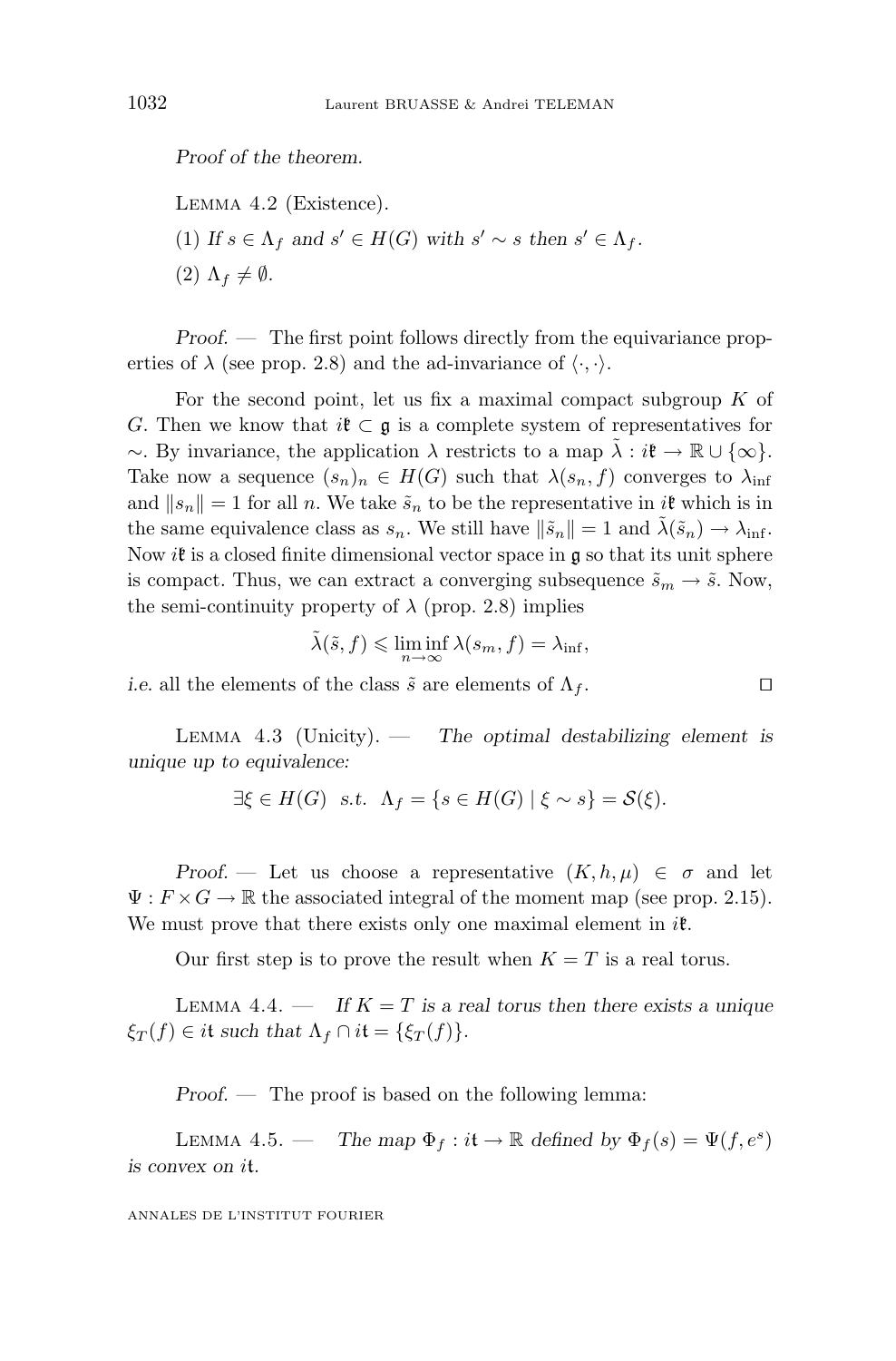*Proof.* — This is a well-known property of  $\Psi$  that the maps  $t \mapsto$  $\Psi(f, e^{ts})$  are convex for all  $s \in it$  (prop. 2.15). Let  $\xi, s \in it$ , then using the fact that  $\xi$  and  $s$  commute, we get:

$$
\Psi(f, e^{\xi+ts}) = \Psi(f, e^{\xi}e^{ts}) = \Psi(f, e^{\xi}) + \Psi(e^{\xi}f, e^{ts})
$$

so that  $t \mapsto \Phi(\xi + ts)$  is convex for every  $s \in it$ . To conclude we use the following easy lemma:

LEMMA 4.6. — Let  $f: U \subset \mathbb{R}^n \to \mathbb{R}$  a smooth function such that *for all*  $x_0, x \in \mathbb{R}^n$  *the map*  $t \mapsto f(x_0 + tx)$  *is convex. Then f is convex on*  $\mathbb{R}^n$ .

By definition we have

$$
\lambda(\xi, f) = \lim_{t \to +\infty} \frac{d}{dt} \phi_f(t\xi).
$$

Assume that there exist two distinct optimal destabilizing elements  $\xi_1, \xi_2 \in$  $i$ **t** ∩  $\Lambda_f$  and let  $\xi = \frac{\xi_1 + \xi_2}{2} \in i$ **t.** Of course we have  $\|\xi\| < 1$ . The convexity of the function  $\phi_f$  implies that  $\phi_f(t\xi) \leq \frac{1}{2}(\phi_f(t\xi_1) + \phi_f(t\xi_2))$  for all  $t \in \mathbb{R}$ . We get

$$
\frac{\phi_f(\theta\xi) - \phi_f(t\xi)}{\theta - t} \le \frac{\frac{1}{2}(\phi_f(\theta\xi_1) + \phi_f(\theta\xi_2)) - \frac{1}{2}(\phi_f(t\xi_1) + \phi_f(t\xi_2))}{\theta - t} + \frac{\frac{1}{2}(\phi_f(t\xi_1) + \phi_f(t\xi_2)) - \phi_f(t\xi)}{\theta - t}
$$

and so

$$
\limsup_{\theta \to +\infty} \left[ \frac{\phi_f(\theta \xi) - \phi_f(t\xi)}{\theta - t} \right] \le \limsup_{\theta \to \infty} \left[ \frac{\frac{1}{2}(\phi_f(\theta \xi_1) - \phi_f(t\xi_1)) + \frac{1}{2}(\phi_f(\theta \xi_2) - \phi_f(t\xi_2))}{\theta - t} \right].
$$

The regularity and the convexity of  $\Psi$  implies that for all  $\theta, t \in \mathbb{R}$ 

$$
\frac{d}{ds}\Big|_{s=\theta} \Psi(f, e^{s\xi}) \geq \frac{\phi_f(\theta\xi) - \phi_f(t\xi)}{\theta - t} \geq \frac{d}{ds}\Big|_{s=t} \Psi(f, e^{s\xi})
$$

thus we have

$$
\lim_{t \to +\infty} \frac{d}{dt} \Psi(f, e^{t\xi})
$$
\n
$$
\leq \limsup_{t \to +\infty} \left[ \limsup_{\theta \to +\infty} \left( \frac{\frac{1}{2} (\phi_f(\theta \xi_1) - \phi_f(t\xi_1))}{\theta - t} + \frac{\frac{1}{2} (\phi_f(\theta \xi_2) - \phi_f(t\xi_2))}{\theta - t} \right) \right]
$$
\n
$$
= \frac{\lambda_{\text{inf}} + \lambda_{\text{inf}}}{2}.
$$

TOME 55 (2005), FASCICULE 3

 $\Box$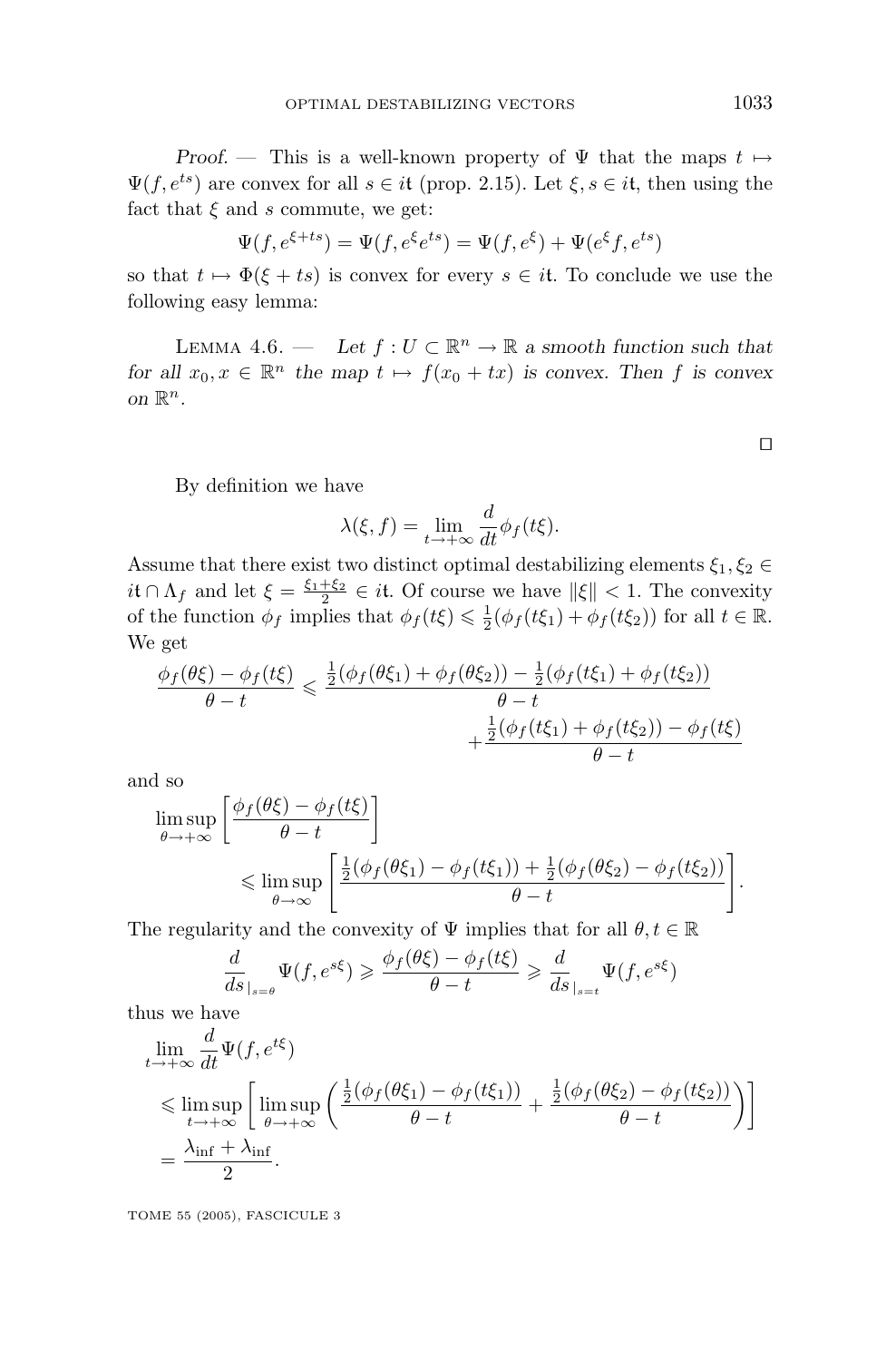We deduce from this that

$$
\lambda(\frac{\xi}{\|\xi\|},f) = \frac{\lambda(\xi,f)}{\|\xi\|} \leq \frac{\lambda_{\inf}}{\|\xi\|} < \lambda_{\inf},
$$

because  $\|\xi\| < 1$ . This leads to a contradiction.

*Remark 4.7*. — Note that in this argument one essentially needs the fact that *f* is non <u>semi</u>stable (*i.e.*  $\lambda_{\text{inf}} < 0$ ).

Let us now come back to our main proof for an arbitrary compact Lie group *K*.

LEMMA 4.8. — Let *f* a non  $\sigma$ -semistable point and  $\xi \in \Lambda_f$ . Let *T be a maximal torus in*  $G(\xi)$ . Then *f* is non semistable with respect to the *induced symplectization of the*  $T^{\mathbb{C}}$ *-action, and*  $\xi$  *is conjugated to*  $\xi_T(f)$  *by an element of*  $G(\xi)$ *.* 

*Proof.* — Let *S* be a maximal torus of  $G(\xi)$  whose Lie algebra *i*s is containing  $\xi$ . All maximal tori of  $G(\xi)$  are conjugated to each over, so there exists  $p \in G(\xi)$  such that  $\text{Ad}_p(S) = T$  then we have  $\text{ad}_p(\xi) \in i\mathfrak{t} \cap \Lambda_f$ (see proposition 4.2). We deduce from this that  $f$  is  $T^{\mathbb{C}}$  non semistable and  $ad_p(\xi)$  is an optimal destabilizing element with respect to the  $T^{\mathbb{C}}$ -action. Therefore, from the previous unicity lemma 4.4,  $\xi_T(f) = \mathrm{ad}_p(\xi)$ .

Now we make use of the following well-known lemma (see [21]) :

Lemma 4.9. — *Let P and P be parabolic subgroups of G. Then there is a maximal torus*  $T$  *of*  $G$  *contained in the intersection*  $P \cap P'$ *.* 

We use now the same method as in the algebraic case [21].

LEMMA 4.10. — Let f be a non semistable point and let  $\xi_1$  and *ξ*<sub>2</sub> *be two elements of*  $\Lambda_f$ *. Then we have*  $G(\xi_1) = G(\xi_2)$  *and there exists p* ∈ *G*( $ξ_1$ ) *such that*  $ad_p(ξ_1) = ξ_2$ *, i.e.*  $ξ_1 ∼ ξ_2$ *.* 

*Proof.* — Let *T* be a maximal torus contained in  $G(\xi_1) \cap G(\xi_2)$ . By the previous lemma, there exists  $g \in G(\xi_1)$  and  $k \in G(\xi_2)$  such that  $\mathrm{ad}_g(\xi_1) = \xi_T(v) = \mathrm{ad}_k(\xi_2)$ . Then we get  $G(\xi_T(v)) = \mathrm{Ad}_g(G(\xi_1)) = G(\xi_1)$ and the same thing for  $G(\xi_2)$ . We get  $G(\xi_1) = G(\xi_2)$  and  $\xi_2 = \text{ad}_{(k^{-1}q)} \xi_1$ , so that  $\xi_1 \sim \xi_2$ .

This concludes the proof of the theorem.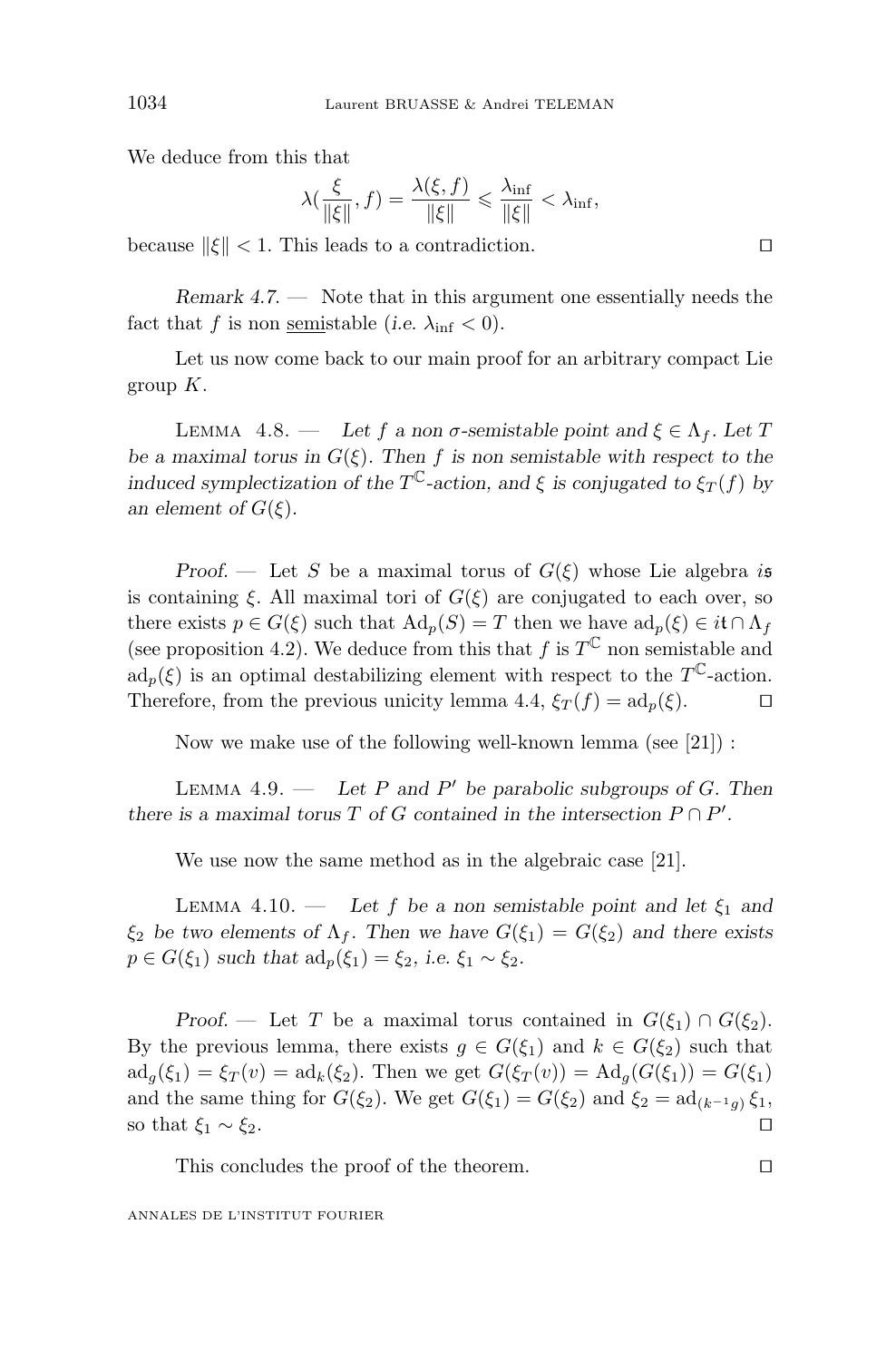#### **5. Associating a semistable point to a non-semistable one. Shatz stratification associated with a Hamiltonian action.**

Using the results of the two previous sections, we will show here that it is possible to associate naturally to any non  $\sigma$ -semistable point a semistable point for the new factorization problem defined in section 3.1 and thus a point in the associated Hamiltonian quotient. This leads to the stratification of  $F$  by  $G$  invariant subsets described in the main Theorem. 5.4. The main stratum is the semi-stable locus and it is open. The other strata are obtained by fixing the conjugacy class (with respect to the ad<sub>G</sub>-action on  $H(\mathfrak{g})$  of the optimal destabilizing element.

Let  $(F, G, \alpha)$  be a factorization problem with an associated symplectization  $\sigma$ . Let us choose a ad<sub>G</sub>-invariant inner product of Euclidian type over  $\mathfrak g$ . Using Theorem. 4.1, we define for any normalized equivalence class  $\mathcal{S} \in H(G)/\sim$  the following subset of *F*:

 $\mathcal{Z}_{\mathcal{S}} := \{ f \in F \mid f \text{ is non } \sigma \text{-semistable and } \Lambda_f = \mathcal{S} \}.$ 

Therefore  $\mathcal{Z}_{\mathcal{S}}$  is the locus of points with optimal destabilizing class  $\mathcal{S}$ .

Now let us choose  $f \in \mathcal{Z}_{\mathcal{S}}$ , and let us fix any representative  $\rho =$  $(K, h, \mu) \in \sigma$  and take the unique representative  $\xi_f^{\rho} \in \Lambda_f \cap i\mathfrak{k}$  of S. The point  $f$  being non  $\sigma$ -semistable, we get from the formula

$$
\lambda(\xi_f^{\rho}, f) = \lambda_0(\xi_f^{\rho}, f) + E_h(c_f^{\xi_f^{\rho}})
$$

that  $E_h(c_f^{\xi_f^{\rho}}) < +\infty$ . The symplectization  $\sigma$  is supposed to be energy complete, so that there exists a limit element  $f_0^{\rho} = \lim_{t \to \infty} e^{t\xi_f^{\rho}} f \in F \cap \overline{Gf}$ .

The point  $f_0^{\rho}$  lies in the vanishing subset  $V_{\xi_f^{\rho}} = V((\xi_f^{\rho})^{\sharp})$ . For another choice  $\rho' \in \sigma$  we get  $\xi^{\rho'_f} = \text{ad}_u(\xi^{\rho}_f)$ , where  $u \in U(\mathcal{S})$ , and  $f_0^{\rho'} = \alpha(u)(f_0^{\rho}) \in V_{\xi^{\rho'_f}}$ . Thus, we obtain a well defined point  $f_0 \in V(\mathcal{S})$ canonically associated to *f*. Our claim is the following :

THEOREM 5.1. — Let  $f \in F$  be a non  $\sigma$ -semistable point, and  $S = \Lambda_f$  the class of its optimal destabilizing element. Then the canonically *associated point*  $f_0 \in V(S)$  *is*  $\sigma_S$ -semistable for the action of the canonical *reductive quotient*  $G(S)/U(S)$  *over*  $V(S)$ *.* 

*Proof.* — For our purpose, we may fix a representative  $\rho = (K, h, \mu) \in$ *σ* and the element  $\xi_f^{\rho} \in \Lambda_f \cap i\mathfrak{k}$ . Let us remark first that, by definition,

$$
\lambda_{\inf} = \lim_{t \to +\infty} \mu^{-i\xi_f^{\rho}}(e^{t\xi_f^{\rho}}f) = \mu^{-i\xi_f^{\rho}}(f_0^{\rho}).
$$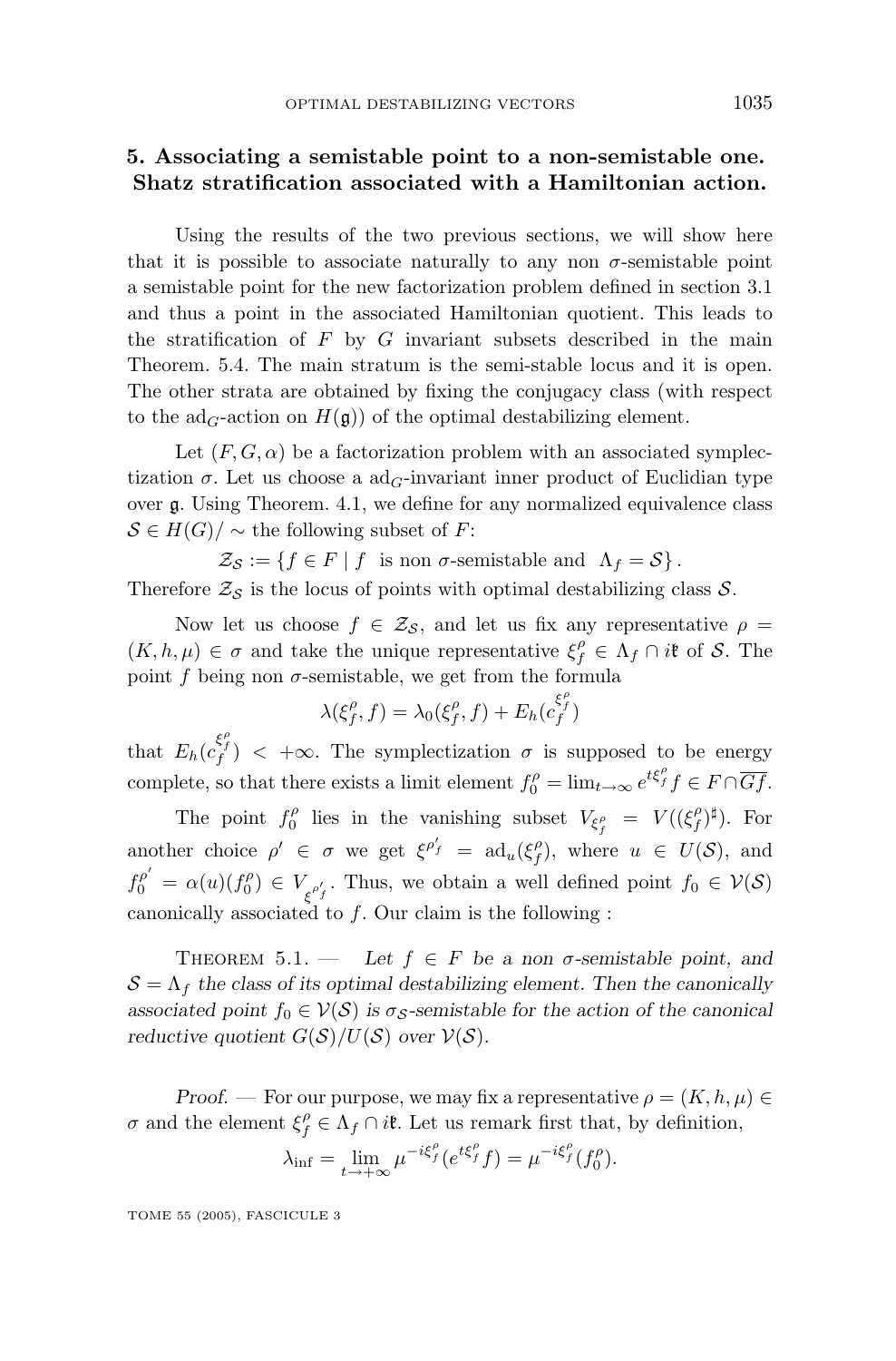Let

$$
\rho_{\mathcal{S}} = (K \cap Z(\xi_f^{\rho}), h|_{V_{\xi_f^{\rho}}}, \mu' = i^{\star}(\mu|_{V_{\xi_f^{\rho}}}) + \tau)
$$

be the associated triple representing  $\sigma_S$  (see 3.2), then  $\tau$  is given on the connected component containing  $f_0^{\rho}$  by

$$
\tau=-\lambda_{\inf}\langle i\xi_f^\rho,\cdot\rangle.
$$

Let  $\lambda'$  be the map associated to the symplectization  $\sigma_{\mathcal{S}}$ . We must show that  $f_0^{\rho}$  is  $\sigma_{\mathcal{S}}$  semistable.

An element  $s \in i\mathfrak{k} \cap \mathfrak{z}(\xi_f^{\rho})$  has an orthogonal decomposition  $s =$  $βξ<sup>ρ</sup><sub>f</sub> + s<sup>⊥</sup>.$ 

From now on, we assume that  $\lambda'(s, f_0^{\rho}) < 0$  and we will get a contradiction.

Let 
$$
\xi_{\varepsilon} = \xi_{f}^{\rho} + \varepsilon s^{\perp}
$$
 for  $\varepsilon > 0$ . Then we get  
\n
$$
\lambda(\frac{\xi_{\varepsilon}}{\|\xi_{\varepsilon}\|}, f) = \frac{\lambda(\xi_{\varepsilon}, f)}{\|\xi_{\varepsilon}\|}
$$
\n
$$
= \frac{\lim_{t \to \infty} \mu^{-i\xi_{\varepsilon}} (e^{t\xi_{\varepsilon}} f)}{\|\xi_{f}^{\rho} + \varepsilon s^{\perp}\|}
$$
\n
$$
= \frac{\lim_{t \to \infty} \mu^{-i\xi_{f}^{\rho}} (e^{t\xi_{\varepsilon}} f) + \varepsilon \lim_{t \to \infty} \mu^{-is^{\perp}} (e^{t\xi_{\varepsilon}} f)}{\|\xi_{f}^{\rho} + \varepsilon s^{\perp}\|}.
$$

So we are reduced to study the orbit of  $f$  under the flow of  $\xi_{\varepsilon}^{\sharp}$ . We begin with the remark that the hypothesis  $\lambda'(s, f_0^{\rho}) < 0$  implies that  $E_h(c_{f_0^{\rho}}^{s^{\perp}}) < \infty$ , so that, the action being energy complete, we know that the curve  $c_{f_0^{\rho}}^{s^{\perp}}$  converges to some point  $f_1 = \lim_{t \to \infty} e^{ts^{\perp}} f_0^{\rho} \in F \cap V_{\xi_f^{\rho}}$ .

The main point of the proof is the following

CLAIM. — For any sufficiently small  $\varepsilon > 0$ , the orbit of f un*der the one-parameter subgroup generated by*  $\xi$ *ε converges to*  $f_1$ *, i.e.*  $\lim_{t\to\infty}e^{t\xi_{\varepsilon}}f=f_1.$ 

*Proof of the claim*. — We consider first the compact torus

$$
T := \overline{\left\{ e^{it\xi_f^{\rho}} e^{i\theta s^{\perp}} \mid t, \theta \in \mathbb{R} \right\}} \subset K
$$

and the induced action  $T^{\mathbb{C}} \times F \to F$  of its complexification  $T^{\mathbb{C}} \subset G$ .

Now we use a fundamental result of Heinzner and Huckleberry, which allows us to "linearize" this action around  $f_1$ . Indeed, up to a modification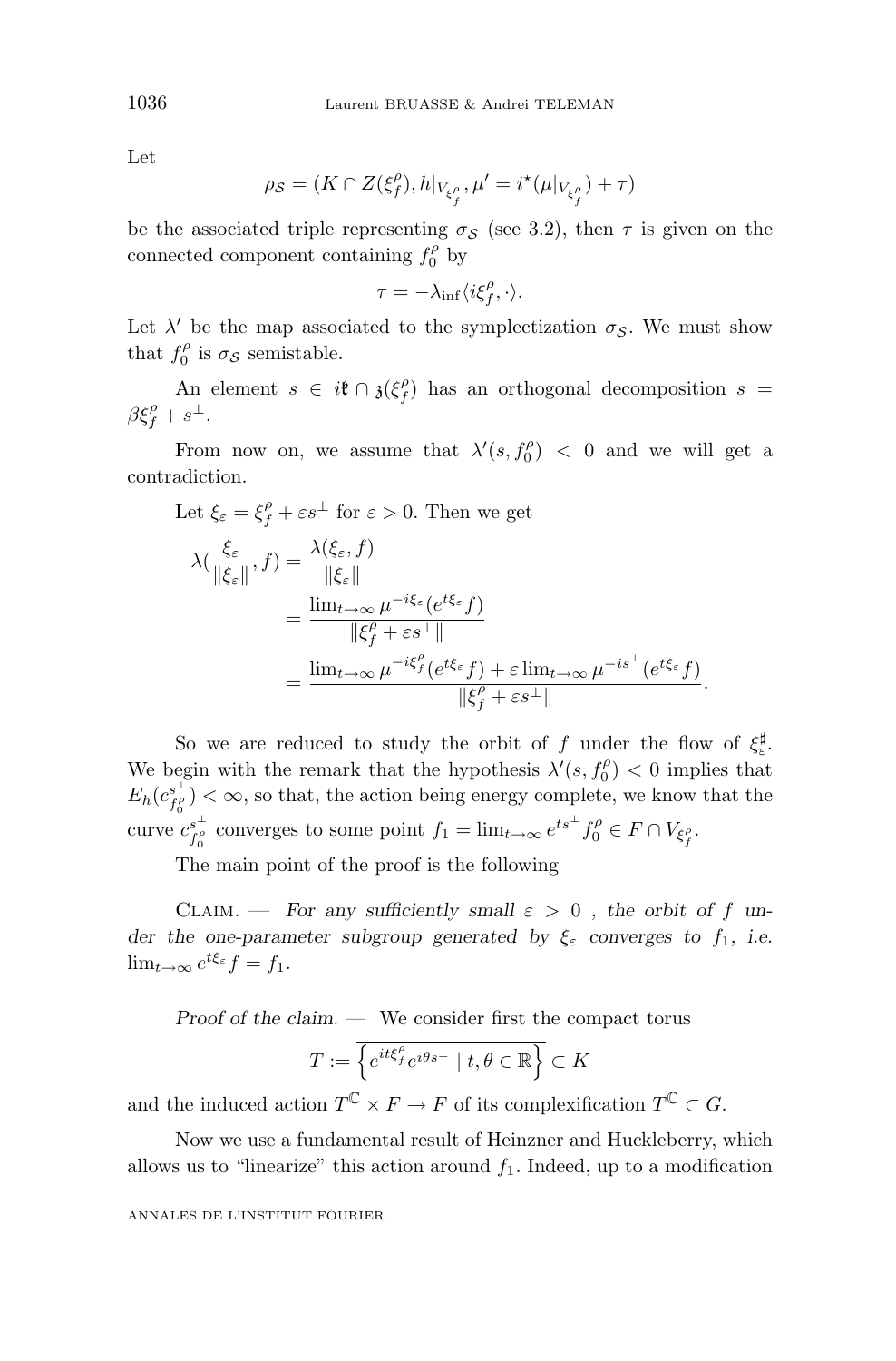of the moment map  $\mu$ <sup>*T*</sup> by a constant in  $t = \lambda(t)$ , we may always assume that  $\mu_T(f_1) = 0$ . Now following [8] (p. 346), we may find an open  $T^{\mathbb{C}}$ -stable Stein neighborhood of  $f_1$ . Using the fact that  $T^{\mathbb{C}}$  is reductive, we can apply Theorem 3.3.14 in [8] and get the existence of an open  $T^{\mathbb{C}}$ -invariant Stein neighborhood *U* of  $f_1$ , a linear representation  $\rho: T^{\tilde{C}} \times V \to V$  and a closed *T*<sup> $\mathbb{C}$ -equivariant embedding *a* : *U*  $\rightarrow$  *V*. Since *U* is open and *T*<sup> $\mathbb{C}$ -invariant,</sup></sup> it follows easily that it contains the points  $f_0^{\rho}$  and  $f$ . Put  $v_1 := a(f_1)$ ,  $v_0 := a(f_0^{\rho}), v := a(f).$ 

We decompose *V* as

$$
V=\bigoplus_{\chi\in R}V_\chi,
$$

where  $R \subset \text{Hom}(T, S^1)$  and  $\rho(t)|_{V_x} = \chi(t) \text{id}_{V_x}$  for all  $t \in T$ .

Since  $\lim_{t\to\infty} e^{t\xi_f^{\rho}} f = f_0^{\rho}$ , we deduce that

$$
v=v_0+v_-
$$

where

$$
v_0 \in \bigoplus_{d_e(\chi)(\xi_f^{\rho})=0} V_{\chi}, v_{-} \in \bigoplus_{d_e(\chi)(\xi_f^{\rho})<0} V_{\chi}.
$$

For sufficiently small  $\varepsilon > 0$  we get that  $d_e(\chi)(\xi_f^{\rho} + \varepsilon s^{\perp}) < 0$  for all  $\chi \in R$ for which  $d_e(\chi)(\xi_f^{\rho}) < 0$ .

For such  $\varepsilon$  we get that

$$
\lim_{t \to \infty} e^{t(\xi_f^{\rho} + \varepsilon s^{\perp})} v = \lim_{t \to \infty} e^{t(\xi_f^{\rho} + \varepsilon s^{\perp})} v_0 = \lim_{t \to \infty} e^{t \varepsilon s^{\perp}} v_0 = v_1.
$$

According to the above claim, if  $\varepsilon$  is sufficiently small, our computation gives

$$
\lambda(\frac{\xi_{\varepsilon}}{\|\xi_{\varepsilon}\|},f) = \frac{\mu^{-i\xi_f^{\rho}}(f_1) + \varepsilon\mu^{-is^{\perp}}(f_1)}{\|\xi_f^{\rho} + \varepsilon s^{\perp}\|}.
$$

Using the same methods as before we have

$$
\mu^{-i\xi_f^{\rho}}(f_1) = \mu^{-i\xi_f^{\rho}}(f_0^{\rho}) = \lambda(\xi_f^{\rho}, f) = \lambda_{\inf}
$$

and moreover, by Lemma 5.2 below, we get

$$
\mu^{-is^{\perp}}(f_1) = {\mu'}^{-is^{\perp}}(f_1) = \lambda'(s^{\perp}, f_0^{\rho}) < 0.
$$

We obtain

$$
\frac{d}{d\varepsilon}|_{\varepsilon=0}(\lambda(\frac{\xi_{\varepsilon}}{\|\xi_{\varepsilon}\|},f))=\mu^{-is^{\perp}}(f_1)<0.
$$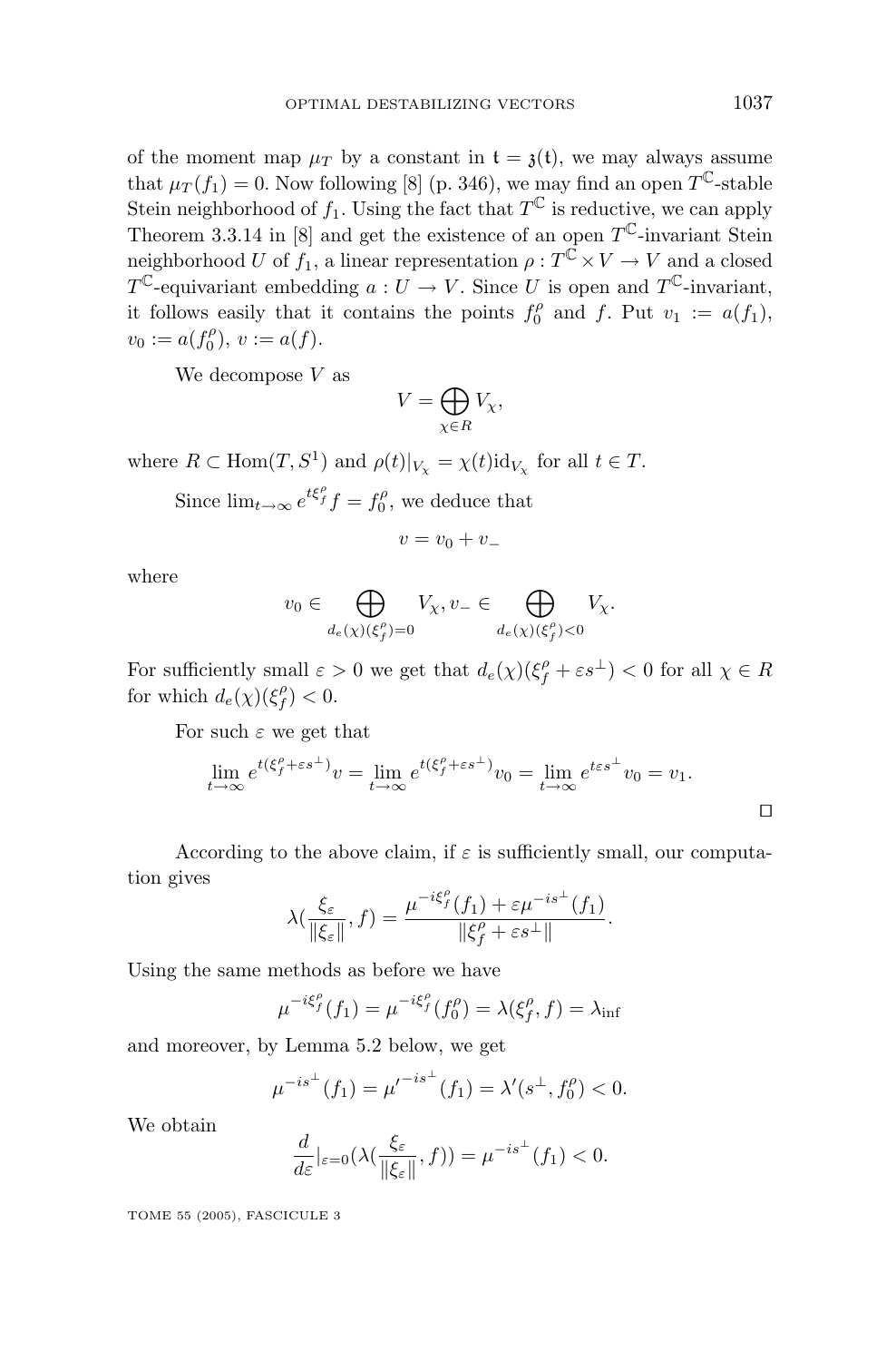Thus, by taking  $\varepsilon$  small enough, we get a normalized element  $\frac{\xi_{\varepsilon}}{\|\xi_{\varepsilon}\|} \in H(G)$ with  $\lambda(\frac{\xi_{\varepsilon}}{\|\xi_{\varepsilon}\|},f) < \lambda_{\inf}$  which is a contradiction.

LEMMA 5.2. – If 
$$
s = \beta \xi_f^{\rho} + s^{\perp}
$$
 then  $\lambda'(s, f_0^{\rho}) = \lambda'(s^{\perp}, f_0^{\rho})$ .

*Proof. —* We have

$$
\lambda'(s, f_0^{\rho}) = \lim_{t \to \infty} \mu'^{-is} (e^{ts} f_0^{\rho})
$$
  
= 
$$
\lim_{t \to \infty} \mu^{-is} (e^{ts} f_0^{\rho}) - \lambda_{\inf} \langle \xi_f^{\rho}, s \rangle
$$
  
= 
$$
\lim_{t \to \infty} (\mu^{-is^{\perp}} (e^{ts} f_0^{\rho}) + \mu^{-i\beta \xi_f^{\rho}} (e^{ts} f_0^{\rho})) - \lambda_{\inf} \langle \xi_f^{\rho}, s \rangle.
$$

Now keep in mind that  $\xi_f^{\rho}$  and *s* commute so that

$$
e^{st} f_0^{\rho} = e^{s^{\perp} t} (e^{\beta \xi_f^{\rho} t} f_0^{\rho}) = e^{s^{\perp} t} f_0^{\rho}.
$$

we get

$$
\lambda'(s, f_0^{\rho}) = \lim_{t \to \infty} \mu^{-is^{\perp}} (e^{ts^{\perp}} f_0^{\rho}) + \lim_{t \to \infty} \mu^{-i\beta \xi_f^{\rho}} (e^{ts} f_0^{\rho}) - \lambda_{\inf} \langle \xi_f^{\rho}, s \rangle
$$
  
\n
$$
= \lim_{t \to \infty} \mu'^{-is^{\perp}} (e^{ts^{\perp}} f_0^{\rho}) + \lim_{t \to \infty} \mu^{-i\beta \xi_f^{\rho}} (e^{ts} f_0^{\rho}) - \lambda_{\inf} \beta
$$
  
\n
$$
= \lambda'(s^{\perp}, f_0^{\rho}) + \beta \lim_{t \to \infty} \mu^{-i\xi_f^{\rho}} (e^{ts} f_0^{\rho}) - \lambda_{\inf} \beta.
$$

Note that

$$
\mu^{-i\xi_f^{\rho}}(e^{ts}f_0^{\rho}) = \mu^{-i\xi_f^{\rho}}(f_0^{\rho}) + \int_0^t \frac{d}{d\tau} \mu^{-i\xi_f^{\rho}}(e^{\tau s}f_0^{\rho}) d\tau.
$$

Using the definition of the moment map, we get

$$
\frac{d}{d\tau}\mu^{-i\xi_f^{\rho}}(e^{\tau s}f_0^{\rho}) = d(\mu^{-i\xi_f^{\rho}})(\mathfrak{v}_{\tau}) = \omega_h(-i\xi_f^{\rho}\sharp, \mathfrak{v}_{\tau}) = h(\xi_f^{\rho}\sharp, \mathfrak{v}_{\tau})
$$

where  $\mathfrak{v}_{\tau}$  is the speed vector along the curve  $c_{f_0}^s$ . But the vector field  $\xi_f^{\rho}$ Þ vanishes identically along the curve  $c_{f_0^o}^s$ , because

$$
e^{t\xi_f^{\rho}}(e^{\tau s}f_0^{\rho}) = e^{\tau s}(e^{t\xi_f^{\rho}}f_0^{\rho}) = e^{\tau s}f_0^{\rho}
$$

so that each point  $c_{f_0}^s(\tau)$  of the curve is a fixed point of the flow of the vector field  $\xi_f^{\rho \sharp}$ . We get <sup> $\sharp$ </sup>. We get  $h(\xi_f^{\rho})$  $\phi^{\sharp}$ ,  $\mathfrak{v}_{\tau}$ ) = 0 and  $\mu^{-i\xi_{f}^{\rho}}(e^{ts}f_{0}^{\rho}) = \mu^{-i\xi_{f}^{\rho}}(f_{0}^{\rho}) = \lambda_{\text{inf}}.$ The above formula shows that

$$
\lambda'(s,f_0^{\rho})=\lambda'(s^{\perp},f_0^{\rho}).
$$

 $\Box$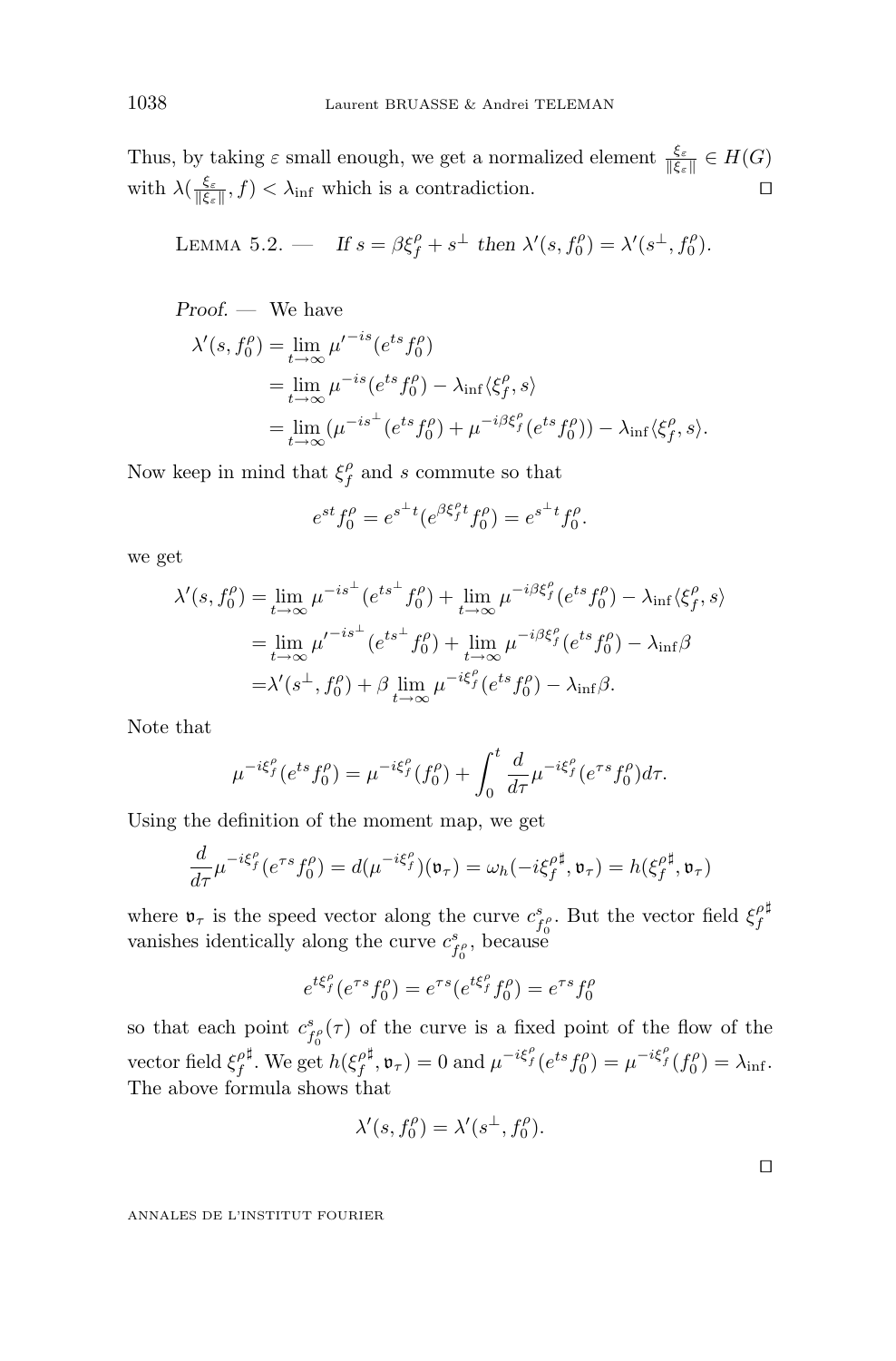COROLLARY 5.3. — *The subsets*  $\mathcal{Z}_{\mathcal{S}}$  *are*  $G(\mathcal{S})$ -invariant and there *is a natural quotient map*  $\mathcal{Z}_{\mathcal{S}} \to Q_{\sigma_{\mathcal{S}}}$  where  $Q_{\sigma_{\mathcal{S}}}$  denotes the Hamiltonian quotient associated to the factorization problem  $(V(S), G(S)/U(S))$  and to *the symplectization*  $\alpha_s$ .

*Proof. —* The invariance is a direct consequence of the ad-invariance properties of  $\lambda$  (see prop. 2.8).

To get a *G* invariant stratification we have to glue these subsets together in the following way:  $H(G)$  is ad<sub>G</sub> invariant and we denote by  $\Sigma_{\rm ad}$  the set of all orbits for this action. Then for any non trivial orbit  $\delta \in \Sigma_{\text{ad}}$ , we define

$$
\mathcal{X}_{\delta} := \{ f \in F \mid f \text{ non-semistable}, \mathcal{S}_f \subset \delta \} = \coprod_{\mathcal{S} \subset \delta} \mathcal{Z}_{\mathcal{S}}.
$$

For  $\delta = \{0\}$ , we put  $\mathcal{X}_{\{0\}} = F^{ss}$ . Clearly the  $X_{\delta}$  are disjoint *G*-invariant subsets such that

$$
F=\coprod_{\delta}\mathcal{X}_{\delta}.
$$

For any  $S, S'$  in the same class  $\delta \in \Sigma_{ad}$ , we may define an isomorphism between the manifolds  $V(S)$  and  $V(S')$  by choosing suitable representatives  $V_s$  and  $V_{s'}$ . This gives an isomorphism between the Hamiltonian quotients  $\mathcal{Q}_{\sigma_{\mathcal{S}}}$  and  $\mathcal{Q}_{\sigma_{\mathcal{S}'}}$ .

We have proved:

THEOREM 5.4. — Let  $(F, G, \alpha)$  be a general factorization problem with an energy-complete symplectization  $\sigma$ . Then we may define a stratifi*cation*

$$
F=\coprod_{\delta\in\Sigma_{\mathrm{ad}}}\mathcal{X}_{\delta}
$$

*by G-invariant subsets defined by:*

- $\mathcal{X}_{\{0\}}$  consists of the subset  $F^{ss}$  of  $\sigma$ -semistable elements;
- *for a non trivial class*  $\delta$ *, the stratum*  $X_{\delta}$  *is a disjoint union*

$$
\mathcal{X}_{\delta} = \coprod_{\substack{\mathcal{S} \in (H(G)/\sim) \\ \mathcal{S} \subset \delta}} \mathcal{Z}_{\mathcal{S}}
$$

*where*

$$
Z_{\mathcal{S}} = \{ f \in F \mid f \text{ is non } \sigma\text{-semistable and } \Lambda_f = \mathcal{S} \}.
$$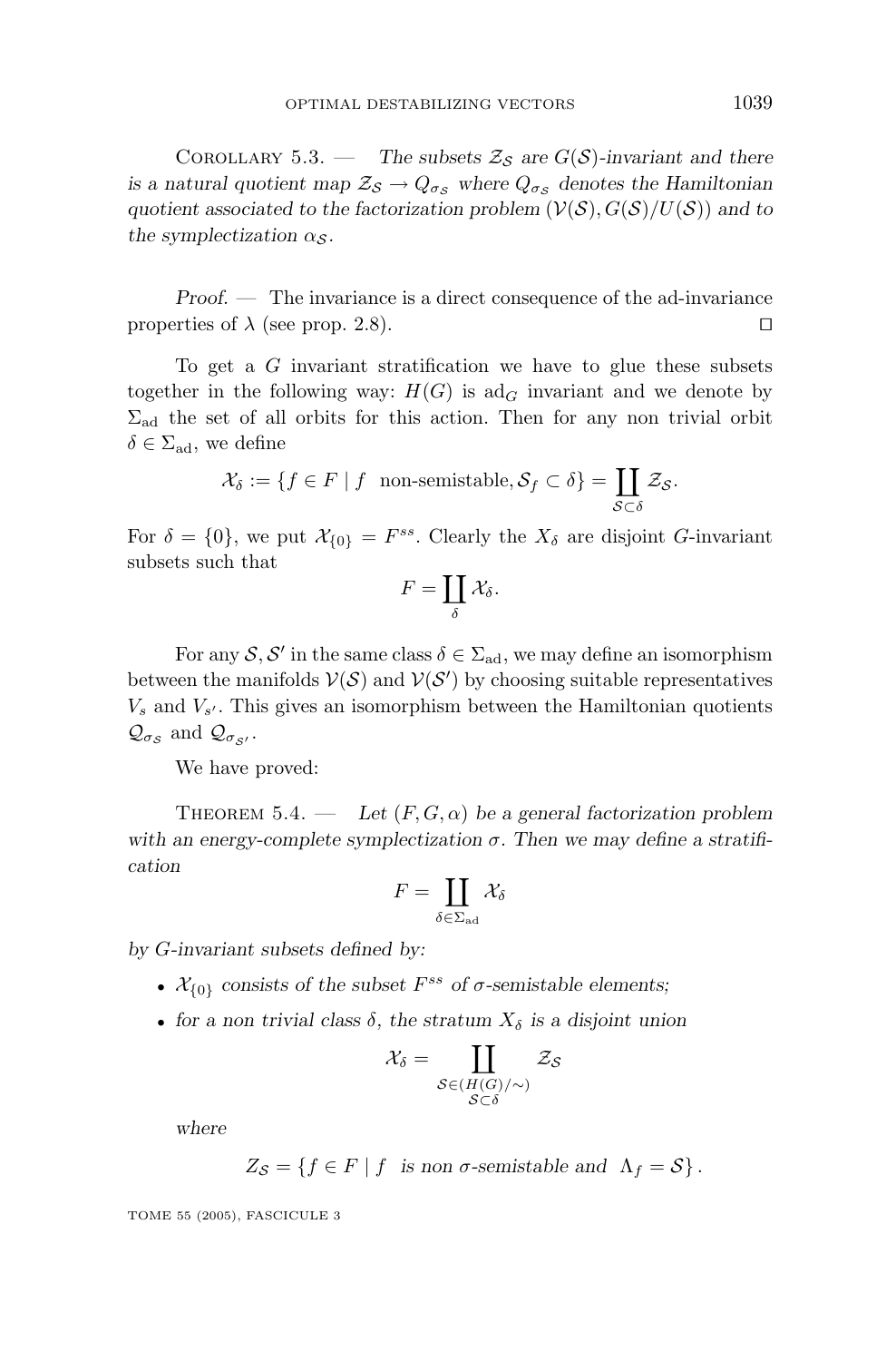*We have natural quotient maps*  $Z_{\mathcal{S}} \to \mathcal{Q}_{\sigma_{\mathcal{S}}}$ , where  $\mathcal{Q}_{\sigma_{\mathcal{S}}}$  *is the Hamiltonian quotient associated to the factorization problem*  $(V_{\mathcal{S}}, G(\mathcal{S})/U(\mathcal{S}), \alpha_{\mathcal{S}})$  and *to the symplectization*  $\alpha_S$ .

*For any*  $\mathcal{Z}_{\mathcal{S}}, \mathcal{Z}_{\mathcal{S}'}$  *in*  $\mathcal{X}_{\delta}$ *, the Hamiltonian quotient*  $\mathcal{Q}_{\sigma_{\mathcal{S}}}$  *and*  $\mathcal{Q}_{\sigma_{\mathcal{S}'}}$  *are isomorphic.*

As we will see in the last section, for the examples we have computed, it remains that there are only a finite number of classes in  $\Sigma_{ad}$  which may correspond to the class of an optimal destabilizing element, so that the number of stratum is finite. We believe that, at least for a large class of actions, this is the general behavior.

#### **6. Linear actions.**

We focus here our attention on linear actions. This is a special case of the previous chapter. In this case, it is possible to be more accurate concerning the definition of the associated factorization problem. Indeed, it can be built as a quotient vector subspace. Moreover the induced action is much more understandable.

So, let  $\rho: G \to GL(V)$  be a linear action of a reductive group *G* on a finite dimensional vector space *V* .

Fix a maximal compact subgroup *K* of *G* and an  $ad<sub>G</sub>$ -invariant inner product of real type on g. If *h* is a *K*-invariant Hermitian inner product on *V* , one has a standard moment map for the *K* action which is given by

$$
\mu_0(v) = \rho^{\star}(-\frac{i}{2}v \otimes v^{\star})
$$

and any other moment map has the form

$$
\mu_{\tau} = \mu_0 - i\tau
$$

with  $\tau \in iz(\mathfrak{k})$ . So we get a symplectization  $\sigma = (K, h, \mu_{\tau})$  for the  $\rho$  action. Let us remark that in the case of a linear action, the symplectization is always energy-complete and thus produces a well defined weight map  $\lambda^{\tau}: H(G) \to \mathbb{R} \cup {\infty}.$ 

 $\bigoplus_{i=1}^{\kappa} V_i$  where  $\rho_{\star}(\xi)|_{V_i} = \xi_i id_{V_i}$  and  $\xi_i$  are the distinct eigenvalues of  $\xi$ . Now, for each  $\xi \in i\mathfrak{k}$ , we can decompose V into eigenspaces  $V =$ Now we have a very simple expression for  $\lambda^{\tau}(\xi, v)$ : put

$$
V_{\xi}^{\pm} := \bigoplus_{\pm \xi_i > 0} V_i, V_{\pm}^{\xi} := \bigoplus_{\pm \xi_i \geq 0} V_i.
$$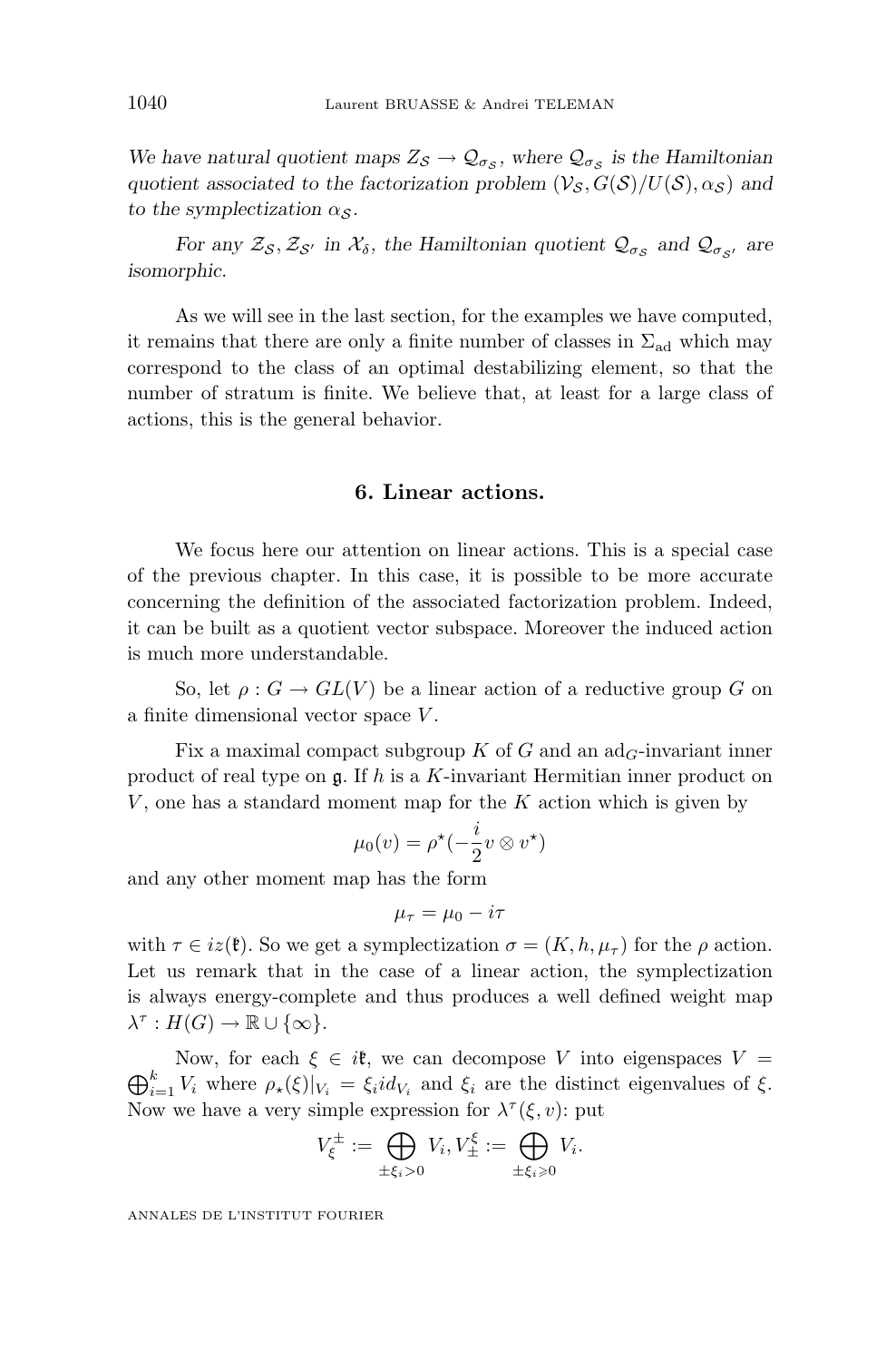Any  $v \in V$  decomposes as  $v = \sum_{i=1}^{k} v_i$  with  $v_i \in V_i$ . Then, we can compute the map  $\lambda$  in the following way :

$$
\lambda^{\tau}(v,\xi) := \lim_{t \to +\infty} \langle \mu_{\tau}(\rho(e^{t\xi})v), -i\xi \rangle = \begin{cases} +\infty & \text{if } \exists i \text{ s.t. } \xi_i > 0 \text{ and } v_i \neq 0; \\ \langle \tau, \xi \rangle & \text{otherwise.} \end{cases}
$$

Let  $\mathcal S$  be a non trivial equivalence class of normalized Hermitian type elements and let  $\xi \in S \cap i\mathfrak{k}$  with  $\langle \tau, \xi \rangle < 0$ . Then

$$
\mathcal{Z}_{\mathcal{S}} = \left\{ v \in V \mid v \in V^{\xi} \text{ and } \langle \tau, \xi \rangle = \min_{\substack{\zeta \in i^{\sharp}, ||\zeta|| = 1 \\ v \in V^{\zeta}}} \langle \tau, \zeta \rangle \right\}.
$$

The complex manifold associated to  $S$  is the complex space

$$
\mathcal{V}(\mathcal{S})=V^{\xi}_-/V_{\xi}^-.
$$

Let us remark that this vector space comes with a natural action of  $G(S) = G(\xi)$  since this parabolic subgroup leaves the flag  $V_{\xi}^- \subset V_{-}^{\xi}$ invariant and that  $U(\xi)$  acts trivially on the quotient. So we get a well defined action  $\alpha_{\mathcal{S}}$  of  $G(\mathcal{S})/U(\mathcal{S})$  over  $V^{\xi}_{-}/V_{\xi}^{-}$ .

We may take as a representative for the symplectization  $\sigma_S$  introduced above (see. 3.2) the triple

$$
(K\cap Z(\xi),h_{|(V_{\xi}^-)^{\perp_h}},\mu'=i^\star\mu_{|(V_{\xi}^-)^{\perp_h}}-\langle\tau,\xi\rangle\langle i\xi,\cdot\rangle)
$$

where  $(V_{\xi}^-)^{\perp_h}$  denotes the orthogonal of  $V_{\xi}^-$  in  $V_{-}^{\xi}$ .

Let  $v \in \mathcal{Z}_{\mathcal{S}}$ , and let  $v_0$  be the projection onto  $V^{\xi}_- / V_{\xi}^-$ .

In this framework, our general result 5.1 becomes

PROPOSITION 6.1. — *The vector*  $v_0 \in V^{\xi}_- / V_{\xi}^-$  *is*  $\sigma_{\mathcal{S}}$ *-semistable.* 

We give below a simple self-contained proof of this result.

*Proof.* — Denote by  $\lambda'$  the map associated to the symplectization  $\sigma_{\mathcal{S}}$ . Let  $s \in i\mathfrak{k} \cap \mathfrak{z}(\xi)$ , then, *s* admits an orthogonal decomposition as  $s = \beta \xi + s^{\perp}$ .

Assume that  $\lambda'(s, v_0) < 0$  so that  $v_0 \in V(S)^s_-$ . Using the fact that  $s$  and  $\xi$  commute and so are simultaneously diagonalizable we get  $v_0 \in \mathcal{V(S)}_-^{s^{\perp}}$  and:

$$
\lambda'(s, v_0) = \langle \tau, s \rangle - \langle \xi, s \rangle \lambda_{inf}
$$
  
=  $\langle \tau, s \rangle - \langle \xi, s \rangle \langle \tau, \xi \rangle$   
=  $\langle \tau, s^{\perp} \rangle$   
=  $\lambda'(s^{\perp}, v_0).$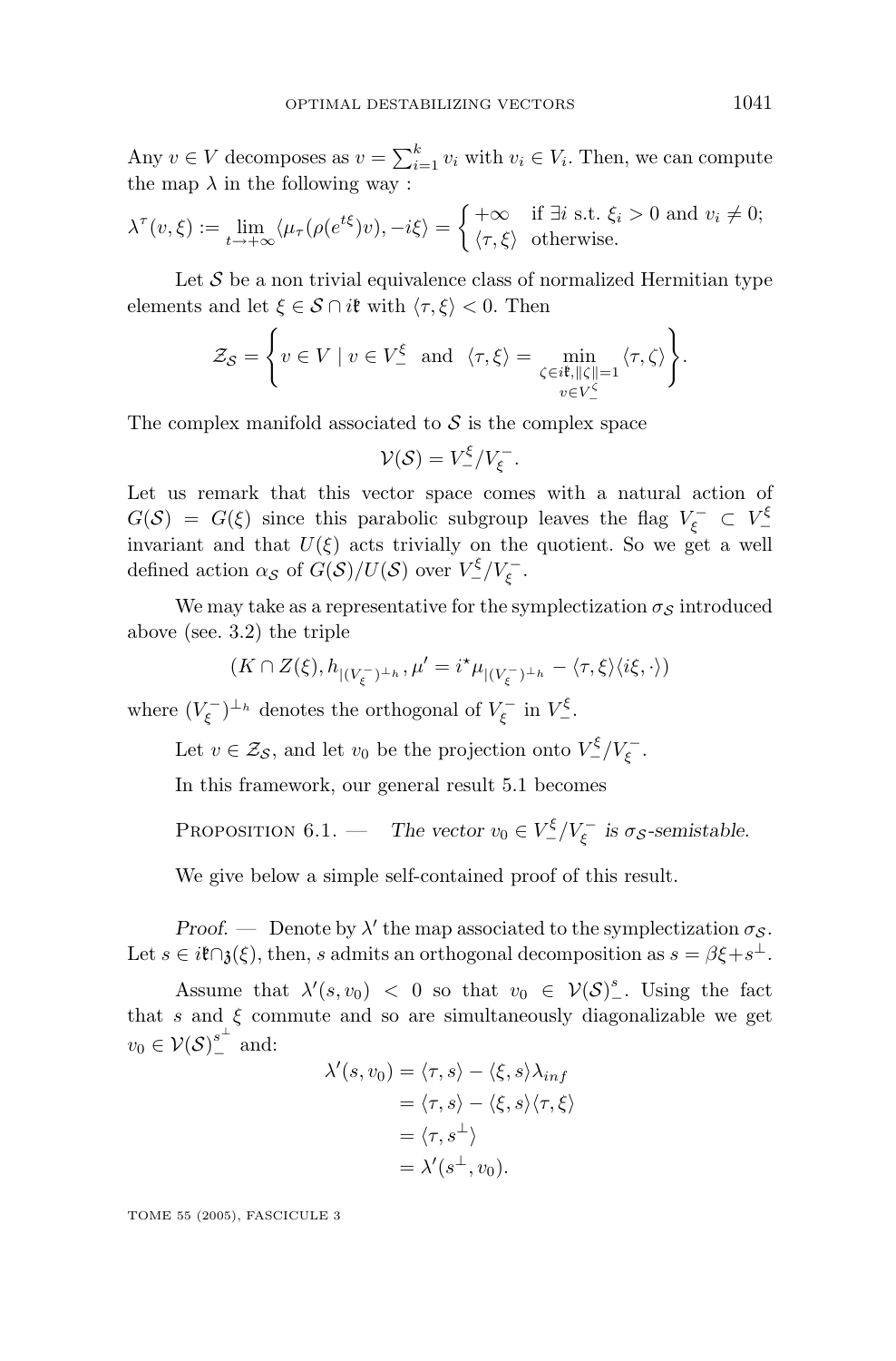Let  $\xi_{\varepsilon} = \xi + \varepsilon s^{\perp}$  for  $\varepsilon > 0$ . Using again the fact that  $\xi$  and  $s^{\perp}$ are simultaneously diagonalizable, it is easy to see that for  $\varepsilon$  small enough  $v \in V^{\xi_{\varepsilon}}$ . Then we get

$$
\lambda(\frac{\xi_{\varepsilon}}{\|\xi_{\varepsilon}\|},v) = \frac{\lambda(\xi_{\varepsilon},v)}{\|\xi_{\varepsilon}\|} \n= \frac{\langle \tau,\xi \rangle + \varepsilon \langle \tau,s^{\perp} \rangle}{\|\xi + \varepsilon s^{\perp}\|}.
$$

Now we get

$$
\frac{d}{d\varepsilon}|_{\varepsilon=0}(\lambda(\frac{\xi_{\varepsilon}}{\|\xi_{\varepsilon}\|},f))=\langle \tau,s^{\perp}\rangle-\langle \tau,\xi\rangle\langle s^{\perp},\xi\rangle=\lambda'(s,v_0)<0.
$$

Thus, by taking  $\varepsilon$  small enough, we get a normalized element  $\frac{\xi_{\varepsilon}}{\|\xi_{\varepsilon}\|} \in H(G)$ with  $\lambda(\frac{\xi_{\varepsilon}}{\|\xi_{\varepsilon}\|},v) < \lambda_{\inf}$  which is a contradiction.

We retrieve here the natural quotient maps  $V(S) \rightarrow \mathcal{Q}_{\sigma_S}$  defined in section 5. We give in the last section examples of such linear actions, associated stratifications and quotients maps.

Let us consider the example of a linear action  $\rho$  of a complex torus  $T$ over a complex vector space *V*.

*We aim to show here that even in this very simple case, the optimal destabilizing vector ξ may not be algebraic (that is may not lie in the subset*  $OPS(G) \subset \mathfrak{g}).$ 

We have a decomposition

$$
V = \bigoplus_{\chi \in R} V_{\chi},
$$

where  $R \subset \text{Hom}(T, S^1)$  and  $\rho(t)|_{V_X} = \chi(t) \text{ id}_{V_X}$  for all  $t \in T$ .

The following picture explains geometrically how we find the optimal destabilizing vector associated to a symplectization  $\sigma = (K, h, \mu_\tau)$  and to a nonsemistable vector *v*:

Using the expression of the weight map  $\lambda^{\tau}$ , we see that this optimal vector as to be search in the subset

$$
\mathcal{C} = \left\{ s \in \mathfrak{g} \mid d_e \chi(s) \leq 0, \forall \chi \in R \text{ s.t. } v_\chi \neq 0 \right\} \cap \left\{ s \in \mathfrak{g} \mid ||s|| = 1 \right\}.
$$

The two planes  $\mathcal{H}_{\tau_1}$  and  $\mathcal{H}_{\tau_2}$  in the picture represents the hyperplanes defined by the equation

$$
\langle \tau, s \rangle = \lambda^{\tau}_{\inf}
$$

for two distinct values  $\tau_1, \tau_2 \in \mathfrak{t}$ .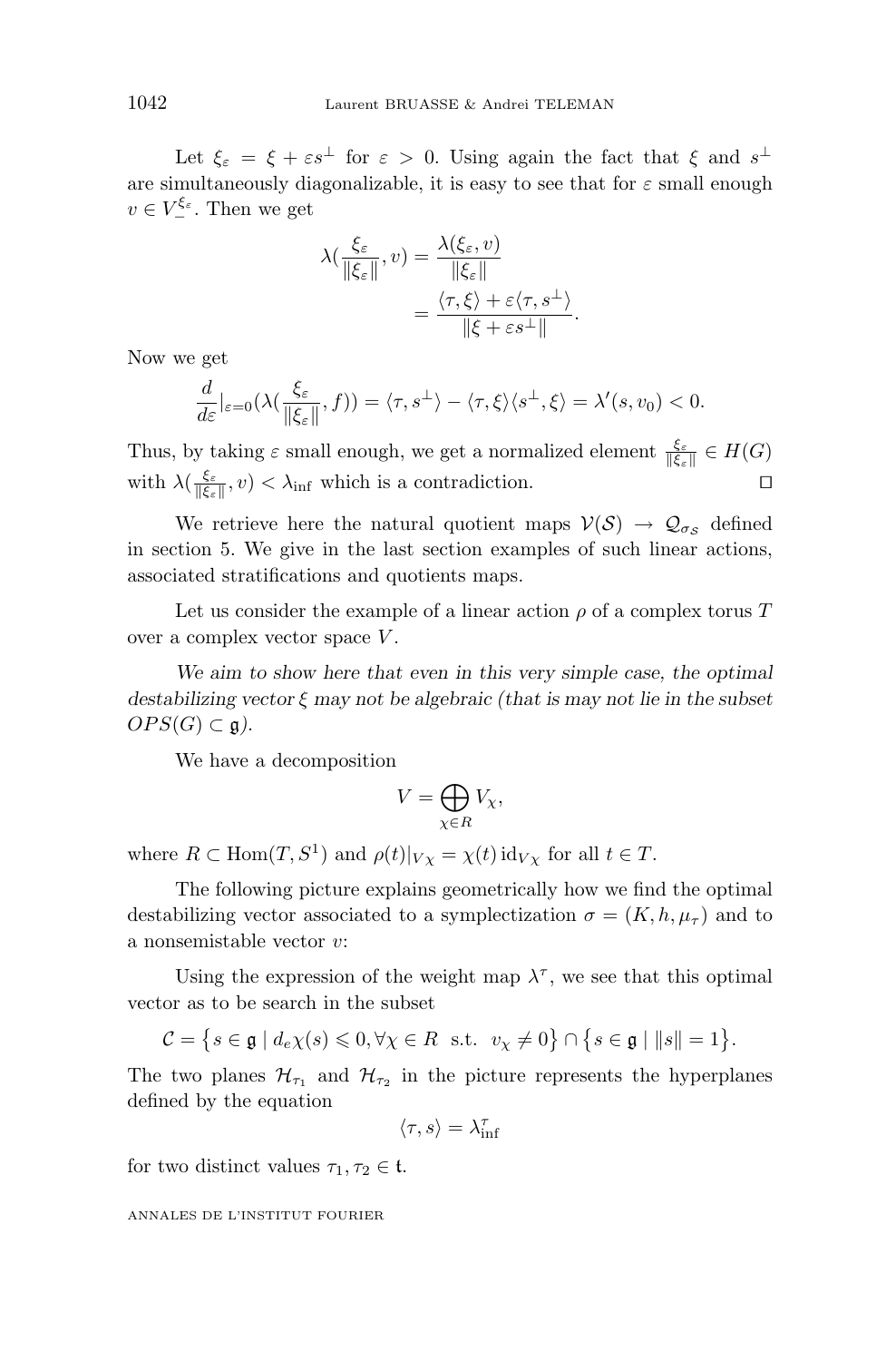

As  $\tau$  can be chosen freely in  $\chi(t) = t$ , the optimal vector may be reached at any point of  $C$ .

#### **7. Linear examples.**

#### **7.1. Non-semistable points in the factorization problems which yield the Grassmannians.**

Let *V*,  $V_0$  be two Hermitian vector spaces of dimensions  $r = \dim(V)$ ,  $r_0 := \dim(V_0)$ . Consider the natural action  $\alpha_{\text{can}}$  of  $GL(V)$  on the space of linear morphisms  $F := \text{Hom}(V, V_0)$ , given by  $(u, f) \mapsto f \circ u^{-1}$ . A moment map for the restricted  $U(V)$ -action has the form

$$
\mu_t(f) = \frac{i}{2} f^* \circ f - it \operatorname{id}_V, t \in \mathbb{R},
$$

and the corresponding Hamiltonian quotients of *F* are

$$
Q_{\mu_t}^F = \begin{cases} \mathbb{G}r_r(V_0) & \text{if } t > 0\\ \{*\} & \text{if } t = 0\\ \emptyset & \text{if } t < 0. \end{cases}
$$

Fix  $t > 0$ . With respect to the moment map  $\mu_t$  a point  $f \in F$  is not semistable if and only if ker  $f \neq \{0\}$ . In this case, and an element  $s \in iu(V)$ destabilizes *f* if and only if the following two conditions are satisfied

- $V_s^- \subset \text{ker}(f)$ , where  $V_s^- := \bigoplus_{\lambda \in \text{Spec}(s)} V_\lambda$ , *λ<*0
- $\lambda^{s}(f) = t \operatorname{Tr}(s) < 0.$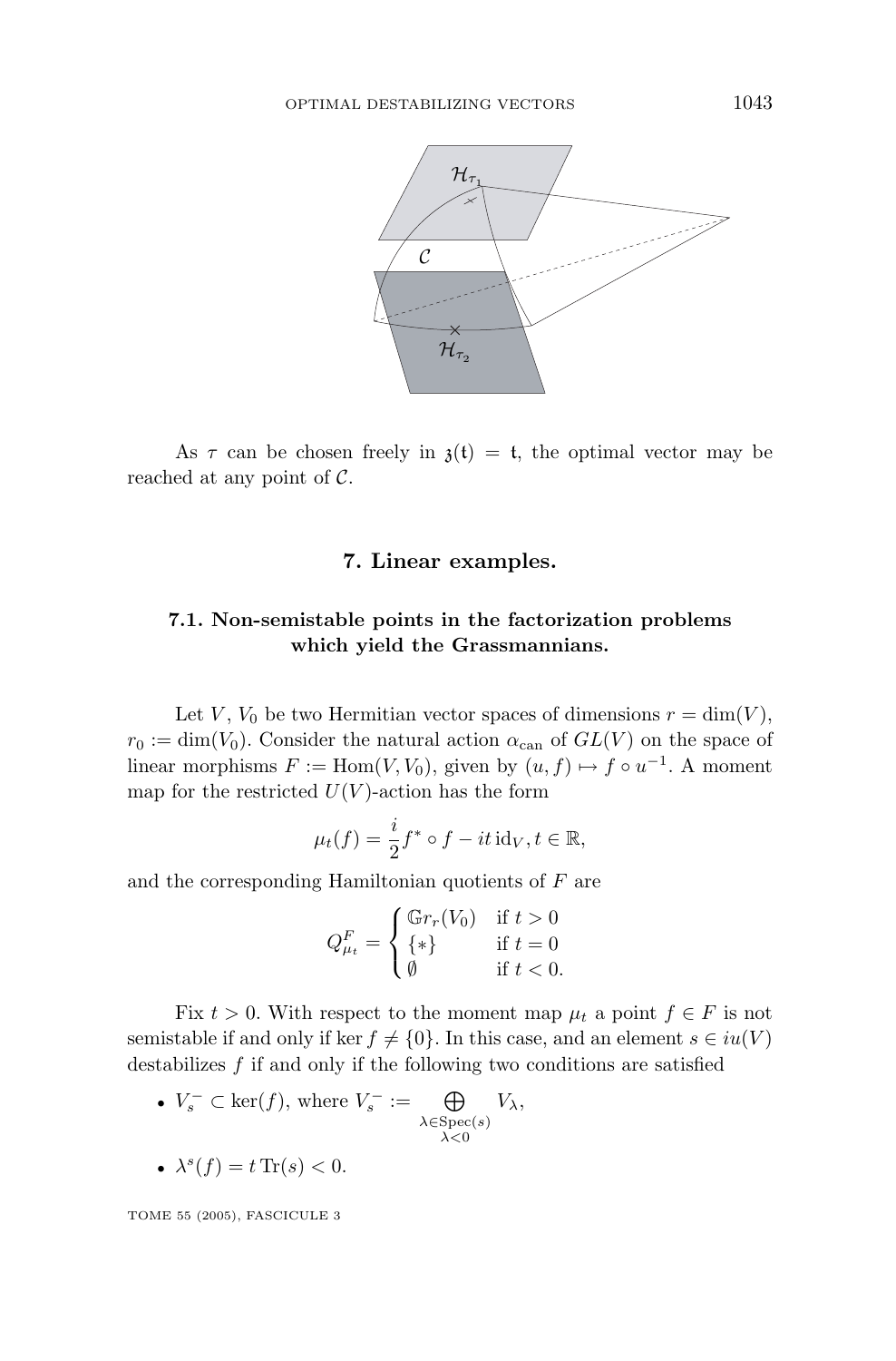This shows that the unique normalized optimal destabilizing element of  $iu(V)$  is  $s_f := -\frac{1}{\sqrt{\dim(V)}}$  $\frac{1}{\dim(\ker(f))}$  $\mathrm{pr}_{\ker(f)}$ .

Let  $S ∈ H(gl(V))/ ∼$  be the equivalence class of  $s<sub>f</sub>$ . The vector space  $V_{\mathcal{S}}^{-} = V_{s_f}^{-}$  depends only of  $\mathcal{S}$  and the set  $\mathcal{Z}_{\mathcal{S}}$  is given by

 $\mathcal{Z}_{\mathcal{S}} = \{u \in \text{Hom}(V, V_0) \mid \text{ker}(u) = V_{\mathcal{S}}^{-}\}\$ 

The canonically associated manifold  $V(S)$  provided by Theorem 5.4 is

$$
\mathcal{V}(\mathcal{S}) := \frac{F}{\sqrt{u}} \in \text{Hom}(V, V_0) |u|_{V_{\mathcal{S}}^-} = 0 = \text{Hom}(V)_{V_{\mathcal{S}}^-}, V_0).
$$

whereas the reductive quotient  $G(S)/U(S)$  is the product

$$
G_{\mathcal{S}} := GL(V_{\mathcal{S}}^-) \times GL(V/V_{\mathcal{S}}^-).
$$

The reductive group  $G_S$  acts on  $V(S)$  in the obvious way such that the first factor of  $G<sub>S</sub>$  operates trivially.

The moment map  $\mu'$  associated with this new action (see 3.2), is

$$
\mu'_t: \mathcal{V}(\mathcal{S}) \to u(V_{\mathcal{S}}^-) \oplus u(V/V_{\mathcal{S}}^-)
$$

given by

$$
\mu_t'(\varphi) = (0, \frac{i}{2}\varphi^* \circ \varphi - it \operatorname{id}_{V/V_S^-})
$$

and the quotient  $\mathcal{Q}_{\sigma_{\mathcal{S}}}$  is just the Grassmannian  $\mathbb{G}r_{r-\dim(V_{\mathcal{S}}^-)}(V_0)$ .

Therefore, applying our general result to the factorization problem

 $(Hom(V, V_0), GL(V), \alpha_{can})$ 

with the symplectization defined by  $\mu_t$ ,  $t > 0$ , one gets the stratification

$$
\operatorname{Hom}(V, V_0) = \coprod_{\rho \leq r} \operatorname{Hom}(V, V_0)_{\rho}
$$

with

$$
\text{Hom}(V, V_0)_{\rho} := \{ f \in \text{Hom}(V, V_0) \mid \text{rk}(f) = \rho \}
$$

$$
= \coprod_{\dim W = r - \rho} \{ f \in \text{Hom}(V, V_0) \mid \text{ker}(f) = W \}
$$

of  $\text{Hom}(V, V_0)$  and the natural quotient maps

$$
\mathrm{Hom}(V, V_0)_{\rho} \longrightarrow \mathbb{G}r_{\rho}(V_0)
$$

on the strata. This is the Shatz stratification of the factorization problem  $(Hom(V, V_0), GL(V), \alpha_{can}).$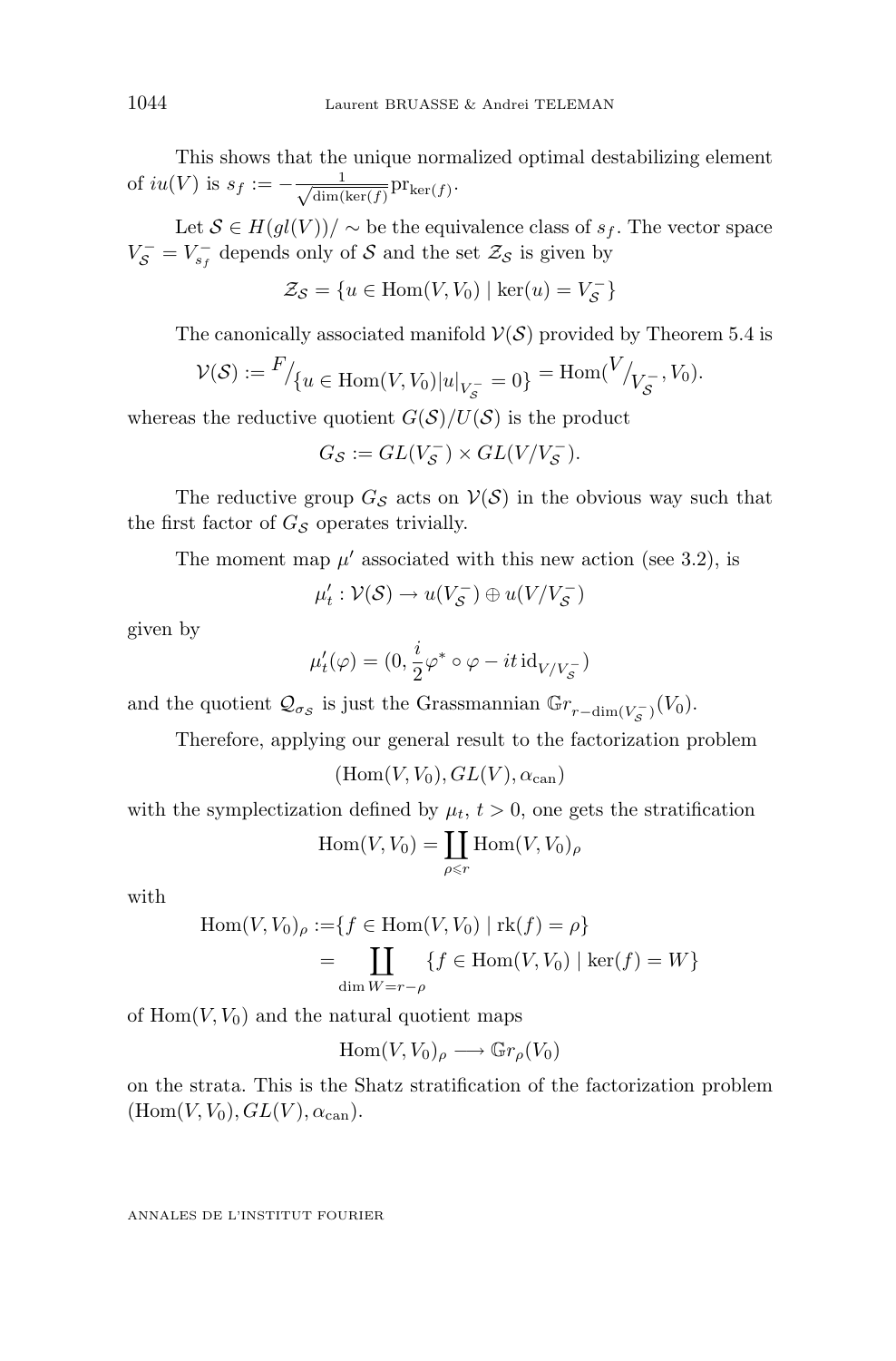#### **7.2. Non-semistable points in the factorization problems which yield the flag manifolds.**

Let 
$$
V_1, ..., V_m, V = V_{m+1}
$$
 be Hermitian vector spaces. Put  
\n $d_i := \dim(V_i), d := \dim(V), F := \bigoplus_{i=1}^m \text{Hom}(V_i, V_{i+1}), K := \prod_{i=1}^m \text{U}(V_i, V_{i+1})$ 

$$
d_i := \dim(V_i), d := \dim(V), F := \bigoplus_{i=1}^{\infty} \text{Hom}(V_i, V_{i+1}), K := \prod_{i=1}^{\infty} \text{U}(V_i),
$$

and consider the *K*-action  $\alpha_{\text{can}}$  on *F* given by  $\alpha_{\text{can}}(g_1,\ldots,g_m)(f_1,\ldots,f_m)=(g_2\circ f_1\circ g_1^{-1},\ldots,g_m\circ f_{m-1}\circ g_{m-1}^{-1},f_m\circ g_m^{-1}).$ 

The general form of a moment map for the restricted *K*-action on *F* is

$$
\mu_t(f_1, ..., f_m) = \frac{i}{2} \begin{pmatrix} f_1^* \circ f_1 \\ f_2^* \circ f_2 - f_1 \circ f_1^* \\ \dots \\ f_m^* \circ f_m - f_{m-1} \circ f_{m-1}^* \end{pmatrix} - i \begin{pmatrix} t_1 \operatorname{id}_{V_1} \\ t_2 \operatorname{id}_{V_2} \\ \dots \\ t_m \operatorname{id}_{V_m} \end{pmatrix}
$$

where  $t \in \mathbb{R}^m$ . To every  $f = (f_1, \ldots, f_m) \in F$  we associate the subspaces  $W_i(f) := (f_m \circ \cdots \circ f_i)(V_i) \subset V, 1 \leq i \leq m.$ 

One obviously has  $W_i \subset W_{i+1}$  and the map

$$
f \mapsto (W_i(f))_{1 \leqslant i \leqslant m}
$$

is constant on orbits. We refer to [17] for the following simple result

PROPOSITION 7.1. — *Suppose that*  $t_i > 0$ *, for all*  $1 \leq i \leq m$ *.* 

(1) Let  $f \in F$ . Then the following conditions are equivalent:

- (a)  $f$  is  $\mu_t$ -semistable
- (b)  $f$  *is*  $\mu_t$ -stable
- (c) *all maps*  $f_i$  *are injective.*
- (2) *The map*

$$
w: f \mapsto (W_i(f))_{1 \leqslant i \leqslant m}
$$

*identifies the Hamiltonian quotient*  $Q_{\mu_t}^F$  *with the flag manifold* 

$$
\mathbb{F}_{d_1,...,d_m}(V) := \{ (W_1,...,W_m) \mid W_1 \subset \cdots \subset W_m \subset V, \dim(W_i) = d_i \}.
$$

Fix  $t = (t_1, \ldots, t_m) \in \mathbb{R}_{>0}^m$ . We assume  $d_1 \leq d_2 \leq \cdots \leq d_m$ , which insures that  $\mathbb{F}_{d_1,\ldots,d_m}(V)$  is non-empty. We do not require strict inequalities; when some of the  $d_i$ -s coincide, the corresponding flag manifold  $\mathbb{F}_{d_1,\ldots,d_m}(V)$  can be identified with a flag manifold associated with a smaller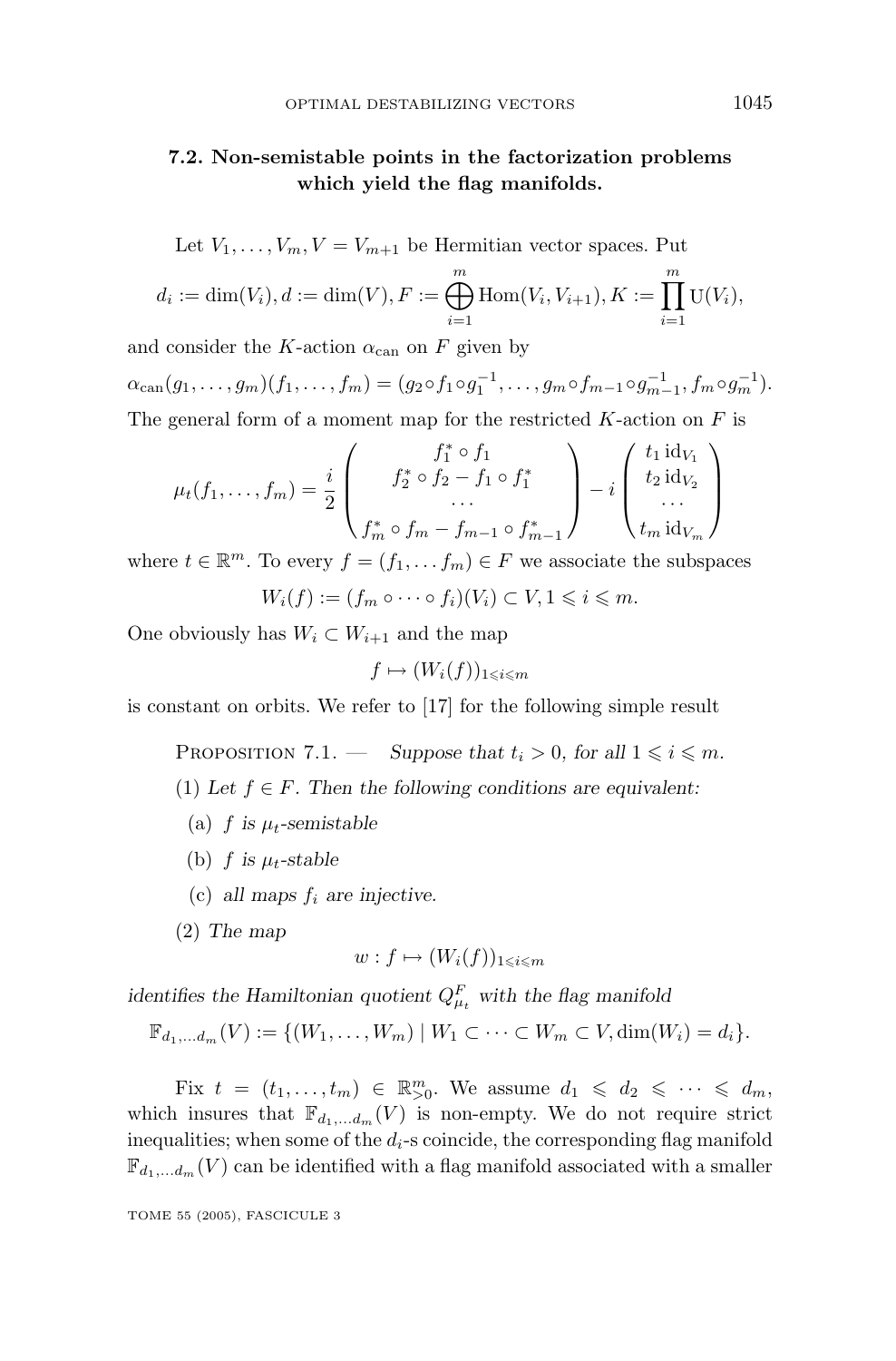*m*. More precisely  $\mathbb{F}_{d_1,\ldots,d_m}(V) \simeq \mathbb{F}_{d_i,\ldots,d_i}(V)$  if  $i_1 < i_k < \cdots < i_k$  and  ${d_1, \ldots, d_m} = {d_{i_1}, \ldots, d_{i_k}}.$ 

Suppose that  $t_i > 0$ , for all  $1 \leq i \leq m$ , let  $f = (f_1, \ldots, f_m)$  be a non-semistable point with respect to  $\mu_t$  and denote by S the class of its optimal destabilizing element. The associated manifold  $V(S)$  is

$$
\mathcal{V}(\mathcal{S}) := \bigoplus_{i=1}^{m} \text{Hom}(V_i^{\mathcal{S}}, V_{i+1}^{\mathcal{S}}),
$$

where  $V_{m+1}^S = V$  and  $V_i^S := V_i / E_i^S$  with  $E_i^S := \text{ker}(f_m \circ \cdots \circ f_i)$  (this does not depend of the choice of  $f \in \mathcal{Z}_{\mathcal{S}}$ ).

The reductive group  $G_{\mathcal{S}}$  associated with  $\mathcal{S}$  is the product

$$
G_{\mathcal{S}} := \prod_{i=1}^{m} GL(E_i^S) \times \prod_{i=1}^{m} GL(V_i^S)
$$

and the first factor operates trivially. We put  $\bar{G}_{\mathcal{S}} := \prod_{i=1}^{m} GL(E_i^{\mathcal{S}})$ .

The point  $f_0$  of  $V(S)$  associated with the non-semistable point  $f$  is just  $f_0 = (\bar{f}_1, \ldots, \bar{f}_m)$ , where  $\bar{f}_i \in \text{Hom}(V_i^{\mathcal{S}}, V_{i+1}^{\mathcal{S}})$  is induced by  $f_i$ . It is easy to see that  $\bar{f}_i$  is injective, so the system  $f_0$  defines indeed a  $(t_1, \ldots, t_m)$ -stable point with respect to the  $\bar{G}_{\mathcal{S}}$ -action on  $\mathcal{V}(\mathcal{S})$ . The corresponding point in the  $\bar{G}_{\mathcal{S}}$ -quotient of  $\mathcal{V}(\mathcal{S})$  is just  $(W_1(f), \ldots, W_m(f)) \in \mathbb{F}_{\bar{d}_1, \ldots, \bar{d}_k}(V)$ , where  $\bar{d}_i := \text{rk}(f_m \circ \cdots \circ f_i).$ 

Therefore, our general result applied to the factorization problem

$$
\left(\bigoplus_{i=1}^{m} \text{Hom}(V_i, V_{i+1}), \prod_{i=1}^{m} GL(V_i), \alpha_{\text{can}}\right)
$$

with the symplectization defined by  $\mu_t$  yields the natural *rank*-stratification

$$
\bigoplus_{i=1}^{m} \text{Hom}(V_i, V_{i+1}) = \coprod_{\substack{(\rho_1, \dots, \rho_m) \\ \rho_1 \leq \dots \leq \rho_m \\ 0 \leq \rho_i \leq d_i}} F_{\rho_1, \dots, \rho_m},
$$

of  $\bigoplus_{i=1}^{m}$  Hom $(V_i, V_{i+1})$ . The Shatz strata are

$$
F_{\rho_1,...,\rho_m} := \left\{ (f_1,...,f_m) \in \bigoplus_{i=1}^m \text{Hom}(V_i, V_{i+1}) \mid \text{rk}(f_m \circ \cdots \circ f_i) = \rho_i \right\}
$$
  
= 
$$
\coprod_{\substack{(E_1,...,E_m) \\ \dim(E_i) = d_i - \rho_i}} \left\{ (f_1,...,f_m) \in \text{Hom}(V_i, V_{i+1}) \mid \text{ker}(f_m \circ \cdots \circ f_i) = E_i \right\}.
$$

The natural quotient maps provided by our general construction are just the obvious maps  $F_{\rho_1,\dots\rho_m} \to \mathbb{F}_{\rho_1,\dots\rho_m}(V)$ .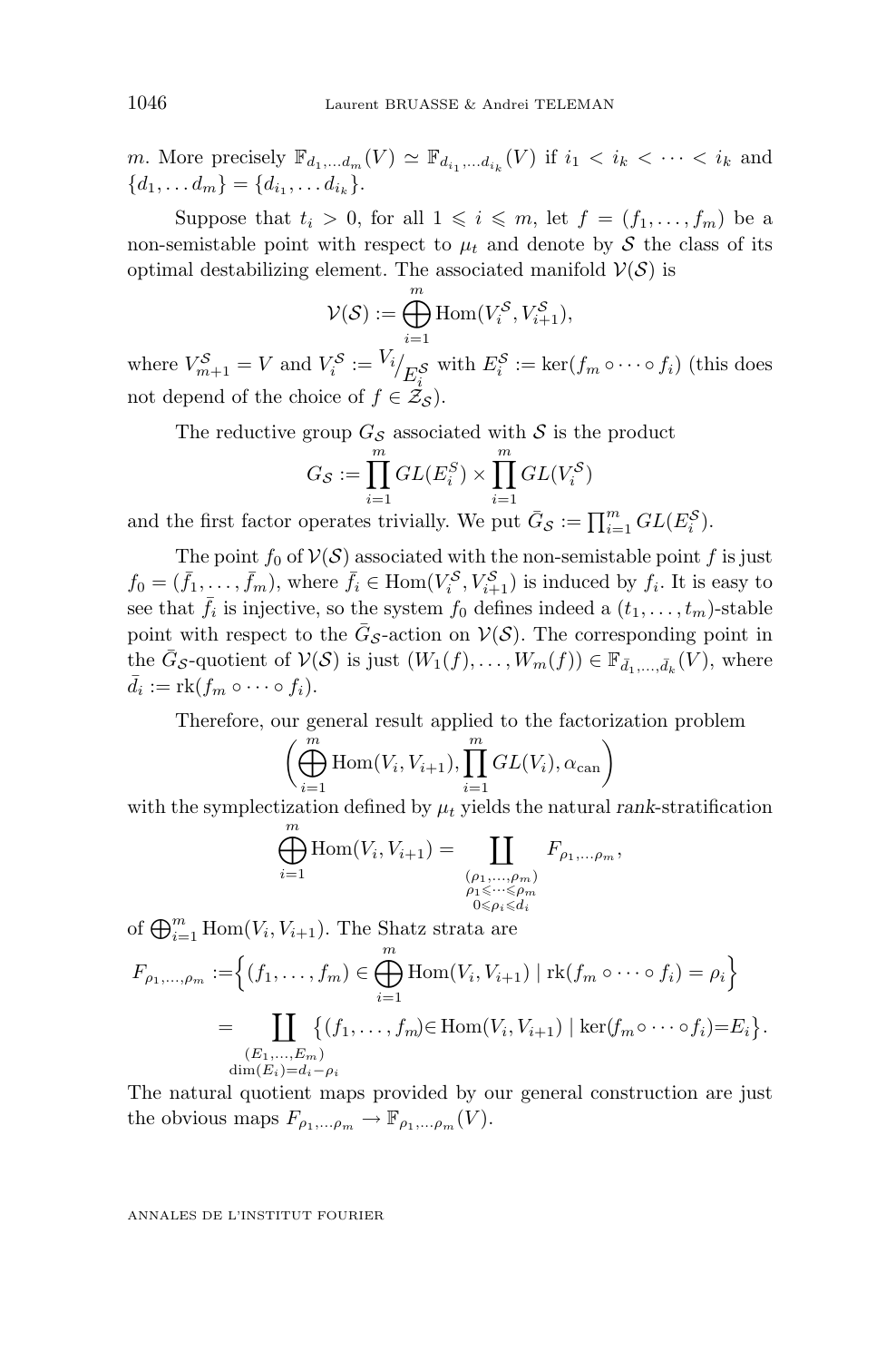#### **8. Optimal destabilizing vectors in Gauge theory.**

In order to avoid the complications related to singular sheaves, we will treat here the case when the base manifold is a complex curve  $Y$ . Another reason for choosing this framework is the following: the natural Hamiltonian action of the complexgauge group on the configuration space associated with a *linear* moduli problem on a complex curve is *formally* energy complete, so it is natural to expect that all our results above can be easily generalized to this infinite dimensional framework.

#### **8.1. Holomorphic fibre bundles.**

Let  $E$  be a complex vector bundle of rang  $r$  over the Hermitian curve  $(Y, q)$ . We denote by G the complex gauge group  $\mathcal{G} := \text{Aut}(E)$ . Its formal Lie algebra is  $A^0(\text{End}(E)).$ 

The groups which play the role of the maximal compact subgroups in our gauge theoretical framework are the subgroups of the form

$$
\mathcal{K}_h := U(E, h) \subset \mathcal{G},
$$

where  $U(E, h)$  stands for the group of unitary automorphisms of  $E$  with respect to a Hermitian structure *h* on *E*.

Following our general terminology developed in the finite dimensional case, we will say that an element  $s \in A^0(\text{End}(E))$  is of Hermitian type if there exists a Hermitian metric *h* on *E* such that  $s \in A^0(\text{Herm}(E,h)).$ 

We are interested in the stability theory for the  $\mathcal{G}\text{-action}$  on the space  $\mathcal{H}(E)$  of holomorphic structures (semiconnections) on *E* (see [12]). Fixing a Hermitian metric *h*, our moment map for the  $\mathcal{K}_h$ -action on  $\mathcal{H}(E)$  has the form

$$
\mu(\mathcal{E}) = \Lambda_g(F_{\mathcal{E},h}) + \frac{2\pi i}{\text{Vol}_g(Y)} \frac{\deg(E)}{r} \,\text{id}_E.
$$

One has an explicit formula for the maximal weight map  $\lambda$  in this case (see  $[15]$ ).

We will need the following notation: If *a* is an endomorphism of a vector space *V*, and  $\lambda \in \mathbb{R}$ , we will put

$$
V_a(\lambda) := \bigoplus_{\lambda' \leq \lambda} \mathrm{Eig}(a, \lambda').
$$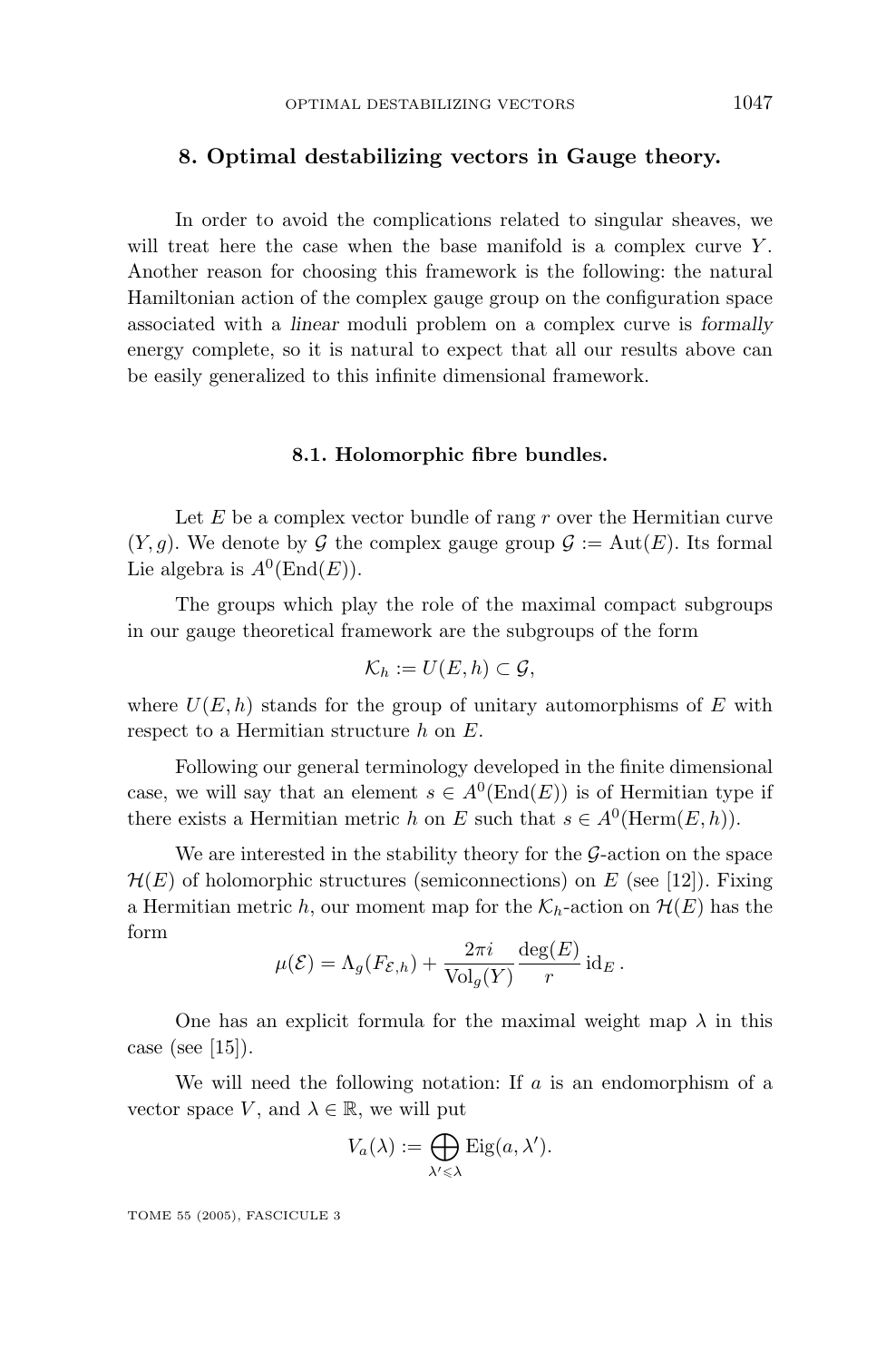The notation extends for endomorphisms with constant eigenvalues on vector bundles in an obvious way.

If 
$$
\mathcal{E} \in \mathcal{H}
$$
 and  $s \in A^0(\text{Herm}(E, h))$ , then  
\n
$$
\lambda^s(\mathcal{E}) = \begin{cases}\n\lambda_k \deg(\mathcal{E}) + \sum_{i=1}^{k-1} (\lambda_i - \lambda_{i+1}) \deg(\mathcal{E}_i) - \frac{\deg(\mathcal{E})}{r} \text{Tr}(s) \\
\text{if the eigenvalues } \lambda_1 < \cdots < \lambda_k \text{ of } s \text{ are constant and} \\
\mathcal{E}_i := \mathcal{E}_s(\lambda_i) \text{ are holomorphic} \\
\infty \text{ if not.} \n\end{cases}
$$

Suppose that  $\mathcal E$  is not semistable. Let

 $0 = \mathcal{E}_0 \subset \mathcal{E}_1 \subset \mathcal{E}_1 \subset \cdots \subset \mathcal{E}_k = \mathcal{E}$ 

be the Harder-Narasimhan filtration of  $\mathcal E$  (see [6], [3] for the non-algebraic case). We recall that this filtration is characterized by the two conditions:

- The quotients  $\mathcal{E}_{i+1}/\mathcal{E}_i$  are torsion free and semistable.
- The slope sequence  $(\mu(\mathcal{E}_{i+1}/\mathcal{E}_i))_i$  is strictly decreasing.

Put  $r_i := \text{rk}(\mathcal{E}_i/\mathcal{E}_{i-1})$ . For any Hermitian metric *h* on *E* the optimal destabilizing element  $s \in A^0(\text{Herm}(E,h))$  is given by the formula

$$
s = \frac{1}{\sqrt{\sum_{i=1}^k r_i \left[ \frac{\deg(\mathcal{E}_i/\mathcal{E}_{i-1})}{r_i} - \frac{\deg(\mathcal{E})}{r} \right]^2}} \sum_{i=1}^k \left[ \frac{\deg(\mathcal{E})}{r} - \frac{\deg(\mathcal{E}_i/\mathcal{E}_{i-1})}{r_i} \right] \mathrm{id}_{F_i},
$$

where  $F_i$  is the *h*-orthogonal complement of  $\mathcal{E}_{i-1}$  in  $\mathcal{E}_i$ .

It is not difficult to show that the holomorphic structure  $e^{st}(\mathcal{E})$ converges to the direct sum holomorphic structure  $\bigoplus_{i=1}^k \mathcal{E}_i/\mathcal{E}_{i-1}$  as  $t \to \infty$ . This holomorphic structure is indeed semistable with respect to the smaller gauge group  $\prod_{i=1}^{k} \text{Aut}(E_i/E_{i-1})$  and a suitable moment map.

The Shatz stratum of  $\mathcal E$  is the space of all holomorphic structures  $\mathcal{F} \in \mathcal{H}(E)$  whose Harder-Narasimhan filtration has the same topological type as the Harder-Narasimhan filtration of  $\mathcal{E}$ .

#### **8.2. Holomorphic pairs.**

Let  $\mathcal{F}_0$  be a fixed holomorphic bundle of rank  $r_0$  with a fixed Hermitian metric  $h_0$  and  $E$  a complex bundle of rank  $r$  on the Hermitian curve  $(Y, g)$ .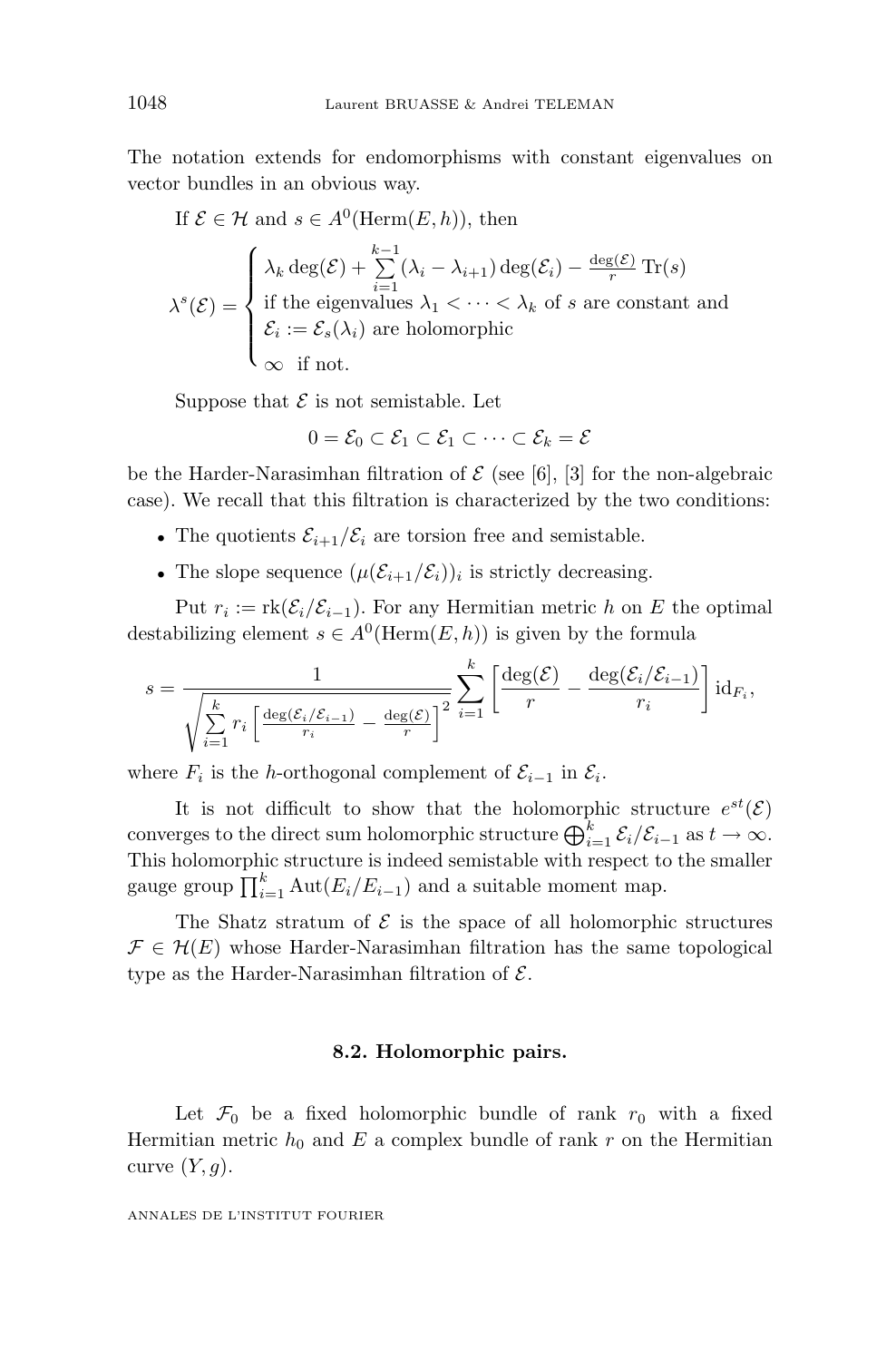We are interested in the following classification problem: classify pairs  $(\mathcal{E}, \varphi)$ , where  $\mathcal E$  is a holomorphic structure on *E* and  $\varphi$  is a holomorphic morphism  $\varphi : \mathcal{F}_0 \to \mathcal{E}$ . Such a pair will be called a holomorphic pair of type  $(E, \mathcal{F}_0)$ , and we will denote by  $\mathcal{H}(E, \mathcal{F}_0)$  the space of such holomorphic pairs.

Our complex gauge group is  $\mathcal{G} := Aut(E)$  and the role of the maximal compact subgroups of G are played by the groups  $\mathcal{K}_h := U(E, h)$  associated with Hermitian metrics on *E*.

For any Hermitian metric *h* on *E* the moment map for the  $\mathcal{K}_h$ -action on  $\mathcal{H}(E, \mathcal{F}_0)$  has the form:

$$
\mu(\mathcal{E}, \varphi) = \Lambda_g F_{\mathcal{E},h} - \frac{i}{2} \varphi \circ \varphi^* + \frac{i}{2} t \operatorname{id}_E.
$$

*Suppose that the following topological condition holds:*

 $\mu(\mathcal{E}) \leq \tau$ 

(this is the obvious topological condition implied by the equation  $\mu(\mathcal{E}, \varphi) =$ 0 when one integrates its trace over *Y* ).

It is well-known ([1]) that in this case a holomorphic pair  $(\mathcal{E}, \varphi)$  with  $\varphi \neq 0$  is semistable with respect to this moment map if and only if it is  $\tau := \frac{1}{4\pi} t \operatorname{Vol}_g(Y)$ -semistable in the following sense:

 $(1) \frac{\deg(\mathcal{F})}{\text{rk}(\mathcal{F})} \leq \tau$  for all reflexive subsheaves  $\mathcal{F} \subset \mathcal{E}$  with  $0 < \text{rk}(\mathcal{F}) < r$ .

 $(2) \frac{\deg(\mathcal{E}/\mathcal{F})}{\text{rk}(\mathcal{E}/\mathcal{F})} \geqslant \tau$  for all reflexive subsheaves  $\mathcal{F} \subset \mathcal{E}$  with  $0 < \text{rk}(\mathcal{F}) < r$ and  $\varphi \in H^0(\text{Hom}(\mathcal{F}_0, \mathcal{F}))$ .

Note that in the case  $\mu(\mathcal{E}) = \tau$ , the  $\tau$ -semistability of the pair  $(\mathcal{E}, \varphi)$ is equivalent to the semistability of the bundle  $\mathcal{E}$ . Such a pair can be  $\tau$ polystable only if  $\varphi = 0$ .

Using the same method as in the case of bundles one obtains the following analogue of the Harder-Narasimhan theorem (see [5]).

THEOREM 8.1.  $-$  *Let*  $(\mathcal{E}, \varphi)$  *be a non*  $\tau$ -semistable holomorphic pair *of type*  $(E, \mathcal{F}_0)$  *with*  $\mu(\mathcal{E}) \leq \tau$ . Then there exists a unique holomorphic *filtration with torsion free quotients*

$$
0 = \mathcal{E}_0 \subset \mathcal{E}_1 \subset \cdots \subset \mathcal{E}_m \subset \mathcal{E}_{m+1} \subset \cdots \subset \mathcal{E}_k = \mathcal{E}
$$

*of*  $\mathcal E$  *such that:*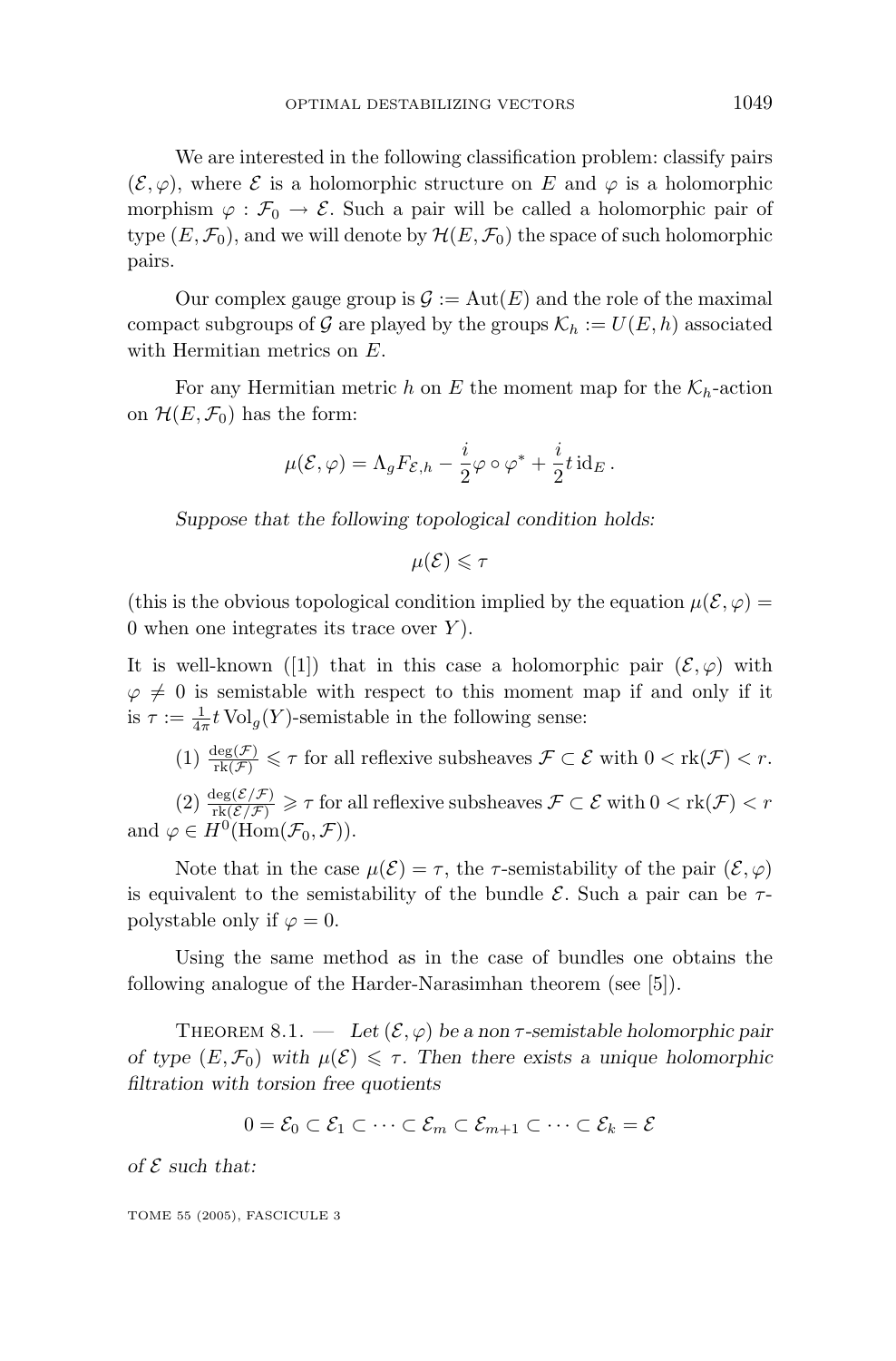(1) *The slopes sequence satisfies:*

$$
\frac{\deg(\mathcal{E}_1/\mathcal{E}_0)}{\mathrm{rk}(\mathcal{E}_1/\mathcal{E}_0)} > \cdots > \frac{\deg(\mathcal{E}_m/\mathcal{E}_{m-1})}{\mathrm{rk}(\mathcal{E}_m/\mathcal{E}_{m-1})} > \tau
$$
  

$$
\geq \frac{\deg(\mathcal{E}_{m+1}/\mathcal{E}_m)}{\mathrm{rk}(\mathcal{E}_{m+1}/\mathcal{E}_m)} > \cdots > \frac{\deg(\mathcal{E}_k/\mathcal{E}_{k-1})}{\mathrm{rk}(\mathcal{E}_k/\mathcal{E}_{k-1})}.
$$

- (2) The quotients  $\mathcal{E}_{i+1}/\mathcal{E}_i$  are semistable for  $i \neq m$ .
- (3) *One of the following properties holds:*
	- (a)  $\text{im}(\varphi) \not\subset \mathcal{E}_m, \tau > \frac{\deg(\mathcal{E}_{m+1}/\mathcal{E}_m)}{\text{rk}(\mathcal{E}_{m+1}/\mathcal{E}_m)}$  and the pair  $(\mathcal{E}_{m+1}/\mathcal{E}_m, \bar{\varphi})$  is  $\tau$ *semistable, where*  $\bar{\varphi}$  *is the*  $\mathcal{E}_{m+1}/\mathcal{E}_m$ *-valued morphism induced by*  $\varphi$ *.*
	- (b)  $\text{im}(\varphi) \not\subset \mathcal{E}_m$ ,  $\tau = \frac{\deg(\mathcal{E}_{m+1}/\mathcal{E}_m)}{\text{rk}(\mathcal{E}_{m+1}/\mathcal{E}_m)}$  and  $\mathcal{E}_{m+1}/\mathcal{E}_m$  is semistable of *slope*  $\tau$ *. This implies that the pair*  $(\mathcal{E}_{m+1}/\mathcal{E}_m, \bar{\varphi})$  *is*  $\tau$ -semistable.
	- (c)  $\text{im}(\varphi) \subset \mathcal{E}_m$  and  $\mathcal{E}_{m+1}/\mathcal{E}_m$  is semistable.

*Moreover, in the cases* (b) *and* (c) *the obtained filtration coincides with the Harder-Narasimhan filtration of* E*.*

One can again give an explicit formula for the maximal weight function which corresponds to our gauge theoretical problem. The result is

$$
\lambda^{s}(\mathcal{E}) = \begin{cases}\n\lambda_{k} \deg(\mathcal{E}) + \sum_{i=1}^{k-1} (\lambda_{i} - \lambda_{i+1}) \deg(\mathcal{E}_{i}) - \tau \operatorname{Tr}(s) \\
\text{if the eigenvalues } \lambda_{1} < \cdots < \lambda_{k} \text{ of } s \text{ are constant, } \mathcal{E}_{i} := \mathcal{E}_{s}(\lambda_{i}) \\
\text{are holomorphic, and } \varphi \in H^{0}(\text{Hom}(\mathcal{F}_{0}, \mathcal{E}_{s}(0))). \\
\infty \text{ if not.} \n\end{cases}
$$

Put again  $r_i := \text{rk}(\mathcal{E}_i/\mathcal{E}_{i-1}).$ 

One can prove the following result:

Theorem 8.2. — *For any Hermitian metric h on E the optimal destabilizing element*  $s \in A^0(\text{Herm}(E,h))$  *of the holomorphic pair*  $(\mathcal{E}, \varphi)$  *is given by*

(1) 
$$
\text{If } \text{im}(\varphi) \subset \mathcal{E}_m
$$
 then

$$
s = \frac{1}{\sqrt{\sum_{i=1}^k r_i \left[ \frac{\deg(\mathcal{E}_i/\mathcal{E}_{i-1})}{r_i} - \tau \right]^2}} \sum_{i=1}^k \left[ \tau - \frac{\deg(\mathcal{E}_i/\mathcal{E}_{i-1})}{r_i} \right] \mathrm{id}_{F_i}.
$$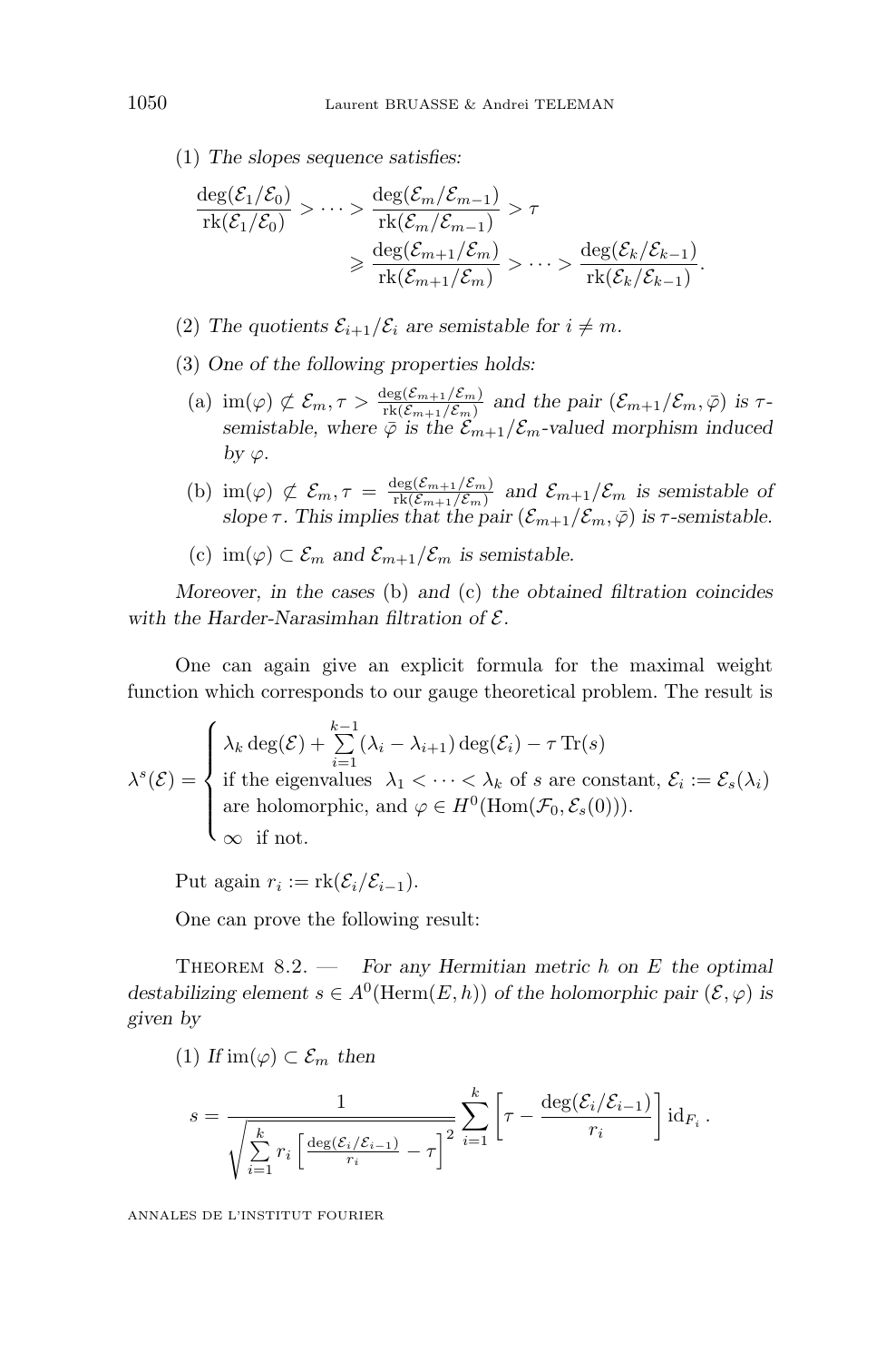$$
(2) \quad H \operatorname{im}(\varphi) \not\subset \mathcal{E}_m
$$
\n
$$
s = \frac{1}{\sqrt{\sum_{\substack{i=1 \ i \neq m+1}}^k r_i \left[ \frac{\deg(\mathcal{E}_i/\mathcal{E}_{i-1})}{r_i} - \tau \right]^2} \sum_{\substack{i=1 \ i \neq m+1}}^k \left[ \tau - \frac{\deg(\mathcal{E}_i/\mathcal{E}_{i-1})}{r_i} \right] \operatorname{id}_{F_i}},
$$

*where*  $F_i$  *is the h*-orthogonal complement of  $\mathcal{E}_{i-1}$  in  $\mathcal{E}_i$ .

Note that in the second case the  $(m + 1)$ -th eigenvalue of *s* vanishes.

The two pictures below explain geometrically why the optimal destabilizing vector is given by different formulae in the two cases im( $\varphi$ ) ⊂  $\mathcal{E}_m$ ,  $\text{im}(\varphi) \not\subset \mathcal{E}_m$ .

The gray region represents the set *Z* of those  $\zeta \in A^0(\text{Herm}(E,h))$  of norm less or equal than 1 with constant eigenvalues  $\zeta_1 < \zeta_2 < \cdots < \zeta_k$ such that:

- the associated filtration  $(\mathcal{E}(\zeta_i))_i$  coincides with the filtration given by Theorem 8.1, and
- $\lambda^{\zeta}(\mathcal{E}, \varphi) < \infty$ .

This region is a convex subset *Z* of the space  $\mathbb{R}^k$ .

The second condition means that  $\zeta_j \leq 0$  for those *j* for which the projection of  $\varphi$  on  $F_i$  does not vanish.

The line in the two pictures represents the hyperplane  $H \subset \mathbb{R}^k$  given by the equation  $\zeta_k \deg(\mathcal{E}) + \sum_{i=1}^{k-1} (\zeta_i - \zeta_{i+1}) \deg(\mathcal{E}_i) - \tau \operatorname{Tr}(s) = \lambda^{\min}(\mathcal{E}, \varphi).$ 



In the first case *H* touches *Z* in a smooth point of its boundary which belongs to the interior of the spherical region of this boundary, whereas in the second case *H* touches *Z* in a singular point of its boundary.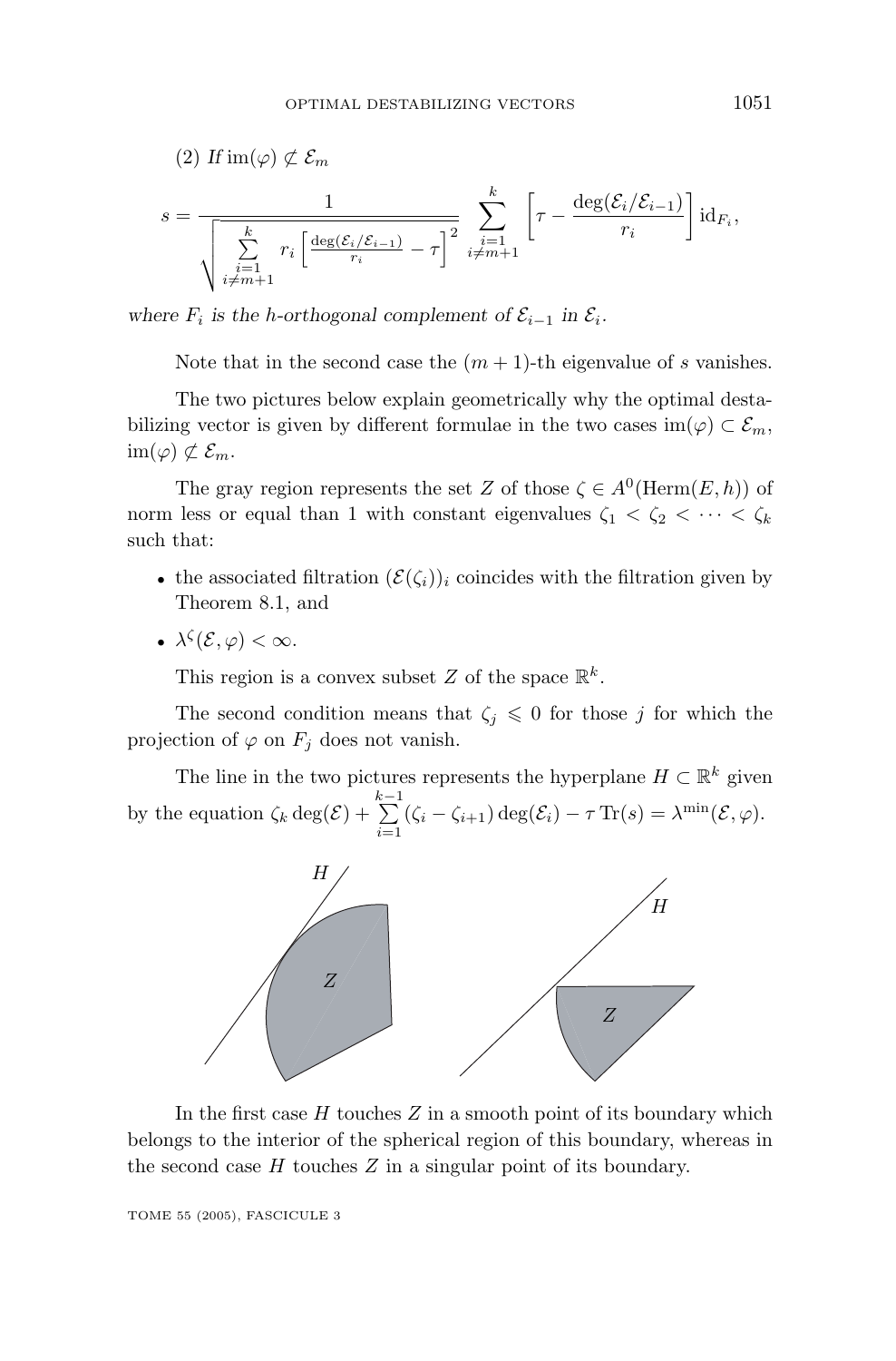One can show that  $e^{st}(\mathcal{E}, \varphi)$  converges either to the object

 $(\mathcal{E}_1/\mathcal{E}_0,\ldots,\mathcal{E}_m/\mathcal{E}_{m-1},(\mathcal{E}_{m+1}/\mathcal{E}_m,\bar{\varphi}),\mathcal{E}_{m+2}/\mathcal{E}_{m+1},\ldots,\mathcal{E}_k/\mathcal{E}_{k-1}),$ 

if im( $\varphi$ )  $\not\subset \mathcal{E}_m$ , or to the object

$$
(\mathcal{E}_1/\mathcal{E}_0,\ldots,\mathcal{E}_m/\mathcal{E}_{m-1},\mathcal{E}_{m+1}/\mathcal{E}_m,\mathcal{E}_{m+2}/\mathcal{E}_{m+1},\ldots,\mathcal{E}_k/\mathcal{E}_{k-1}),
$$

if im( $\varphi$ )  $\not\subset \mathcal{E}_m$ .

In both cases the limit object is semistable with respect to the gauge group  $\prod_{i=1}^{k} \text{Aut}(E_i/E_{i-1})$  and a suitable moment map.

Therefore our principle holds again: the optimal destabilizing vector of a non-semistable pair gives the generalized Harder-Narasimhan filtration and the limit object in the direction of this vector is a semistable object for a new moduli problem.

Theorem 8.1 allows one to define a Shatz stratification on the space of holomorphic pairs of type  $(E, \mathcal{F}_0)$ .

Details will appear in a forthcoming article [4].

#### BIBLIOGRAPHY

- [1] S. B. BRADLOW, Special metrics and stability for holomorphic bundles with global sections, J. Diff. Geom., 33 (1991), 169–213.
- [2] L. BRUASSE, Harder-Narasimhan filtration on non K¨ahler manifolds, Int. Journal of Maths, 12-5 (2001), 579-594.
- [3] L. BRUASSE, Filtration de Harder-Narasimhan pour des fibrés complexes ou des faisceaux sans-torsion, Ann. Inst. Fourier, 53-2 (2003), 539–562.
- [4] L. BRUASSE, Optimal destabilizing vectors in some gauge theoretical moduli problems, IML, ref arxiv math.DG/0403264, 2004.
- [5] L. BRUASSE and A. TELEMAN, Harder-Narasimhan filtrations and optimal destabilizing vectors in gauge theory, article in preparation, 2003.
- [6] G. HARDER and M. NARASIMHAN, On the cohomology groups of moduli spaces, Math. Ann., 212 (1975), 215–248.
- [7] P. HEINZNER, Geometricinvariant theory on Stein spaces, Math. Ann., 289 (1991), 631–662.
- [8] P. HEINZNER and A. HUCKLEBERRY, AnalyticHilbert Quotient, MSRI, Cambridge University Press, Several complex variables, 37 (1999), 309–349.
- [9] P. HEINZNER and F. LOOSE, Reduction of complex Hamiltonian G-spaces, Geometricand Functional Analysis, 4-3 (1994), 288–297.
- [10] N. J. HITCHIN, A. KARLHEDE, U. LINDSTRÖM and M. ROUK, Hyperkähler metrics and supersymmetry, Commun. Math. Phys., 108 (1987), 535–589.
- [11] F. C. KIRWAN, Cohomology of quotients in symplectic and algebraic geometry, Mathematical Notes, 31, Princeton University Press, 1984.